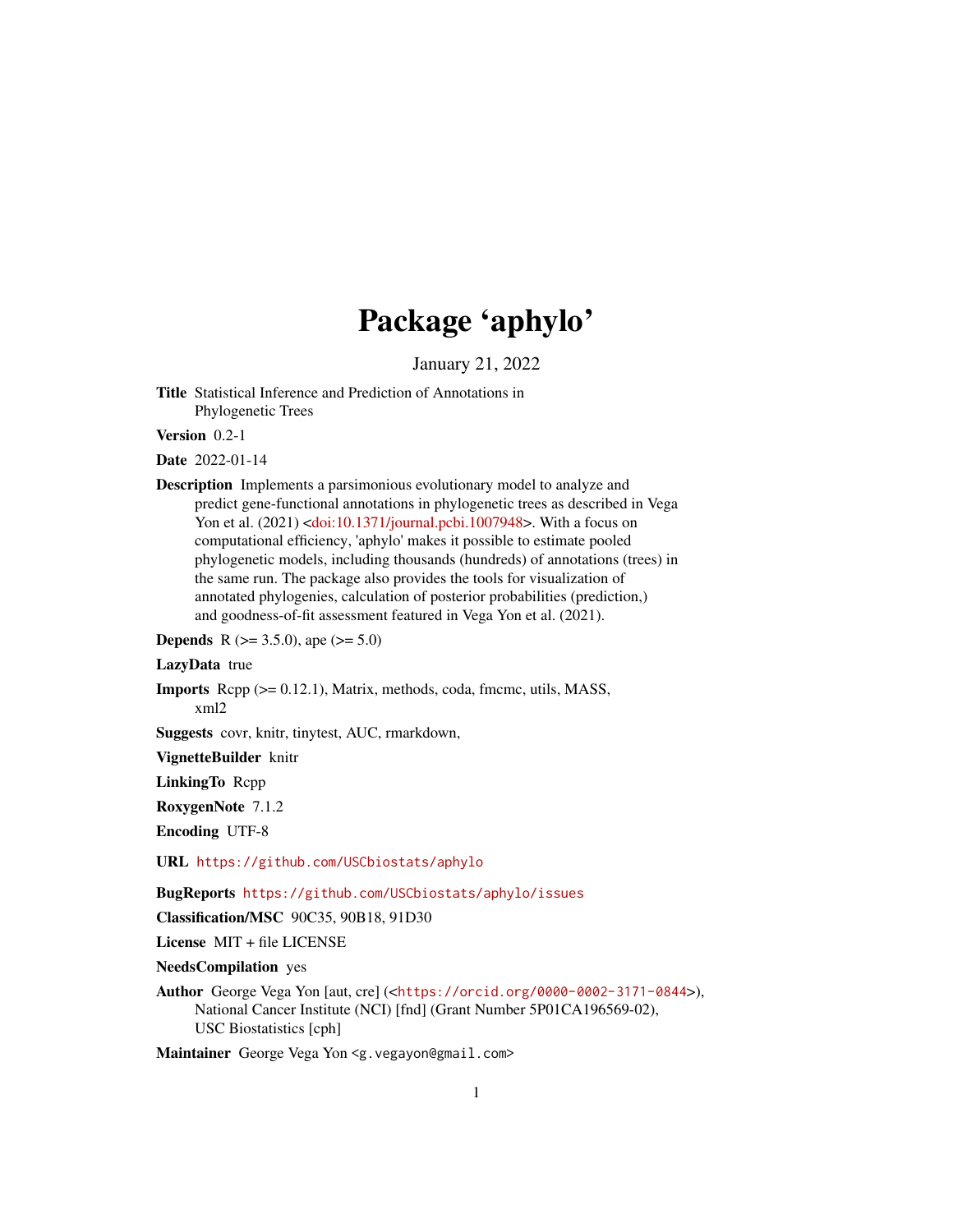Repository CRAN Date/Publication 2022-01-21 19:12:43 UTC

# R topics documented:

|                                                                                                      | 3              |
|------------------------------------------------------------------------------------------------------|----------------|
|                                                                                                      | $\overline{3}$ |
|                                                                                                      | $\overline{4}$ |
|                                                                                                      | 5              |
|                                                                                                      | 6              |
|                                                                                                      | $\overline{7}$ |
|                                                                                                      | 8              |
|                                                                                                      | 9              |
|                                                                                                      | 10             |
|                                                                                                      | 11             |
|                                                                                                      | 13             |
|                                                                                                      | 15             |
|                                                                                                      | 16             |
|                                                                                                      | 18             |
|                                                                                                      | 19             |
|                                                                                                      | 20             |
|                                                                                                      | 21             |
|                                                                                                      | 22             |
|                                                                                                      | 23             |
|                                                                                                      | 23             |
|                                                                                                      | 24             |
|                                                                                                      | 25             |
|                                                                                                      | 25             |
|                                                                                                      | 26             |
|                                                                                                      | 27             |
|                                                                                                      | 28             |
| $plot. applylo\_prediction\_score \dots \dots \dots \dots \dots \dots \dots \dots \dots \dots \dots$ | 29             |
|                                                                                                      | 30             |
|                                                                                                      | 31             |
|                                                                                                      | 32             |
|                                                                                                      | 35             |
|                                                                                                      | 37             |
|                                                                                                      | 38             |
|                                                                                                      | 39             |
|                                                                                                      | 40             |
|                                                                                                      | 41             |
|                                                                                                      | 43             |
| states                                                                                               | 44             |
|                                                                                                      | 44             |
|                                                                                                      |                |

**Index**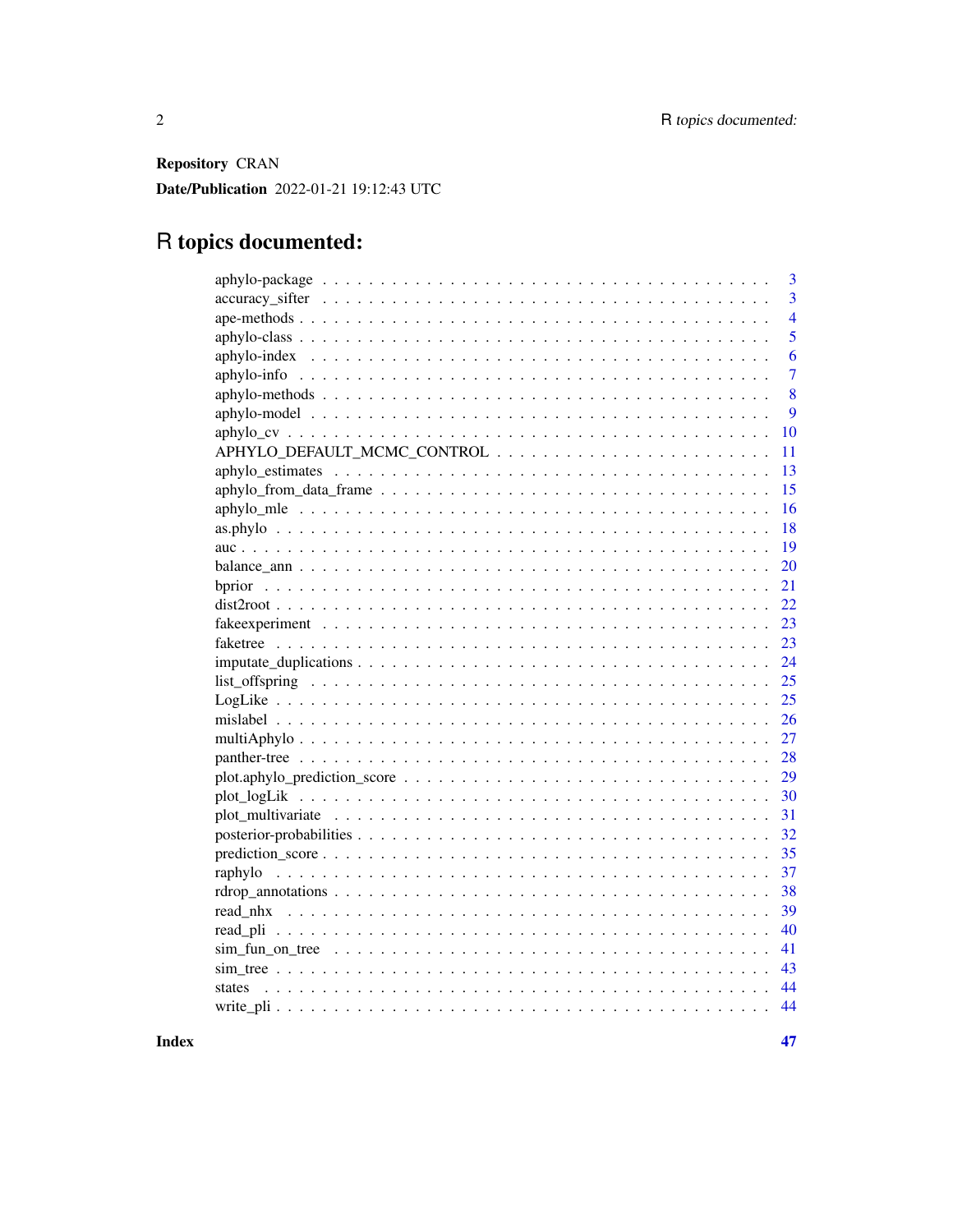<span id="page-2-0"></span>

#### Description

Statistical Inference in Annotated Phylogenetic Trees

accuracy\_sifter *Accuracy calculation as defined in Engelhardt et al. (2011)*

# Description

Uses SIFTER's 2011 definition of accuracy, where a protein is tagged as accurately predicted if the highest ranked prediction matches it.

#### Usage

```
accuracy\_sifter(pred, lab, tol = 1e-10, highlight = "", ...)
```

```
## S3 method for class 'aphylo_estimates'
accuracy\_sifter(pred, lab, tol = 1e-10, highlight = "", ...)
```

```
## Default S3 method:
accuracy\_sifter(pred, lab, tol = 1e-10, highlight = "", nine_na = TRUE, ...)
```
#### Arguments

| pred      | A matrix of predictions, or an aphylo_estimates object.                                                                             |
|-----------|-------------------------------------------------------------------------------------------------------------------------------------|
| lab       | A matrix of labels $(0,1,NA,$ or 9 if nine_na = TRUE).                                                                              |
| tol       | Numeric scalar. Predictions within tol of the max score will be tagged as the<br>prediction made by the model (see deails).         |
| highlight | Pattern passed to sprint used to highlight predicted functions that match the<br>observed.                                          |
| $\cdots$  | Further arguments passed to the method. In the case of aphylo_estimates, the<br>arguments are passed to predict.aphylo_estimates(). |
| nine_na   | Treat 9 as NA.                                                                                                                      |

#### Details

The analysis is done at the protein level. For each protein, the function compares the YES annotations of that proteins with the predicted by the model. The algorithm selects the predicted annotations as those that are within tol of the maximum score.

This algorithm doesn't take into account NOT annotations (0s), which are excluded from the analysis.

When  $highlight = "", no highlight is done.$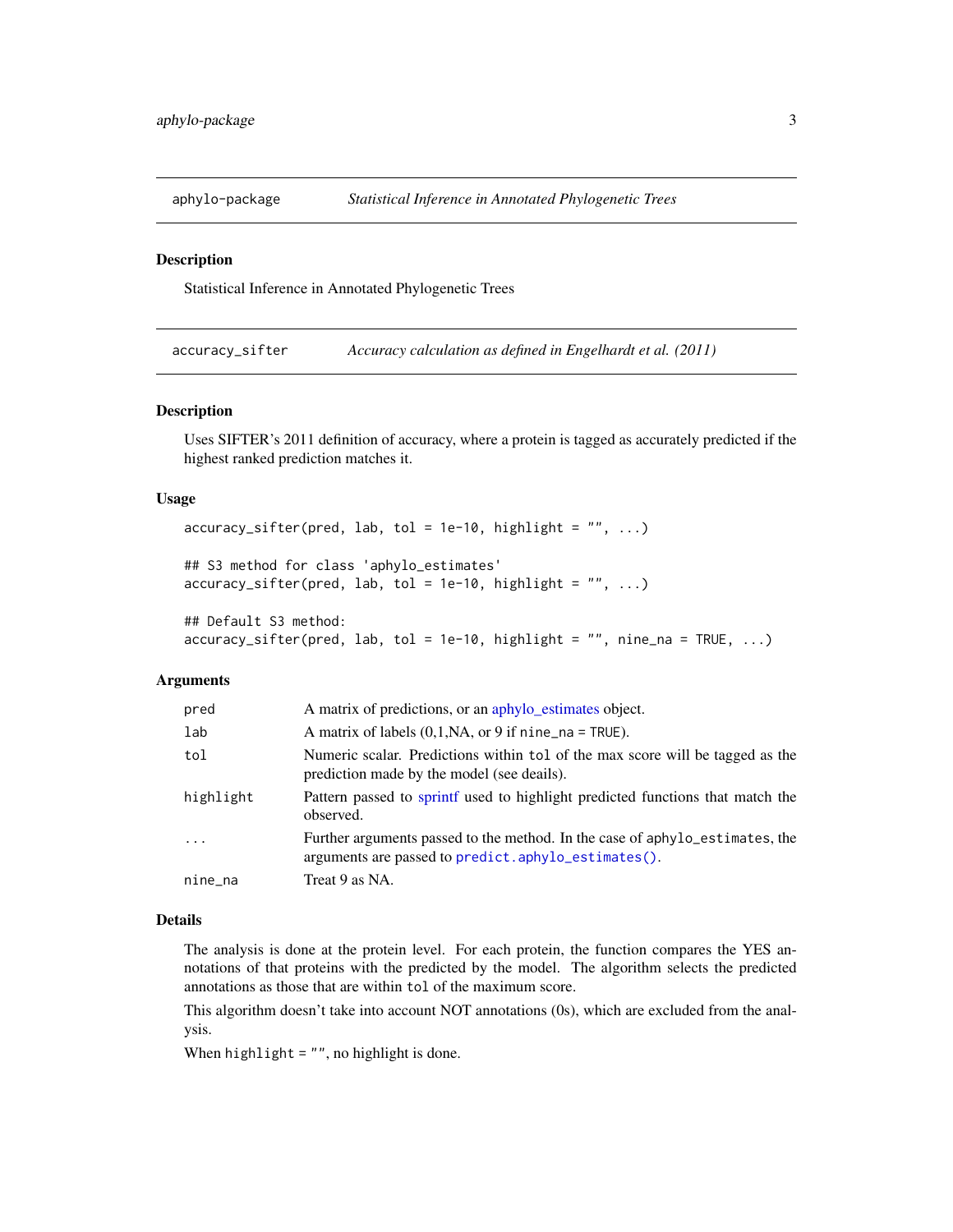### <span id="page-3-0"></span>Value

A data frame with Ntip() rows and four variables. The variables are:

- Gene: Label of the gene
- Predicted: The assigned gene function.
- Observed: The true set of gene functions.
- Accuracy: The measurement of accuracy according to Engelhardt et al. (2011).

#### Examples

```
set.seed(81231)
atree \leq raphylo(50, psi = c(0,0), P = 3)
ans <- aphylo_mcmc(atree ~ mu_d + mu_s + Pi)
```
accuracy\_sifter(ans)

<span id="page-3-1"></span>ape-methods *Available methods from the APE package*

#### Description

The generics [ape::Nedge\(\)](#page-0-0), [ape::Nnode\(\)](#page-0-0), and [ape::Ntip\(\)](#page-0-0) can be used directly on objects of class [aphylo,](#page-4-1) [aphylo\\_estimates,](#page-12-1) [multiAphylo](#page-26-1)

#### Value

Integer with the number of edges, nodes, or tips accordignly.

# See Also

Other information: [aphylo-info](#page-6-1)

#### Examples

```
set.seed(12312)
atree \leq raphylo(50, P = 2)
Nnode(atree)
Ntip(atree)
Nedge(atree)
multitree <- rmultiAphylo(10, 50, P = 2)
Nnode(multitree)
Ntip(multitree)
Nedge(multitree)
```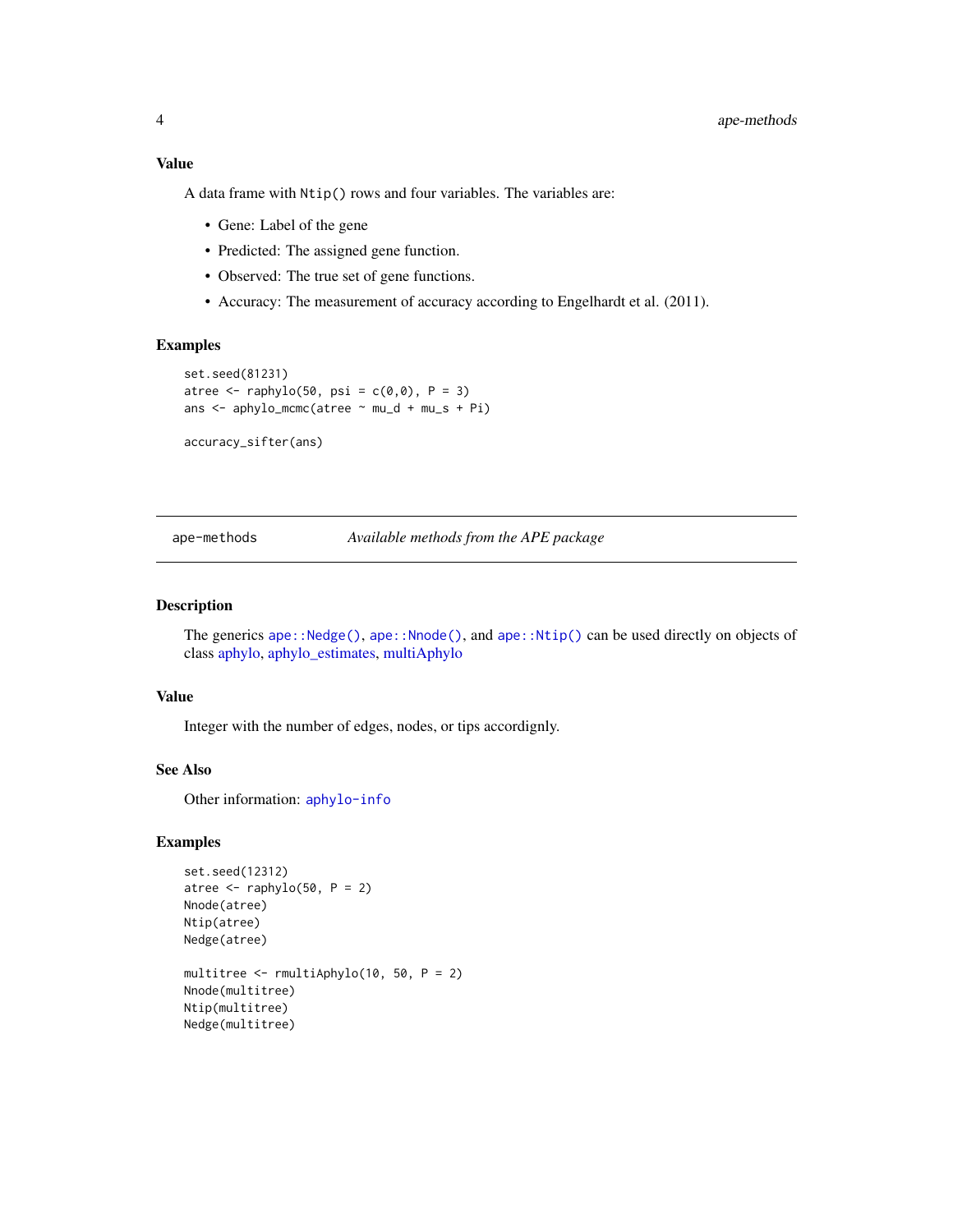<span id="page-4-2"></span><span id="page-4-0"></span>

# <span id="page-4-1"></span>Description

The aphylo class tree holds both the tree structure represented as a partially ordered phylogenetic tree, and node annotations. While annotations are included for both leafs and inner nodes, the algorithms included in this package only uses the leaf annotations.

# Usage

```
new_aphylo(tree, tip.annotation, ...)
## S3 method for class 'phylo'
new_aphylo(
  tree,
  tip.annotation,
  node.annotation = NULL,
  tip.type = NULL,
  node.type = NULL,
  ...
\mathcal{L}
```
# Arguments

| tree                | An object of class phylo                                                                                       |
|---------------------|----------------------------------------------------------------------------------------------------------------|
|                     | tip.annotation, node.annotation<br>Annotation data. See aphylo.                                                |
| $\cdots$            | Further argmuents passed to the method.                                                                        |
| tip.type, node.type |                                                                                                                |
|                     | Integer vectors with values 0,1. 0 denotes duplication node and 1 speciation<br>node. This is used in LogLike. |

### Value

A list of class aphylo with the following elements:

| tree            | An object of class phylo.                                       |  |
|-----------------|-----------------------------------------------------------------|--|
|                 | tip.annotation An integer matrix. Tip (leaf) nodes annotations. |  |
| node.annotation |                                                                 |  |
|                 | An integer matrix (optional). Internal nodes annotations.       |  |
| offspring       | A list. List of offspring of each node.                         |  |
| pseq            | Integer vector. The pruning sequence (postorder).               |  |
| reduced_pseq    | Integer vector. The reduced version of pseq.                    |  |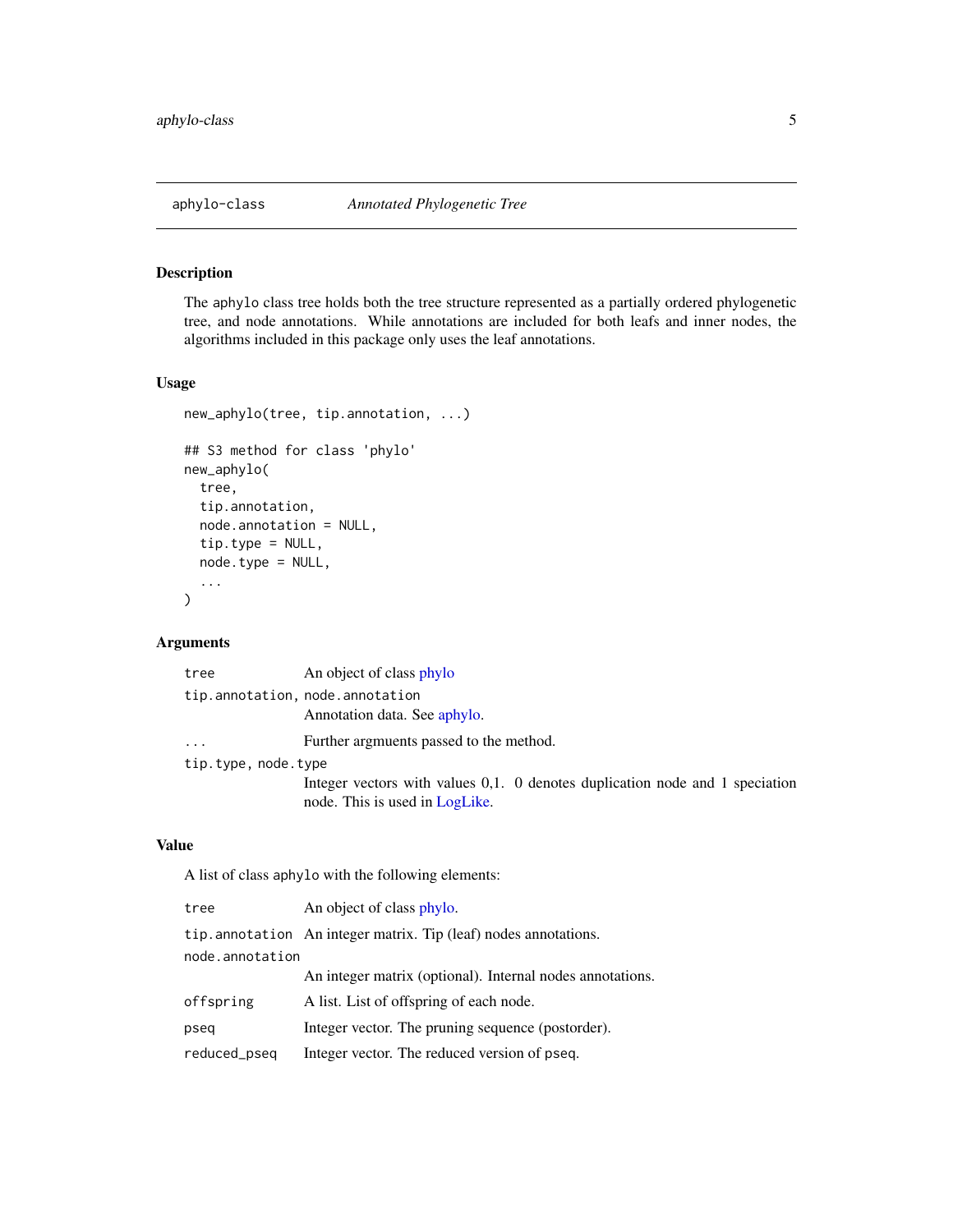<span id="page-5-0"></span>

| Ntips.annotated |                                                                   |
|-----------------|-------------------------------------------------------------------|
|                 | Integer. Number of tips with annotations.                         |
| tip.type        | Binary of length $Ntip()$ . O means duplication and 1 speciation. |
| tip.type        | Binary of length Nnode (). 0 means duplication and 1 speciation.  |

# See Also

```
Other Data management functions: aphylo_from_data_frame()
Other aphylo methods: aphylo-methods
```
### Examples

# A simple example ----------------------------------------------------------

```
data(fakeexperiment)
data(faketree)
ans <- new_aphylo(fakeexperiment[,2:3], tree = as.phylo(faketree))
# We can visualize it
```
plot(ans)

aphylo-index *Indexing aphylo objects*

# Description

Indexing aphylo objects

### Usage

```
## S3 method for class 'aphylo'
x[i, j, drop = FALSE]
```

```
## S3 replacement method for class 'aphylo'
x[i, j] <- value
```
# Arguments

| X     | An object of class aphylo.                                                                                         |
|-------|--------------------------------------------------------------------------------------------------------------------|
| i, j  | Integer vector. Indices of genes or functions.                                                                     |
| drop  | Logical scalar. When TRUE, the function returns a matrix of annotations. Other-<br>wise an object of class aphylo. |
| value | Integer vector. Replacing values, can be either $c(0, 1, 9, NA)$ .                                                 |

#### Details

The subsetting method allows selecting one or more annotations from the [aphylo](#page-4-1) object. Whenever i is specified, then aphylo returns the corresponding annotations.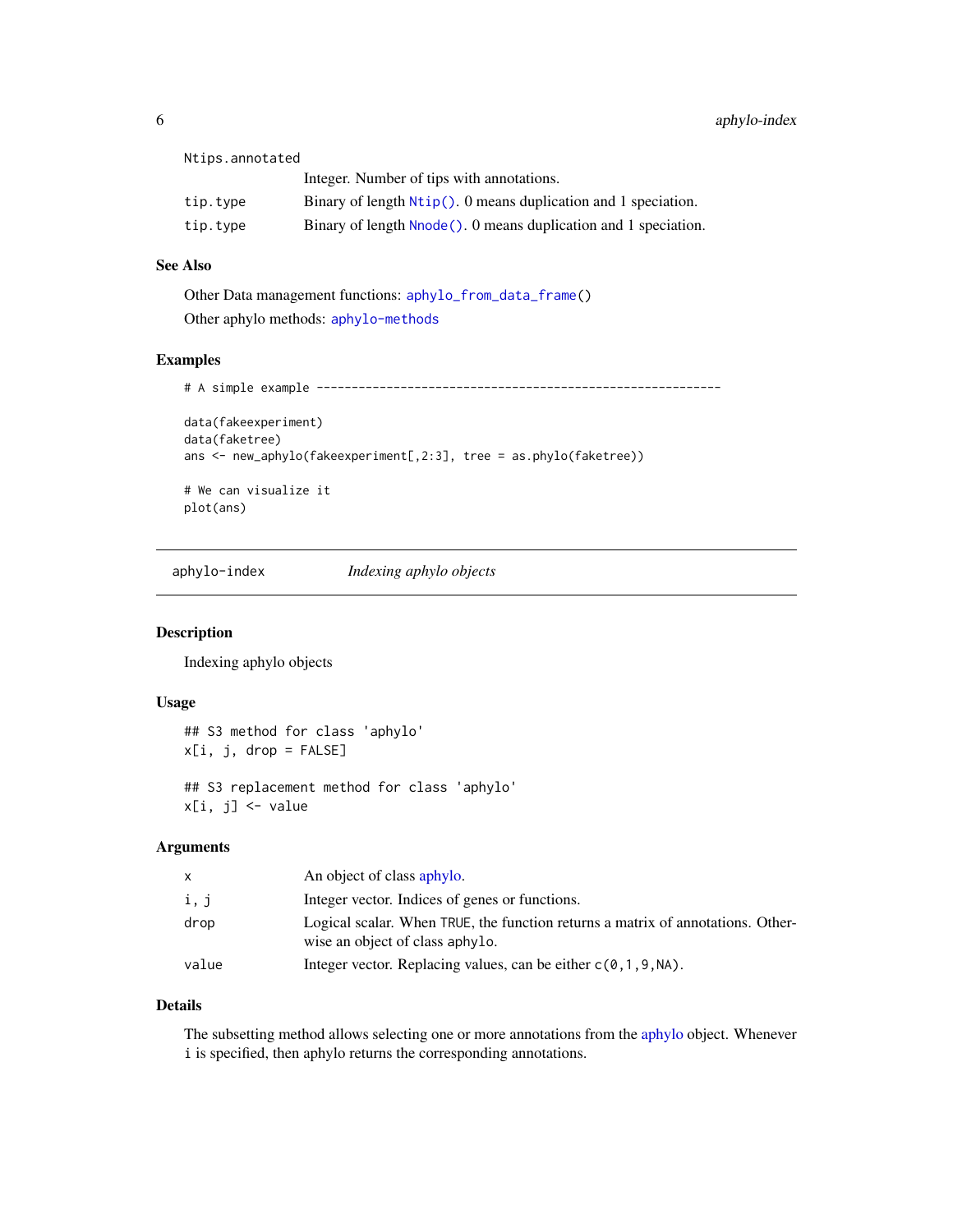# <span id="page-6-0"></span>aphylo-info 7

### Value

- When indexing with i: A data frame with the annotations of the selected genes.
- When only indexing with j (drop = FALSE): An aphylo object with the selected sets of annotations.
- When only indexing with j (drop = TRUE): A data.frame with the selected annotations.
- When indexing on both i and j: A data.frame with the selected genes and annotations.

# Examples

```
set.seed(12312)
atree \leq raphylo(50, P = 4)
atree[1:10,]
atree[,2:3]
\text{atree}[, 2:3, drop = TRUE]
atree[1:10, 2:3]
```
<span id="page-6-1"></span>aphylo-info *Information about* aphylo *and* multiAphylo *objects*

# <span id="page-6-2"></span>Description

Information about annotations, in particular, number of annotations (Nann), number of annotated leaves (Nannotated), number of unnanotated leaves (Nunannotated), and number of trees (Ntrees).

#### Usage

Nann(phy)

Nannotated(phy)

Ntrees(phy)

#### Arguments

phy Either an object of class [aphylo,](#page-4-1) [multiAphylo,](#page-26-1) or [aphylo\\_estimates.](#page-12-1)

### Value

If phy is of class aphylo, then a single scalar. otherwise, if phy is of class multiAphylo

### See Also

Other information: [ape-methods](#page-3-1)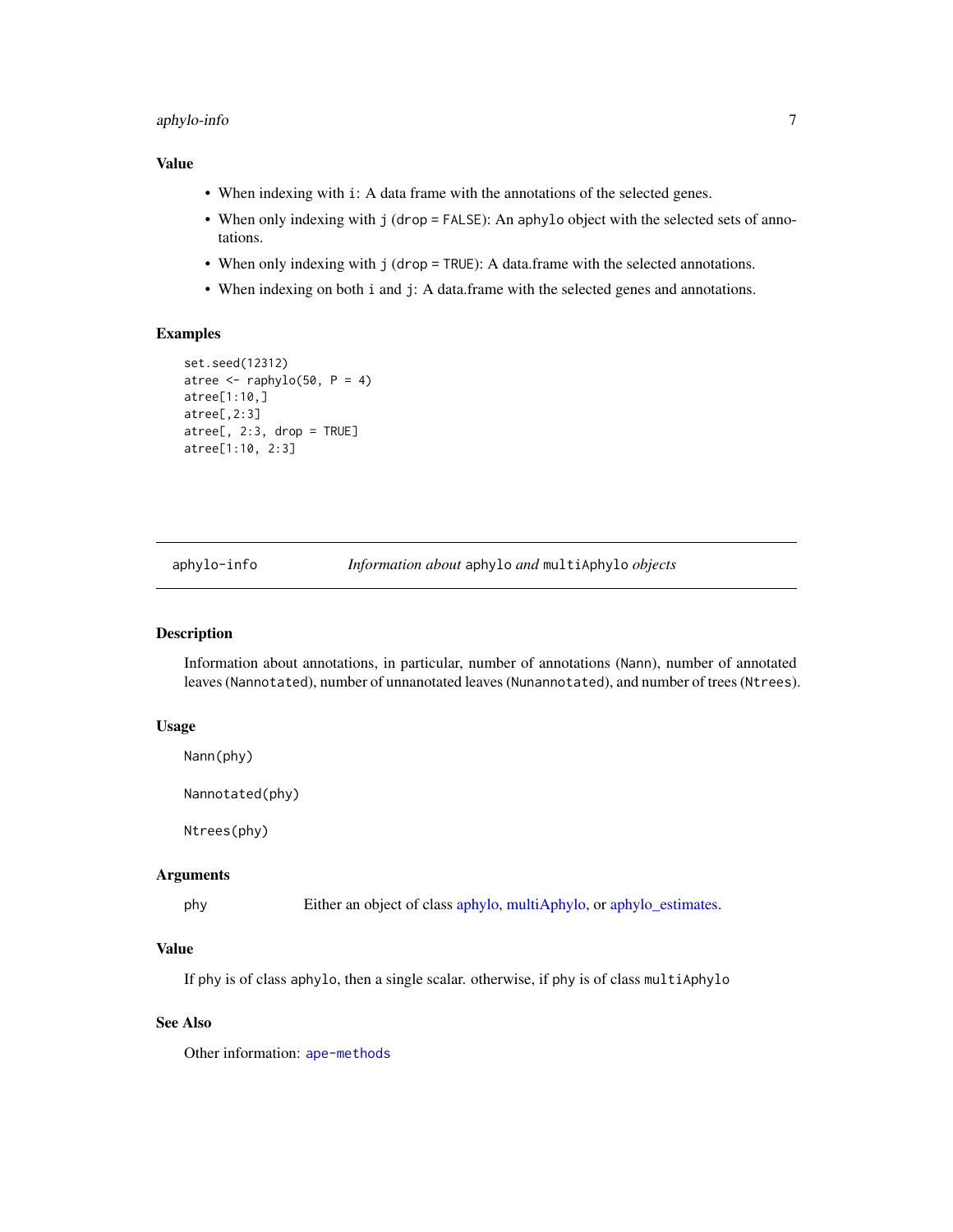# Examples

```
# Generating data for the example
set.seed(223)
dat \le rmultiAphylo(10, n = 5, P = 2)
Nann(dat)
Nannotated(dat)
Ntrees(dat)
```
<span id="page-7-1"></span>aphylo-methods *Plot and print methods for* aphylo *objects*

# Description

Plot and print methods for aphylo objects

# Usage

```
## S3 method for class 'aphylo'
plot(
 x,
 y = NULL,prop = 0.15,
 node_type.col = c(dupl = "black", other = "gray"),node-type.size = c(dup1 = 0, other = 0),rect. args = list(),
 as\_ci = NULL,...
)
```
# Arguments

| X                             | An object of class aphylo.                                                                                                                    |  |
|-------------------------------|-----------------------------------------------------------------------------------------------------------------------------------------------|--|
| У                             | Ignored.                                                                                                                                      |  |
| prop                          | Numeric scalar between 0 and 1. Proportion of the device that the annotations<br>use in plot. aphylo.                                         |  |
| node.type.col, node.type.size |                                                                                                                                               |  |
|                               | Vectors of length 2. In the case of node type col the color of the duplication<br>and other nodes. node. type. size sets the size of circles. |  |
| rect.args                     | List of arguments passed to graphics::rect.                                                                                                   |  |
| as_ci                         | Integer vector. Internal use only.                                                                                                            |  |
| .                             | Further arguments passed to ape::plot.phylo.                                                                                                  |  |

### Details

The plot.aphylo function is a wrapper of [ape::plot.phylo.](#page-0-0)

<span id="page-7-0"></span>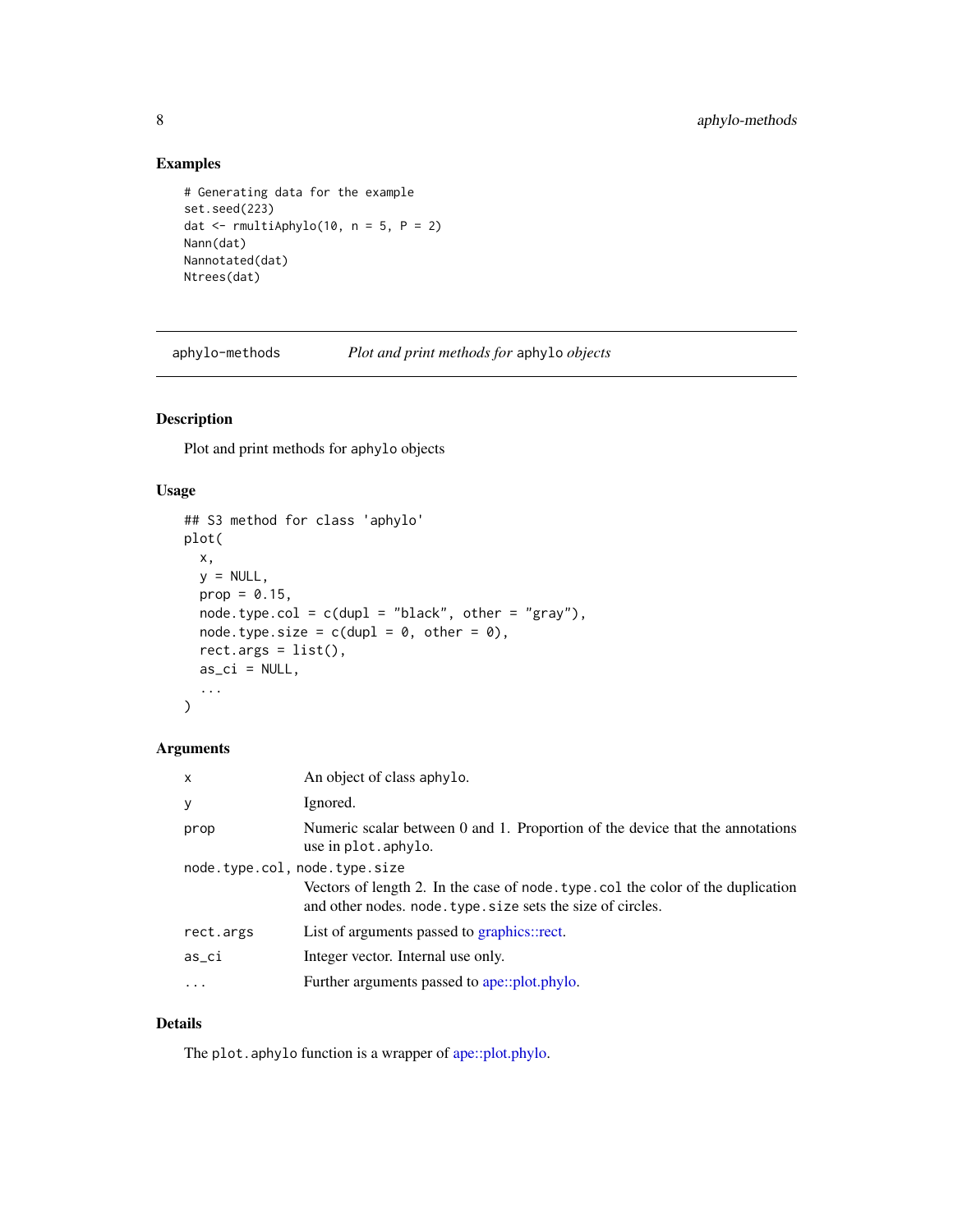# <span id="page-8-0"></span>aphylo-model 9

# Value

In the case of plot.aphylo, NULL.

# See Also

Other aphylo methods: [aphylo-class](#page-4-2)

### Examples

```
set.seed(7172)
atree <- raphylo(20)
plot(atree)
```
<span id="page-8-1"></span>aphylo-model *Formulas in* aphylo

# Description

This function the the workhorse behind the likelihood function. It creates arbitrary models by modifying the call to [LogLike\(\)](#page-24-1) function according to what the user specifies as model.

### Usage

| $eta(\ldots, env)$                                         |  |  |  |
|------------------------------------------------------------|--|--|--|
| $psi(\ldots, env)$                                         |  |  |  |
| $Pi(\ldots, env)$                                          |  |  |  |
| $mu_d(, env)$                                              |  |  |  |
| $mu_s(, env)$                                              |  |  |  |
| $aphylo_formula(fm, params, priors, env = parent.frame())$ |  |  |  |

# Arguments

| $\ddots$ | Either 0, 1 or both. Depending on the parameter, the index of the model param-<br>eter that will be set as fixed.          |
|----------|----------------------------------------------------------------------------------------------------------------------------|
| env      | Environment (not to be called by the user).                                                                                |
| fm       | A formula. Model of the type $\langle \text{aphylo-object} \rangle \sim \langle \text{parameters} \rangle$ (see examples). |
| params   | Numeric vector with model parameters.                                                                                      |
| priors   | (optional) A function. Prior for the model.                                                                                |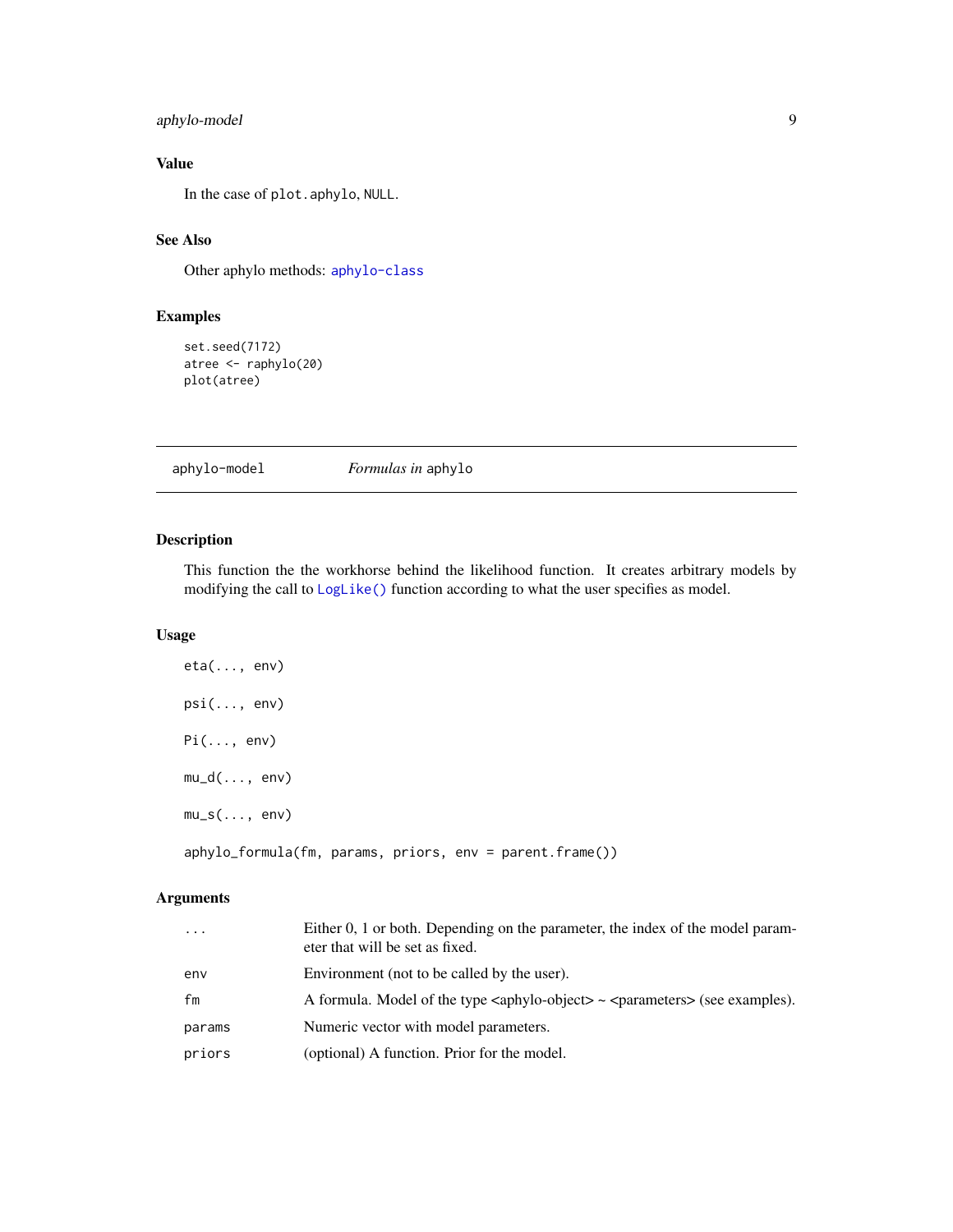# Value

A list with the following elements:

- fun A function. The log-likelihood function.
- fixed Logical vector.

#### Examples

```
set.seed(12)
x \leftarrow \text{raphylo}(10)# Baseline model
aphylo_formula(x ~ mu_d)
# Mislabeling probabilities
aphylo_formula(x ~ mu_d + psi)# Different probabilities for speciation and duplication node
# (only works if you have both types)
aphylo_formula(x ~ mu_d + mu_s + psi)# Mislabeling probabilities and etas(fixed)
aphylo_formula(x ~ mu_d + psi + eta(0, 1))# Mislabeling probabilities and Pi
aphylo_formula(x ~ mu_d + psi + Pi)
```
#### aphylo\_cv *Leave-one-out Cross Validation*

#### Description

This implements Leave-one-out cross-validation (LOO-CV) for trees of class [aphylo](#page-4-1) and [multiA](#page-26-1)[phylo.](#page-26-1)

#### Usage

aphylo\_cv(...)

## S3 method for class 'formula' aphylo\_cv(model, ...)

#### Arguments

| .     | Further arguments passed to the method. |
|-------|-----------------------------------------|
| model | As passed to aphylo_mcmc.               |

<span id="page-9-0"></span>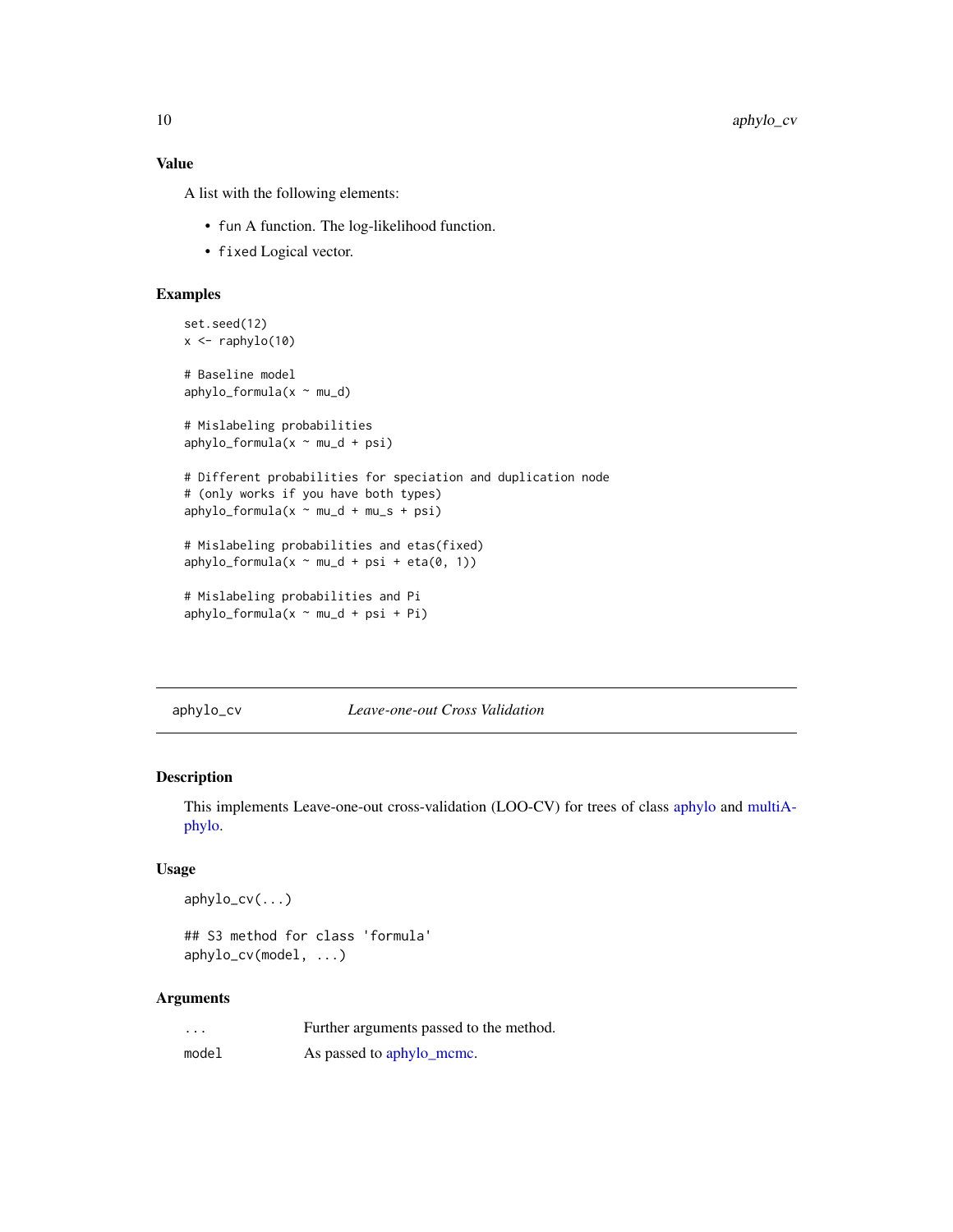### <span id="page-10-0"></span>Details

For each observation in the dataset (either a single gene if of class [aphylo,](#page-4-1) or an entire tree if of class [multiAphylo\)](#page-26-1), we restimate the model removing the observation and use the parameter estimates to make a prediction on it. The prediction is done using the function [predict.aphylo\\_estimates](#page-31-1) with argument loo = TRUE.

### Value

An object of class aphylo\_cv with the following components:

- pred\_out Out of sample prediction.
- expected Expected annotations
- call The call
- ids Integer vector with the ids of the leafs used in the loo process.

#### Examples

```
# It takes about two minutes to run this example
## Not run:
 set.seed(123)
 atrees <- rmultiAphylo(10, 10, P = 1)
 cv_{\text{multi}} <- aphylo_cv(atrees \sim mu_d + mu_s + Pi)
 cv_single <- aphylo_cv(atrees[[1]] ~ mu_d + mu_s + Pi)
```
## End(Not run)

<span id="page-10-2"></span>APHYLO\_DEFAULT\_MCMC\_CONTROL

*Model estimation using Markov Chain Monte Carlo*

#### <span id="page-10-1"></span>Description

The function is a wrapper of [fmcmc::MCMC\(\)](#page-0-0).

### Usage

```
APHYLO_DEFAULT_MCMC_CONTROL
```

```
aphylo_mcmc(
 model,
 params,
 priors = uprior(),
 control = list(),check_informative = getOption("aphylo_informative", FALSE),
```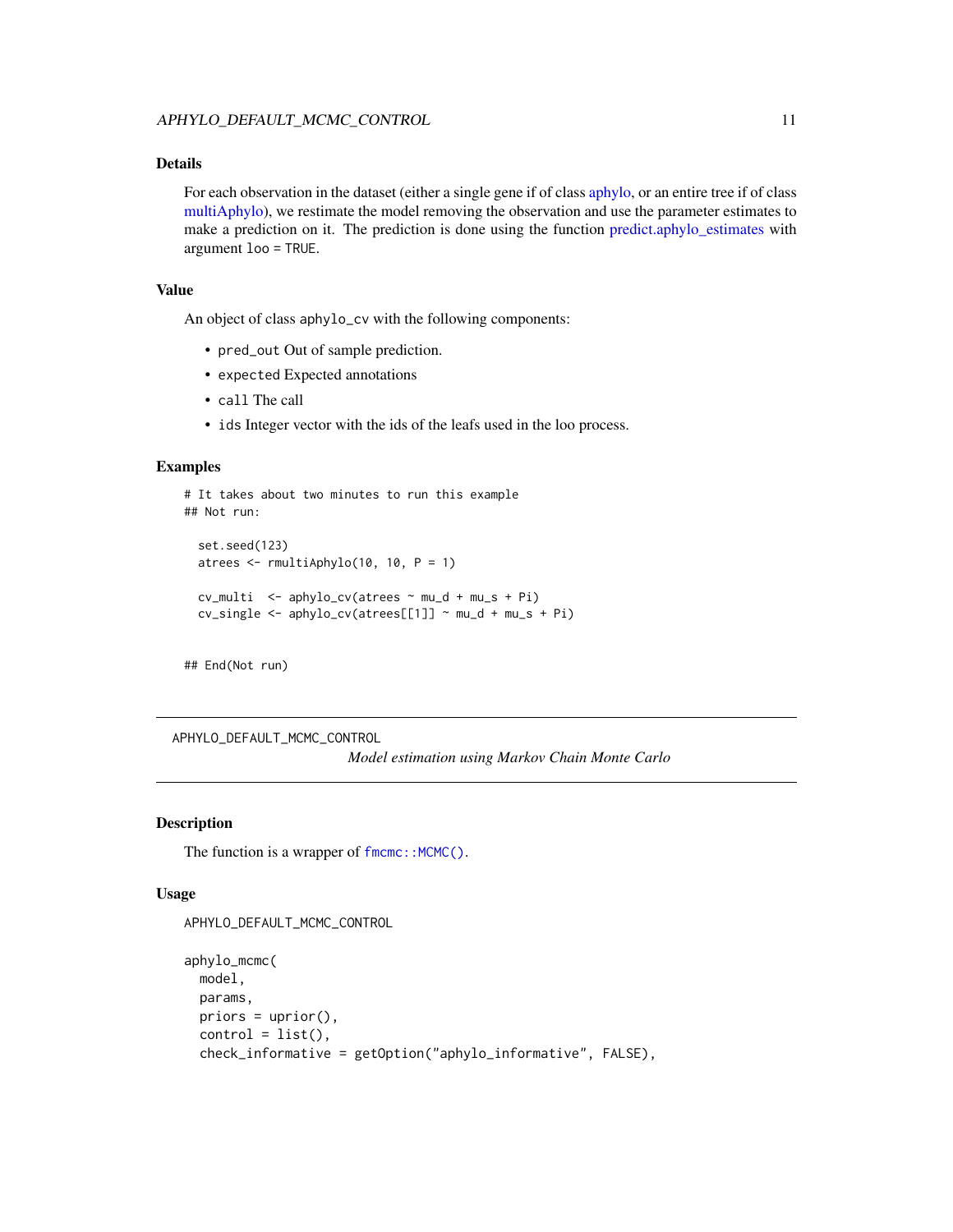```
reduced_pseq = getOption("aphylo_reduce_pseq", TRUE)
```
APHYLO\_PARAM\_DEFAULT

#### Arguments

 $\lambda$ 

| model             | A model as specified in aphylo-model.                                                                                                             |  |
|-------------------|---------------------------------------------------------------------------------------------------------------------------------------------------|--|
| params            | A vector of length 7 with initial parameters. In particular psi[1], psi[2],<br>$mu[1], mu[2], eta[1], eta[2]$ and Pi.                             |  |
| priors            | A function to be used as prior for the model (see bprior).                                                                                        |  |
| control           | A list with parameters for the optimization method (see details).                                                                                 |  |
| check_informative |                                                                                                                                                   |  |
|                   | Logical scalar. When TRUE the algorithm stops with an error when the annota-<br>tions are uninformative (either 0s or 1s).                        |  |
| reduced_pseq      | Logical. When TRUE it will use a reduced peeling sequence in which it drops<br>unannotated leafs. If the model includes eta this is set to FALSE. |  |

# Format

An object of class list of length 6.

An object of class numeric of length 9.

#### Details

APHYLO\_DEFAULT\_MCMC\_CONTROL lists the default values for the MCMC estimation:

- nsteps: 1e4L
- burnin: 5e3L
- thin : 10L
- nchains : 2L
- multicore : FALSE
- conv\_checker : fmcmc::convergence\_auto(5e3)

For more information about the MCMC estimation process, see [fmcmc::MCMC\(\)](#page-0-0).

Methods [base::print\(\)](#page-0-0), [base::summary\(\)](#page-0-0), [stats::coef,](#page-0-0) [stats::window\(\)](#page-0-0), [stats::vcov\(\)](#page-0-0), [stats::logLik\(\)](#page-0-0), [predict\(\),](#page-31-1) and the various ways to query features of the trees via [Ntip\(\)](#page-0-0) are available post estimation.

The vector APHYLO\_PARAM\_DEFAULT lists the starting values for the parameters in the model. The current defaults are:

- psi0: 0.10
- psi1: 0.05
- mu\_d0: 0.90
- mu\_d1: 0.50
- mu\_s0: 0.10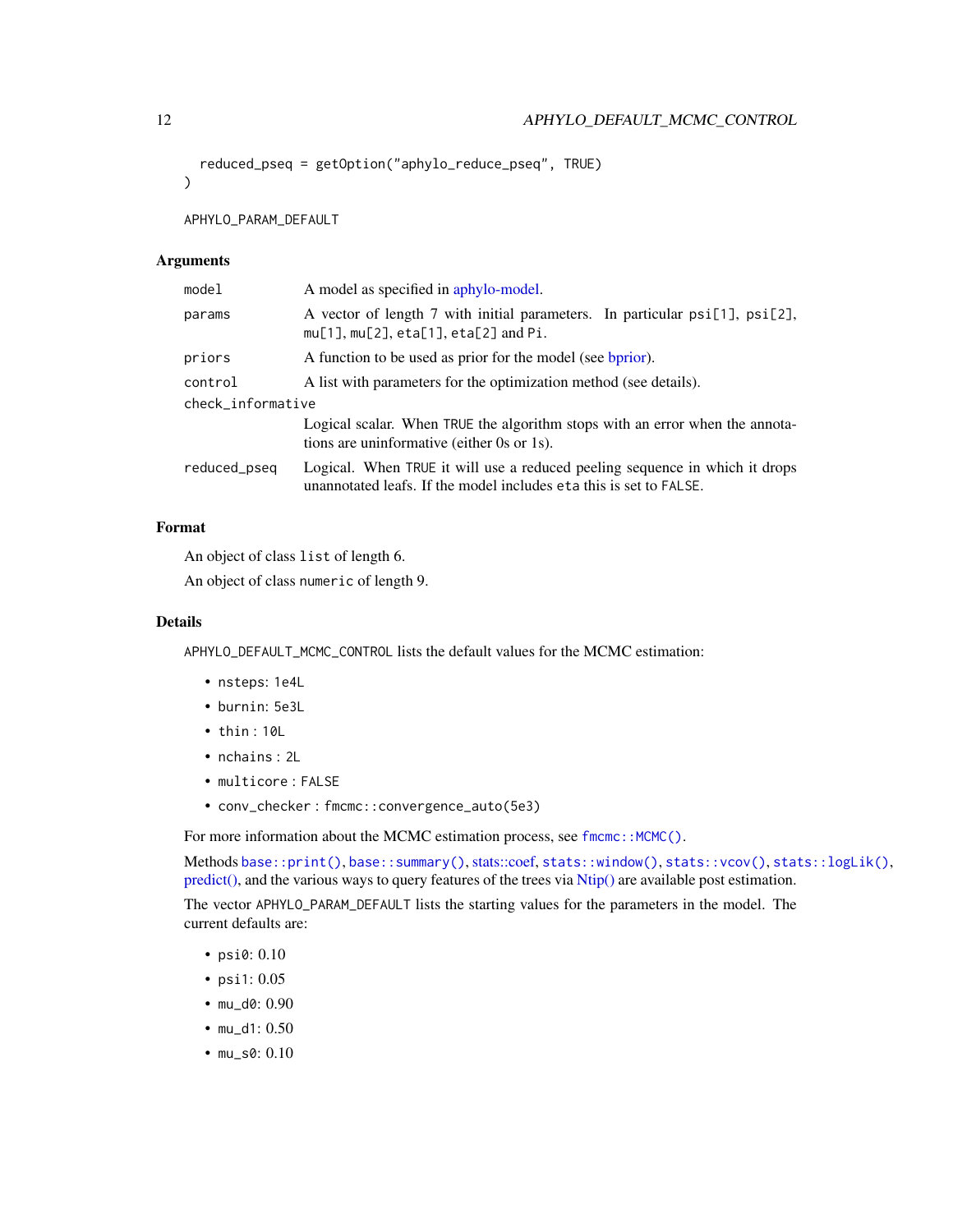- <span id="page-12-0"></span>• mu\_s1: 0.05
- eta0: 1.00
- eta1: 1.00
- Pi: 0.50

### Value

An object of class [aphylo\\_estimates.](#page-12-1)

#### See Also

Other parameter estimation: [aphylo\\_mle\(](#page-15-1))

#### Examples

```
# Using the MCMC ------------------------------------------------------------
## Not run:
set.seed(1233)
# Simulating a tree
tree <- sim_tree(200)
# Simulating functions
atree <- raphylo(
 tree = tree,
 psi = c(.01, .03),
 mu_d = c(.05, .02),
 Pi = .5
)
# Running the MCMC
set.seed(1231)
ans_mcmc <- aphylo_mcmc(
 dat ~ mu_d + psi + eta + Pi,
 control = list(nsteps = 2e5, burnin=1000, thin=200)\mathcal{L}## End(Not run)
```
<span id="page-12-1"></span>aphylo\_estimates *Objects of class* aphylo\_estimates

### Description

The model fitting of annotated phylogenetic trees can be done using either MLE via [aphylo\\_mle\(\)](#page-15-1) or MCMC via [aphylo\\_mcmc\(\)](#page-10-1). This section describes the object of class aphylo\_estimates that these functions generate and the post estimation methods/functions that can be used.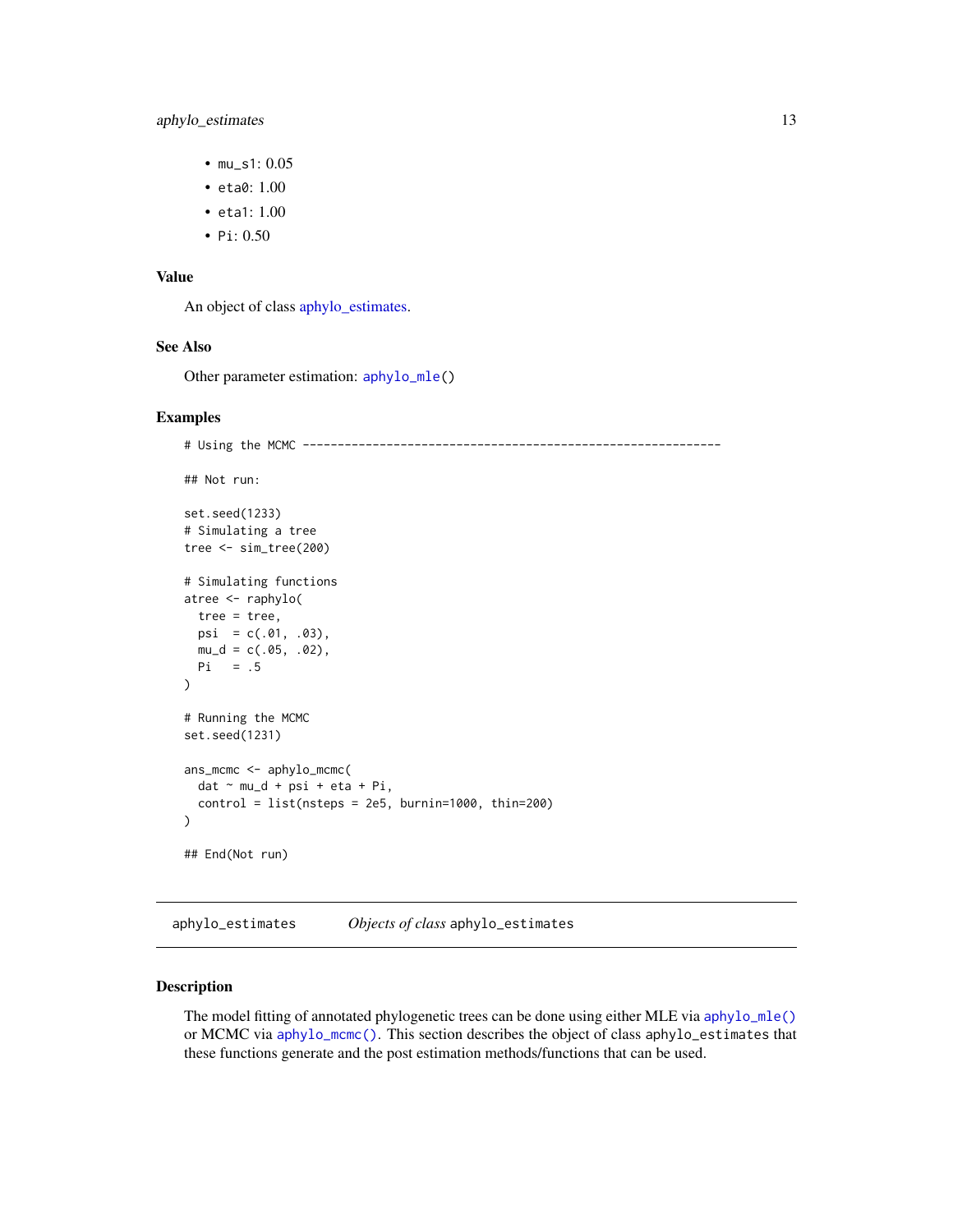# Usage

```
## S3 method for class 'aphylo_estimates'
print(x, \ldots)## S3 method for class 'aphylo_estimates'
coef(object, ...)
## S3 method for class 'aphylo_estimates'
vcov(object, ...)
## S3 method for class 'aphylo_estimates'
plot(
  x,
 y = NULL,which.tree = 1L,
  ids = list(1:Ntip(x)[which.tree]),
 loo = TRUE,nsamples = 1L,
 ncores = 1L,
 centiles = c(0.025, 0.5, 0.975),
 cl = NULL,...
\mathcal{L}
```
# Arguments

| x, object  | Depending of the method, an object of class aphylo_estimates.                                                                                                       |
|------------|---------------------------------------------------------------------------------------------------------------------------------------------------------------------|
| $\cdots$   | Further arguments passed to the corresponding method.                                                                                                               |
| V          | Ignored.                                                                                                                                                            |
| which.tree | Integer scalar. Which tree to plot.                                                                                                                                 |
|            | ids, nsamples, ncores, centiles, cl                                                                                                                                 |
|            | passed to predict.aphylo_estimates()                                                                                                                                |
| loo        | Logical scalar. When loo = TRUE, predictions are preformed similar to what a<br>leave-one-out cross-validation scheme would be done (see predict.aphylo_estimates). |

### Details

The plot method for the object of class aphylo\_estimates plots the original tree with the predicted annotations.

# Value

Objects of class aphylo\_estimates are a list withh the following elements:

| par  | A numeric vector of length 5 with the solution.                                                                                                               |
|------|---------------------------------------------------------------------------------------------------------------------------------------------------------------|
| hist | A numeric matrix of size counts *5 with the solution path (length 2 if used<br>optim as the intermediate steps are not available to the user). In the case of |
|      | $aphylo_m$ cmc, hist is an object of class $coda:$ mcmc. list().                                                                                              |

<span id="page-13-0"></span>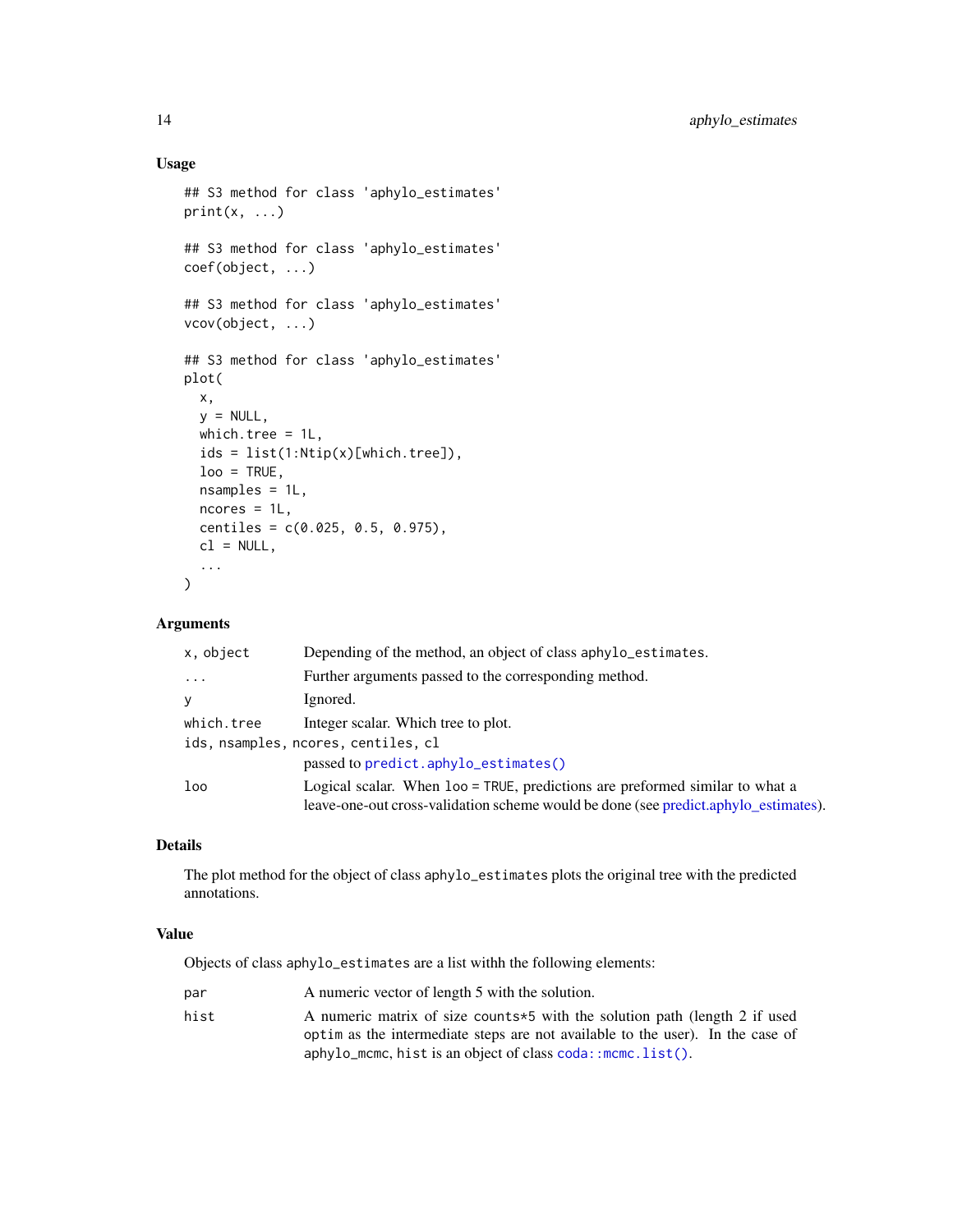<span id="page-14-0"></span>

| 11          | A numeric scalar with the value of fun(par, dat). The value of the log likeli-<br>hood. |
|-------------|-----------------------------------------------------------------------------------------|
| counts      | Integer scalar number of steps/batch performed.                                         |
| convergence | Integer scalar. Equal to 0 if optim converged. See optim.                               |
| message     | Character scalar. See optim.                                                            |
| fun         | A function (the objective function).                                                    |
| priors      | If specified, the function priors passed to the method.                                 |
| dat         | The data dat provided to the function.                                                  |
| par0        | A numeric vector of length 5 with the initial parameters.                               |
| method      | Character scalar with the name of the method used.                                      |
| varcovar    | A matrix of size 5 <sup>*</sup> 5. The estimated covariance matrix.                     |

The plot method for aphylo\_estimates returns the selected tree (which.tree) with predicted annotations, also of class [aphylo.](#page-4-1)

# Examples

```
set.seed(7881)
atree \leftarrow raphylo(40, P = 2)
res <- aphylo_mcmc(atree ~ mu_d + mu_s + Pi)
print(res)
coef(res)
vcov(res)
plot(res)
```

```
aphylo_from_data_frame
```

```
Create an aphylo object with partial annotations
```
# Description

Create an aphylo object with partial annotations

### Usage

```
aphylo_from_data_frame(tree, annotations, types = NULL)
```
# Arguments

| tree        | An object of class phylo.                                                                      |
|-------------|------------------------------------------------------------------------------------------------|
| annotations | A data frame with annotations. The first column should be the gene id (see<br>details).        |
| types       | A data frame with types. Just like the annotations, the first column should be the<br>gene id. |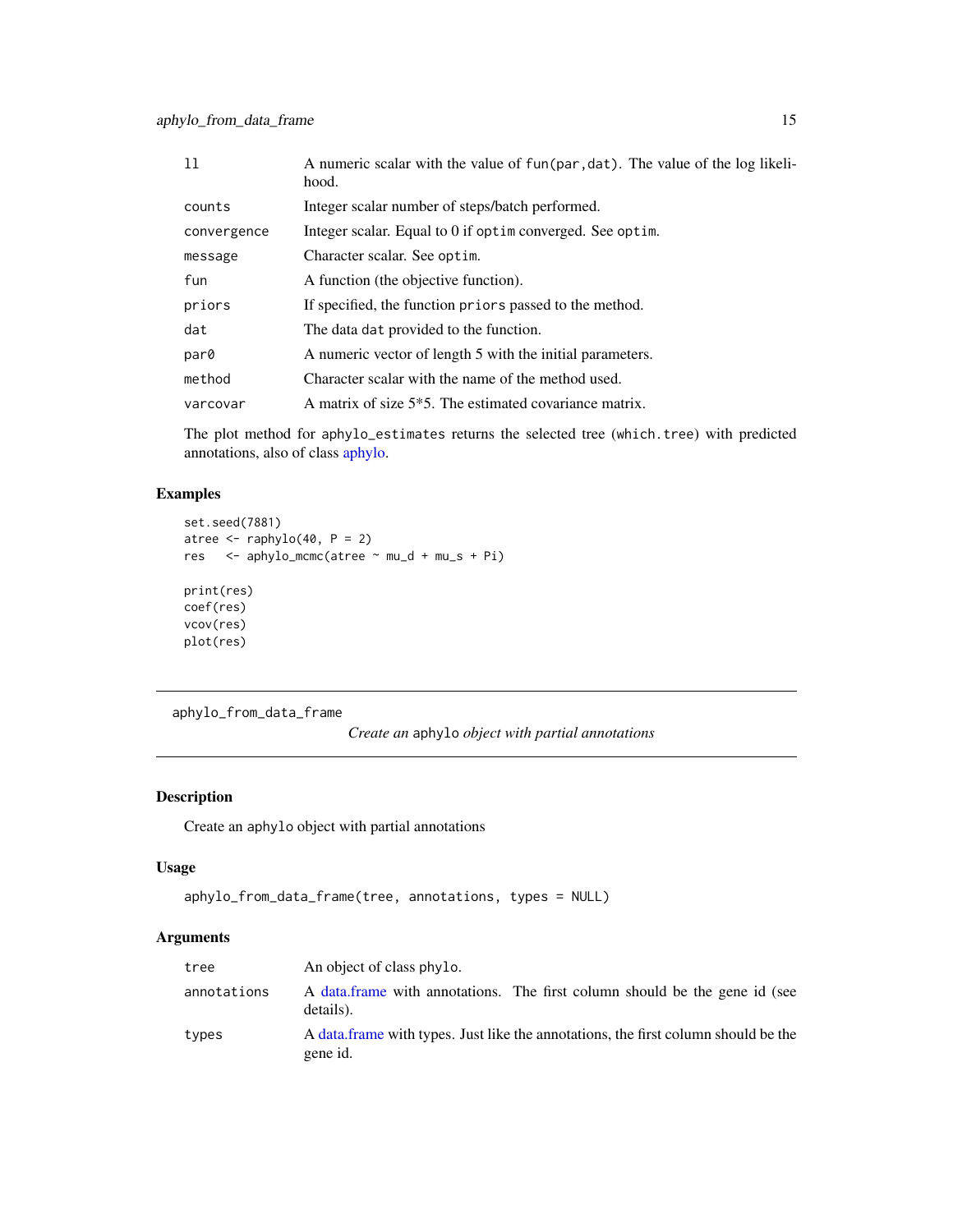### <span id="page-15-0"></span>Details

Each row in the the annotations data frame passed to this function must have a unique row per gene, and one column per function (GO term). The id of each gene must match the labels in the tree object. Missing genes are annotated with NA (9).

In the case of types, while tips can also be annotated with a type, which should be either 0, duplication, or 1, speciation, only internal nodes are required. Tip types are ignored.

# Value

An object of class [aphylo.](#page-4-1)

# See Also

Other Data management functions: [aphylo-class](#page-4-2)

#### Examples

```
# Generating a test dataset
set.seed(1371)
x \leftarrow \text{raphylo}(20)# Extracting the tree and annotations
tree <- x$tree
anno <- with(x, rbind(tip.annotation, node.annotation))
anno <- data.frame(id = with(tree, c(tip.label, node.label)), anno)
types <- data.frame(id = tree$node.label, x$node.type)
# Creating a aphylo tree without node types
aphylo_from_data_frame(tree, anno)
# Now including types
aphylo_from_data_frame(tree, anno, types)
# Dropping some data
aphylo_from_data_frame(tree, anno[sample.int(nrow(anno), 10),])
```
<span id="page-15-1"></span>aphylo\_mle *Model estimation using Maximum Likelihood Estimation*

#### Description

The function is a wrapper of [stats::optim\(\)](#page-0-0).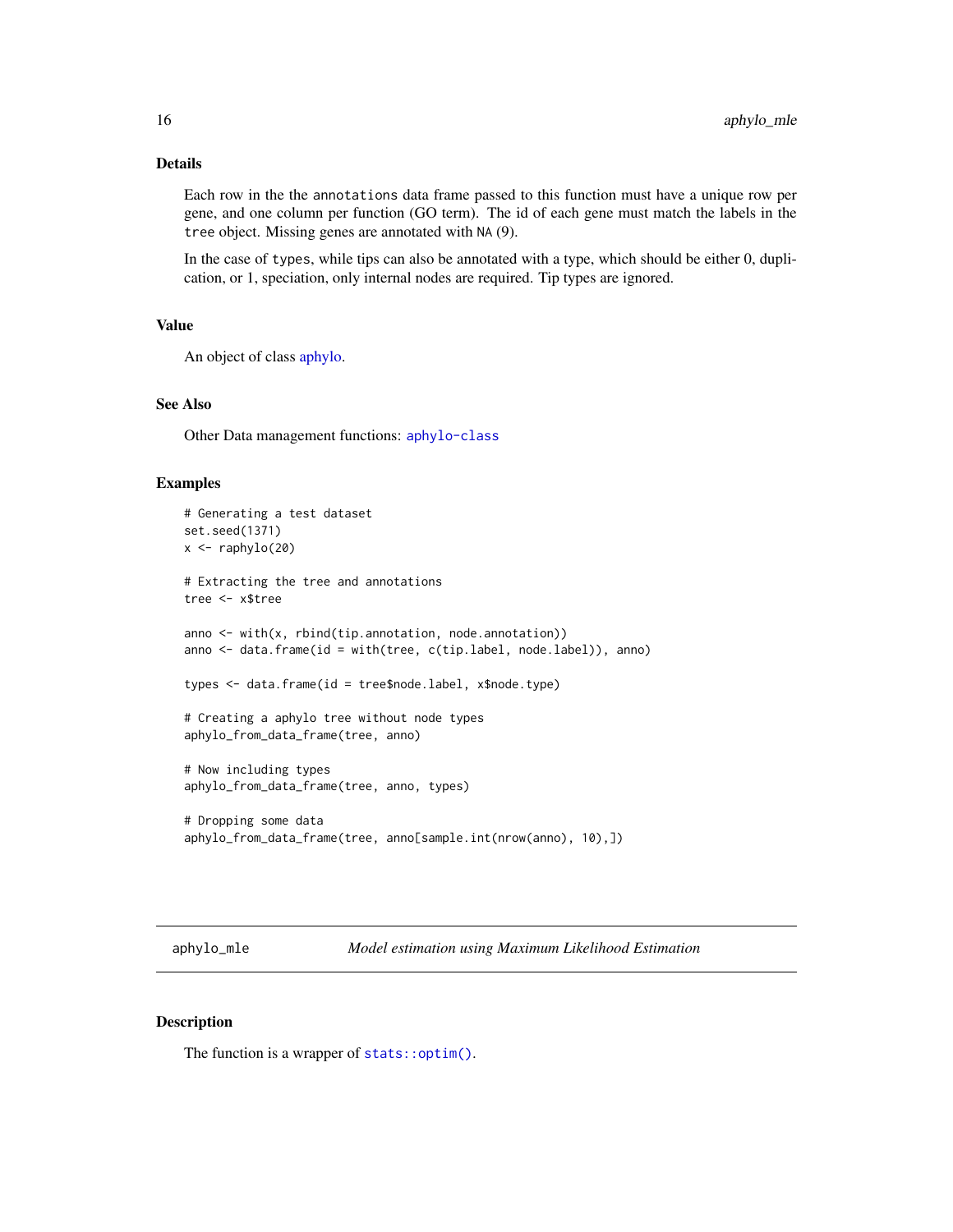<span id="page-16-0"></span>aphylo\_mle 17

# Usage

```
aphylo_mle(
 model,
 params,
 method = "L-BFGS-B",
 priors = function(p) 1,
 control = list(),
 lower = 1e-05,upper = 1 - 1e-05,
 check_informative = getOption("aphylo_informative", FALSE),
  reduced_pseq = getOption("aphylo_reduce_pseq", TRUE)
)
```
# Arguments

| model                         | A model as specified in aphylo-model.                                                                                                             |  |
|-------------------------------|---------------------------------------------------------------------------------------------------------------------------------------------------|--|
| params                        | A vector of length 7 with initial parameters. In particular $psi[1]$ , $psi[2]$ ,<br>$mu[1], mu[2], eta[1], eta[2]$ and Pi.                       |  |
| method, control, lower, upper |                                                                                                                                                   |  |
|                               | Arguments passed to $stats::optim()$ .                                                                                                            |  |
| priors                        | A function to be used as prior for the model (see bprior).                                                                                        |  |
| check_informative             |                                                                                                                                                   |  |
|                               | Logical scalar. When TRUE the algorithm stops with an error when the annota-<br>tions are uninformative (either 0s or 1s).                        |  |
| reduced_pseq                  | Logical. When TRUE it will use a reduced peeling sequence in which it drops<br>unannotated leafs. If the model includes eta this is set to FALSE. |  |

# Details

The default starting parameters are described in [APHYLO\\_PARAM\\_DEFAULT.](#page-10-1)

# Value

An object of class [aphylo\\_estimates.](#page-12-1)

### See Also

Other parameter estimation: [APHYLO\\_DEFAULT\\_MCMC\\_CONTROL](#page-10-2)

# Examples

```
# Using simulated data ------------------------------------------------------
set.seed(19)
dat <- raphylo(100)
dat <- rdrop_annotations(dat, .4)
```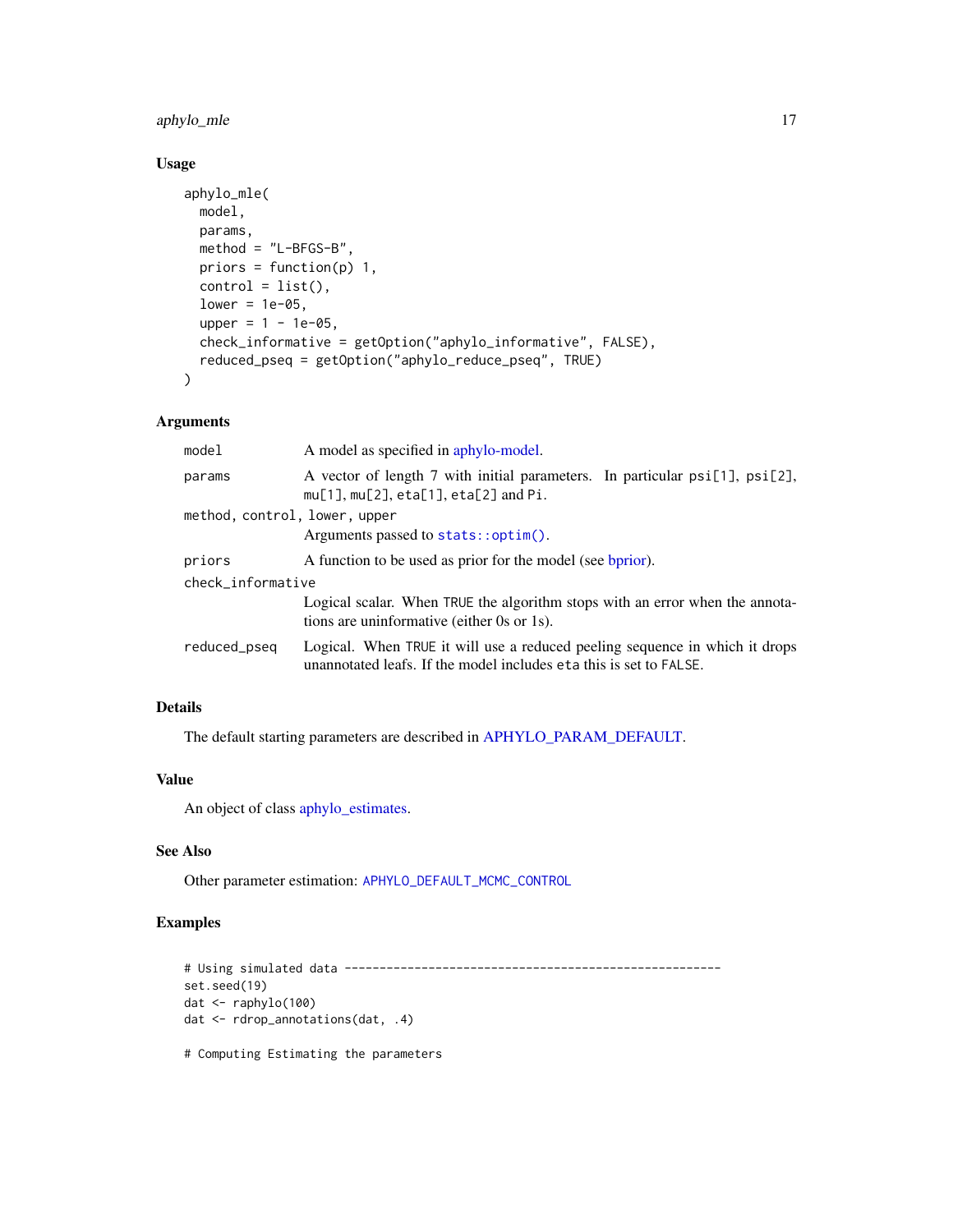```
ans \leq aphylo_mle(dat \sim psi + mu_d + eta + Pi)
ans
# Plotting the path
plot(ans)
# Computing Estimating the parameters Using Priors for all the parameters
mypriors <- function(params) {
    dbeta(params, c(2, 2, 2, 2, 1, 10, 2), rep(10, 7))
}
ans_dbeta <- aphylo_mle(dat ~ psi + mu_d + eta + Pi, priors = mypriors)
ans_dbeta
```
### as.phylo *Extensions to the* as.phylo *function*

#### Description

This function takes an edgelist and recodes (relabels) the nodes following [ape](https://CRAN.R-project.org/package=ape)'s coding convention.

#### Usage

```
## S3 method for class 'matrix'
as.phylo(x, edge.length = NULL, root. edge = NULL, ...)## S3 method for class 'aphylo'
as. phylo(x, \ldots)
```
# Arguments

| X           | Either an edgelist or an object of class aphylo.               |
|-------------|----------------------------------------------------------------|
| edge.length | A vector with branch lengths (optional).                       |
| root.edge   | A numeric scalar with the length for the root node (optional). |
|             | Further arguments passed to the method.                        |

### Value

An integer matrix of the same dimmension as edges with the following aditional attribute:

labels Named integer vector of size n. Original labels of the edgelist where the first n are leaf nodes, n+1 is the root node, and the reminder are the internal nodes.

<span id="page-17-0"></span>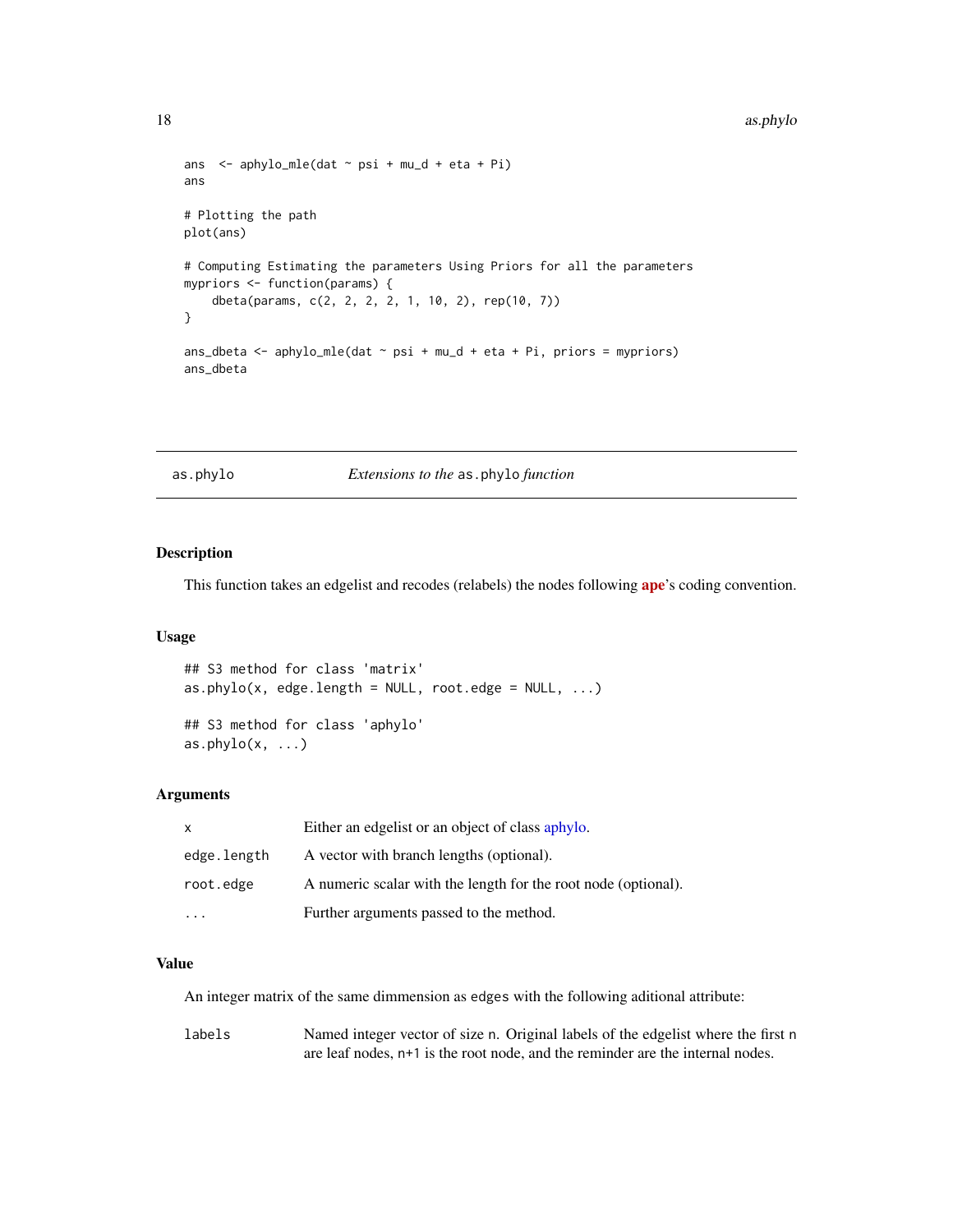# <span id="page-18-0"></span>auch auch and the state of the state of the state of the state of the state of the state of the state of the state of the state of the state of the state of the state of the state of the state of the state of the state of

# Examples

```
# A simple example ----------------------------------------------------------
# This tree has a coding different from ape's
mytree <- matrix(c(1, 2, 1, 3, 2, 4, 2, 5), byrow = TRUE, ncol=2)
mytree
ans <- as.phylo(mytree)
ans
plot(ans)
```
auc *Area Under the Curve and Receiving Operating Curve*

### Description

The AUC values are computed by approximation using the area of the polygons formed under the ROC curve.

# Usage

```
auc(pred, labels, nc = 200L, nine_na = TRUE)
## S3 method for class 'aphylo_auc'
print(x, \ldots)## S3 method for class 'aphylo_auc'
plot(x, y = NULL, ...)
```
# Arguments

| pred         | A numeric vector with the predictions of the model. Values must range between<br>$0$ and $1$ . |
|--------------|------------------------------------------------------------------------------------------------|
| labels       | An integer vector with the labels (truth). Values should be either 0 or 1.                     |
| nc.          | Integer. Number of cutoffs to use for computing the rates and AUC.                             |
| nine_na      | Logical. When TRUE, 9 is treated as NA.                                                        |
| $\mathsf{x}$ | An object of class aphylo_auc.                                                                 |
| $\cdot$      | Further arguments passed to the method.                                                        |
| У            | Ignored.                                                                                       |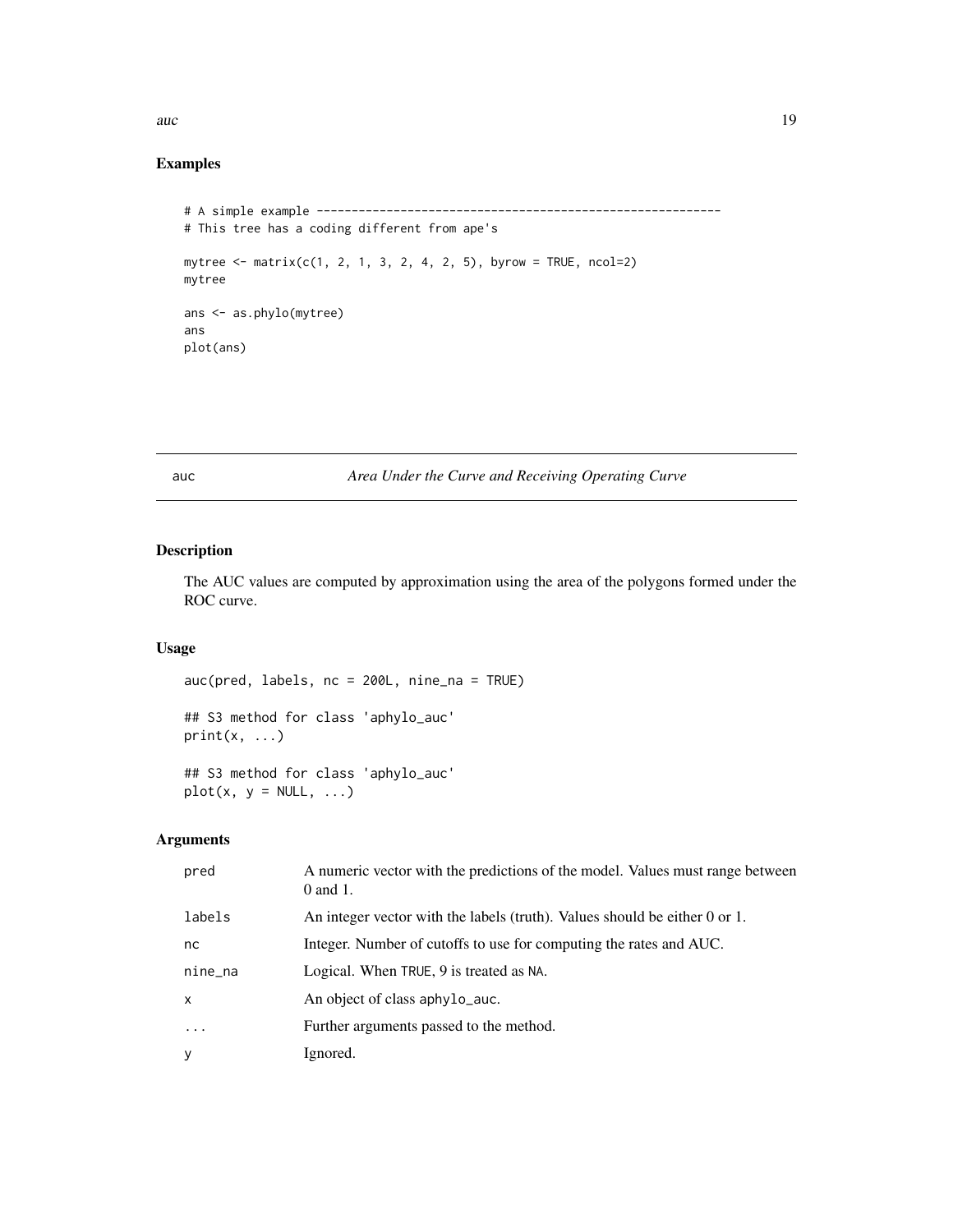### <span id="page-19-0"></span>Value

A list:

- tpr A vector of length nc with the True Positive Rates.
- tnr A vector of length nc with the True Negative Rates.
- fpr A vector of length nc with the False Positive Rates.
- fnr A vector of length nc with the False Negative Rates.
- auc A numeric value. Area Under the Curve.
- cutoffs A vector of length nc with the cutoffs used.

#### Examples

```
set.seed(8381)
x <- rdrop_annotations(raphylo(50), .3)
ans \leq aphylo_mcmc(x \sim mu_d + mu_s + Pi)
ans_auc <- \alphauc(predict(ans, loo = TRUE), x[, 1, drop=TRUE])
print(ans_auc)
plot(ans_auc)
```
balance\_ann *Functional balance of a tree*

#### Description

This function computes the distance between .5 and the observed proportion of ones for each function in a tree.

# Usage

balance\_ann(phy)

#### **Arguments**

phy An object of class [aphylo](#page-4-1) or [multiAphylo](#page-26-1)

# **Details**

Functional balance is defined as follows

$$
P^{-1} \sum_{p} \left( 1 - \left| 0.5 - N^{-1} \sum_{n} a_{np} \right| \right)
$$

Where A is the matrix of annotations.

With values ranging between 0 and 1, one been perfect balance, this is, equal number of zeros and ones in the annotations. In the case of multiple functions, as noted in the formula, the balance is the average across functions.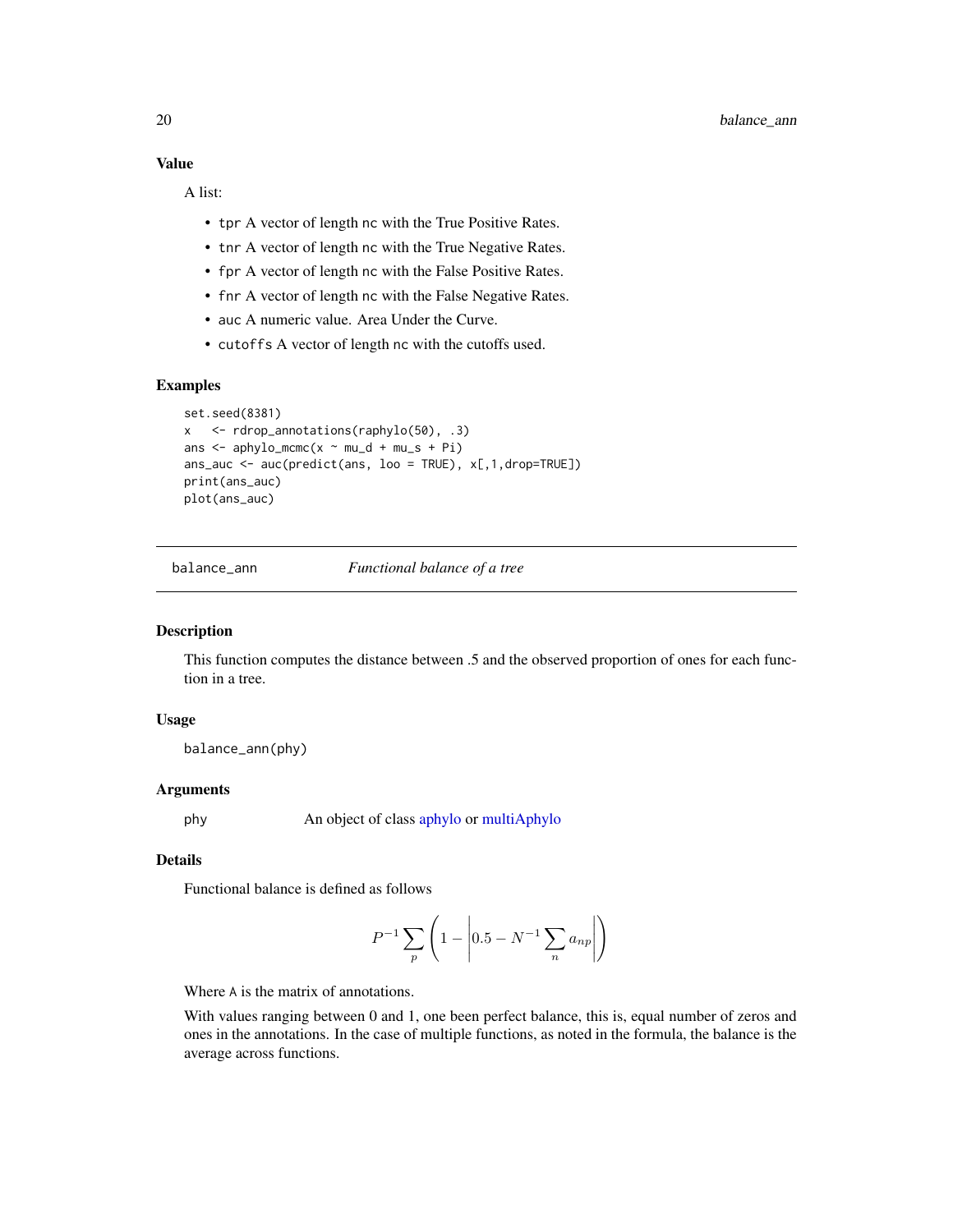#### <span id="page-20-0"></span>bprior that the contract of the contract of the contract of the contract of the contract of the contract of the contract of the contract of the contract of the contract of the contract of the contract of the contract of th

# Value

If phy is an object of class phylo, a single scalar, otherwise, it returns a vector of length [Ntrees\(](#page-6-2)phy).

# Examples

 $x \leftarrow \text{raphylo}(20, P = 2)$ balance\_ann(x)

 $balance\_ann(c(x, x))$ 

# <span id="page-20-1"></span>bprior *Default priors for [aphylo\\_mcmc](#page-10-1)*

# Description

Convenient wrappers to be used with the aphylo estimation methods.

### Usage

```
bprior(shape1 = 1, shape2 = 9, ...)
```
uprior()

# Arguments

shape1, shape2, ... Arguments passed to [stats::dbeta](#page-0-0)

# Value

In the case of bprior, a wrapper of the function [stats::dbeta.](#page-0-0) uprior returns a function function(p) 1 (the uniform prior)

# Examples

bprior(1, 9) uprior()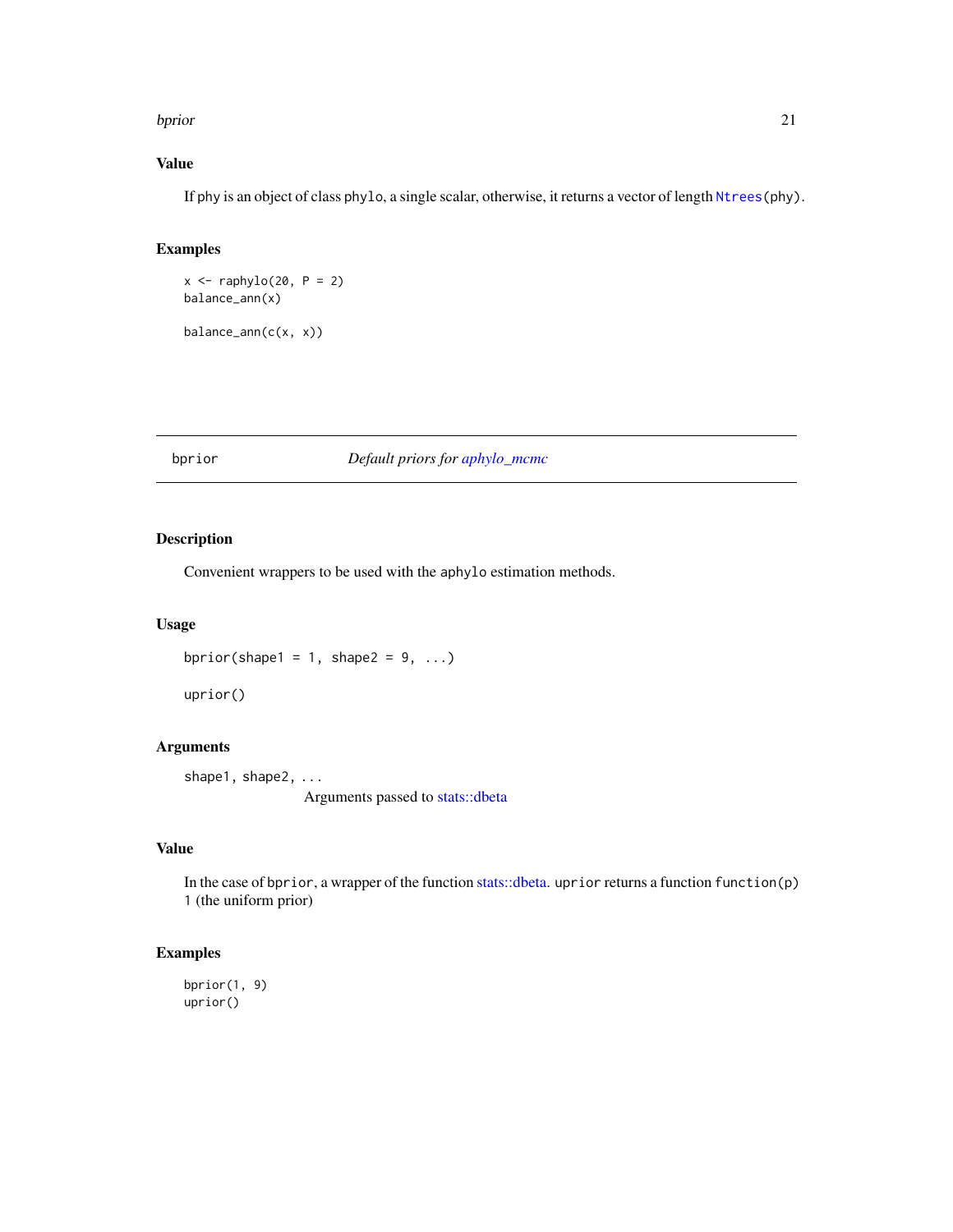<span id="page-21-0"></span>

#### Description

Creates an external pointer to an object of class aphylo\_pruner. This is mostly used to compute the model's likelihood function faster by reusing underlying C++ class objects to store probability matrices and data. This is intended for internal use only.

#### Usage

dist2root(ptr) get\_postorder(ptr) new\_aphylo\_pruner(x, ...)

#### Arguments

| ptr                     | An object of class aphylo_pruner.         |
|-------------------------|-------------------------------------------|
| X                       | An object of class aphylo or multiAphylo. |
| $\cdot$ $\cdot$ $\cdot$ | Further arguments passed to the method    |

### Details

The underlying implementation of the pruning function is based on the pruner C++ library that implements Felsenstein's tree pruning algorithm. See <https://github.com/USCbiostats/pruner>.

### Value

dist2root: An integer vector with the number of steps from each node (internal or not) to the root node.

get\_postorder: An integer vector with the postorder sequence for pruning the tree (indexed from 0).

The function new\_aphylo\_pruner returns an object of class aphylo\_pruner or multiAphylo\_pruner, depending on the class of x.

#### Examples

```
set.seed(1)
x < - raphylo(20)
pruner <- new_aphylo_pruner(x)
# Computing loglike
LogLike(
  pruner,
  psi = c(.10, .20),
```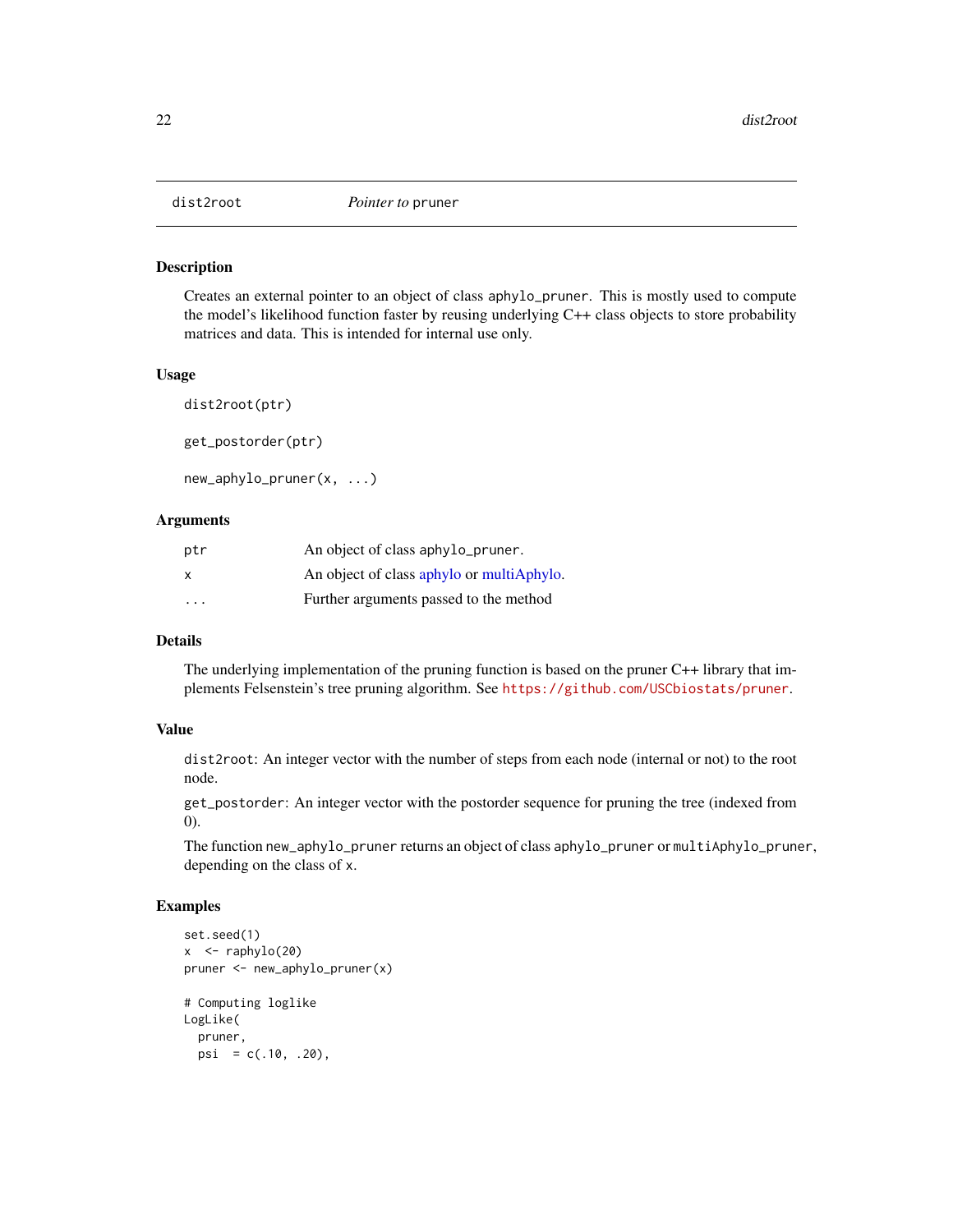# <span id="page-22-0"></span>fakeexperiment 23

```
mu_d = c(.90, .80),mu_s = c(.10, .05),Pi = .05,
 eta = c(.90, .80))
dist2root(pruner)
get_postorder(pruner)
```
fakeexperiment *Fake Experimental Data*

### Description

A fake dataset containing 2 functional state of the leaf nodes. Each function can have either 0 (unactive), 1 (active) or 9 (n/a). This dataset is inteded for testing only.

# Format

A data frame with 4 rows and 3 variables:

f1 State of function 1.

f2 State of function 1.

LeafId Integer, ID of the leaf.

#### Source

BiostatsUSC

faketree *Fake Phylogenetic Tree*

#### Description

A fake dataset containing the parent-offspring relations between genes. This dataset is inteded for testing only.

#### Format

A data frame with 6 rows and 2 variables:

NodeId Integer, ID of the offspring.

ParentId Integer, ID of the parent.

# Source

BiostatsUSC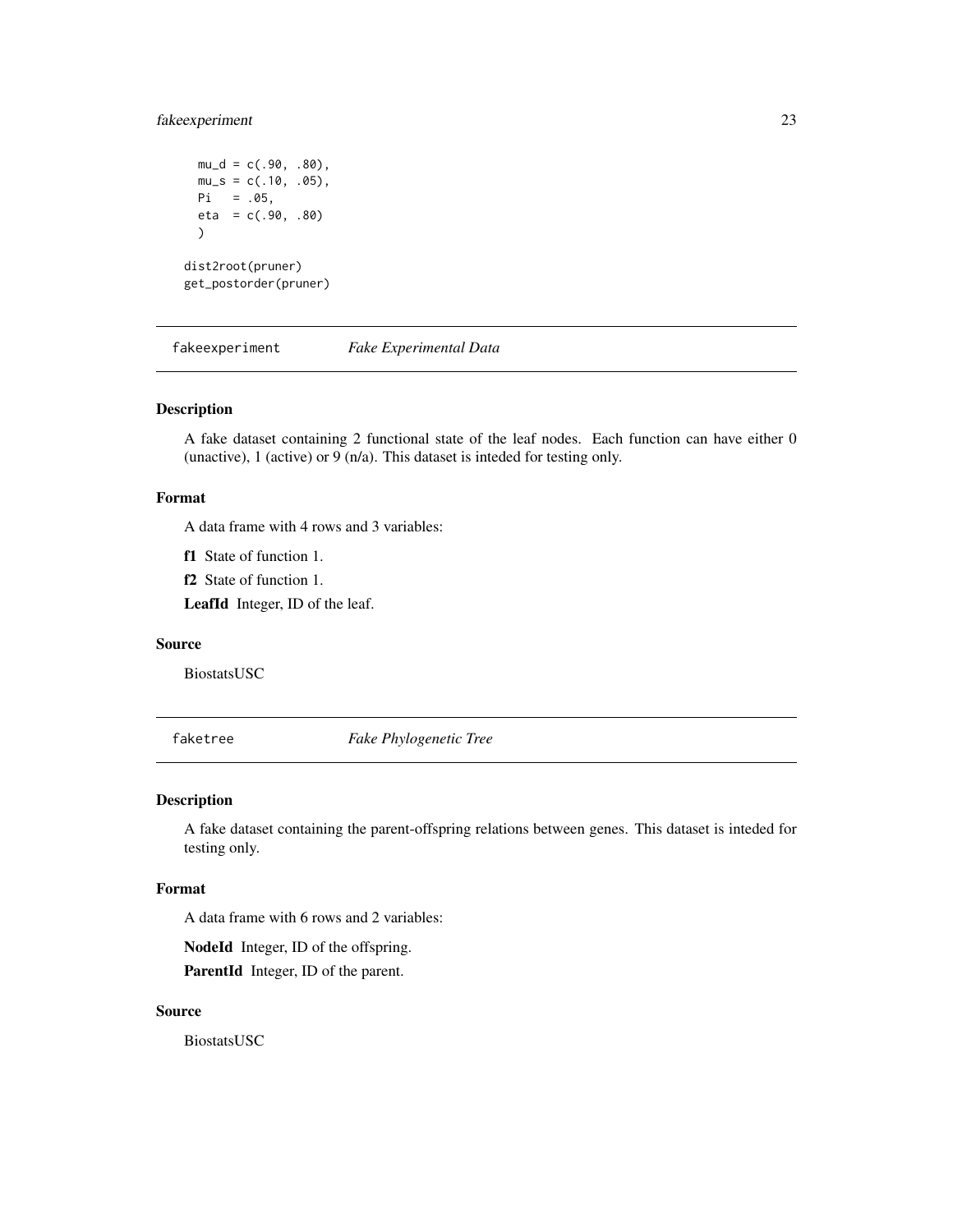<span id="page-23-0"></span>imputate\_duplications *Impute duplication events based on a vector of species*

# Description

Uses a simple algorithm to impute duplication events based on the terminal genes of the tree. An interior node is a duplication event if a specie has two or more leafs within its clade.

#### Usage

imputate\_duplications(tree, species)

#### Arguments

| tree    | An object of class ape::phylo.                               |
|---------|--------------------------------------------------------------|
| species | A character vector of length ape:: Ntip(tree) (see details). |

### Details

This function will take a vector of species and, based on that, assign duplication events throughout the interior nodes. An interior node is labeled as a duplication event if two or more of the leaves within it are from the same species.

#### Value

A logical vector of length ape::Nnode(tree,internal.only = FALSE) with TRUE to indicate that the corresponding node is a duplication event. The order matches that in the input tree.

#### Examples

```
# Data from PANTHER
path <- system.file("tree.tree", package="aphylo")
ptree <- read_panther(path)
# Extracting the species
sp <- gsub(".+[:]|[|].+", "" , ptree$tree$tip.label)
# Imputing duplications
imputate_duplications(ptree$tree, species = sp)
```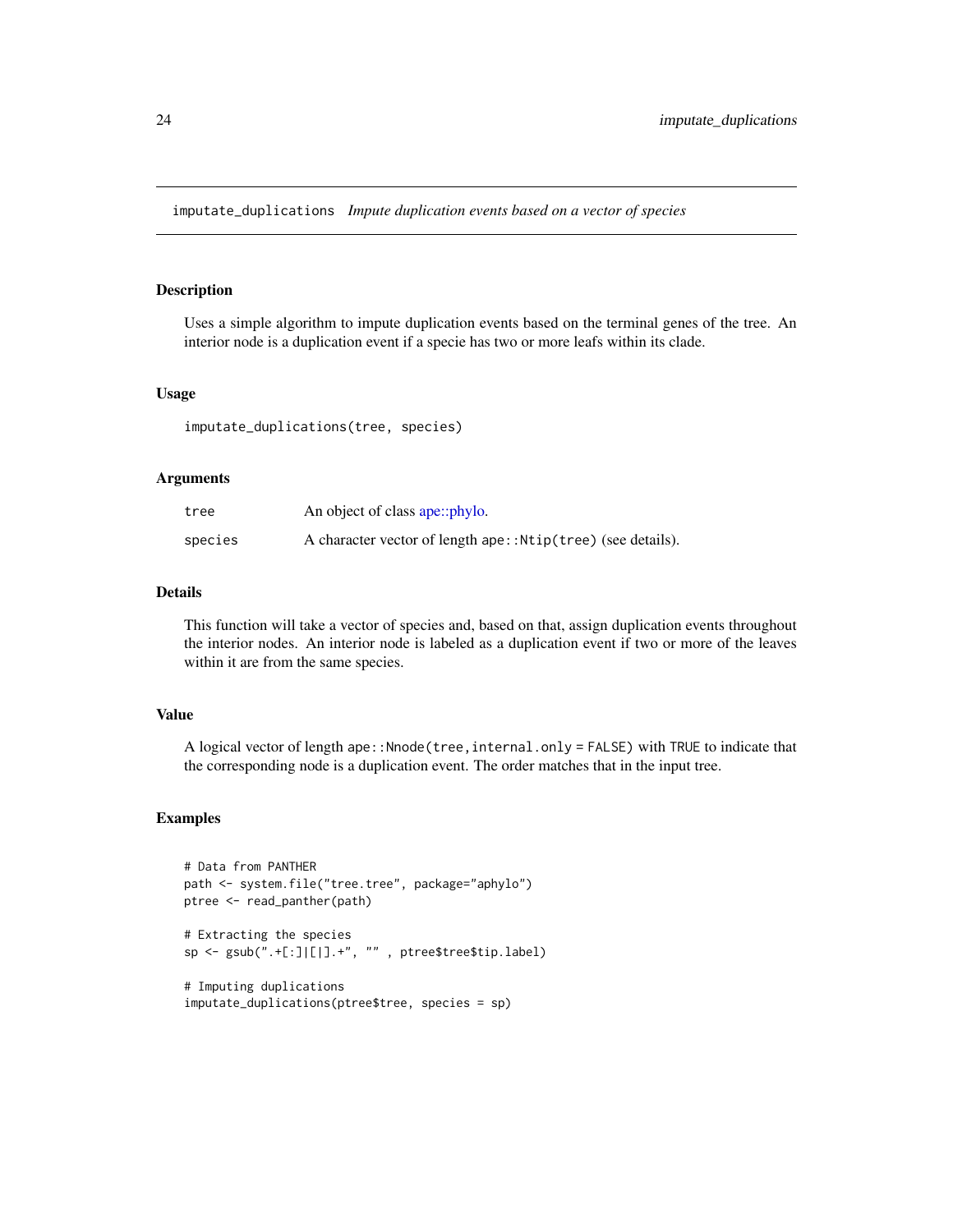<span id="page-24-0"></span>list\_offspring *List each nodes' offspring or parent*

### Description

For each node in a tree, the functions list\_offspring and list\_parents lists all its offspring and parents, respectively.

#### Usage

```
list_offspring(x)
```
list\_parents(x)

### Arguments

x An object of class phylo or aphylo.

# Value

List of length n (total number of nodes).

#### Examples

# A simple example with phylo tree ------------------------------------------

```
set.seed(4)
x \leftarrow ape:: rtree(10)
list_offspring(x)
```
<span id="page-24-1"></span>LogLike *Likelihood of an observed annotated phylogenetic tree*

### Description

This function computes the log-likelihood of the chosen parameters given a particular dataset. The arguments annotations, and offspring should be as those returned by [new\\_aphylo\(\)](#page-4-1). For complete parameter estimation see [aphylo\\_estimates.](#page-12-1)

### Usage

```
LogLike(tree, psi, mu_d, mu_s, eta, Pi, verb_ans = TRUE, check_dims = TRUE)
```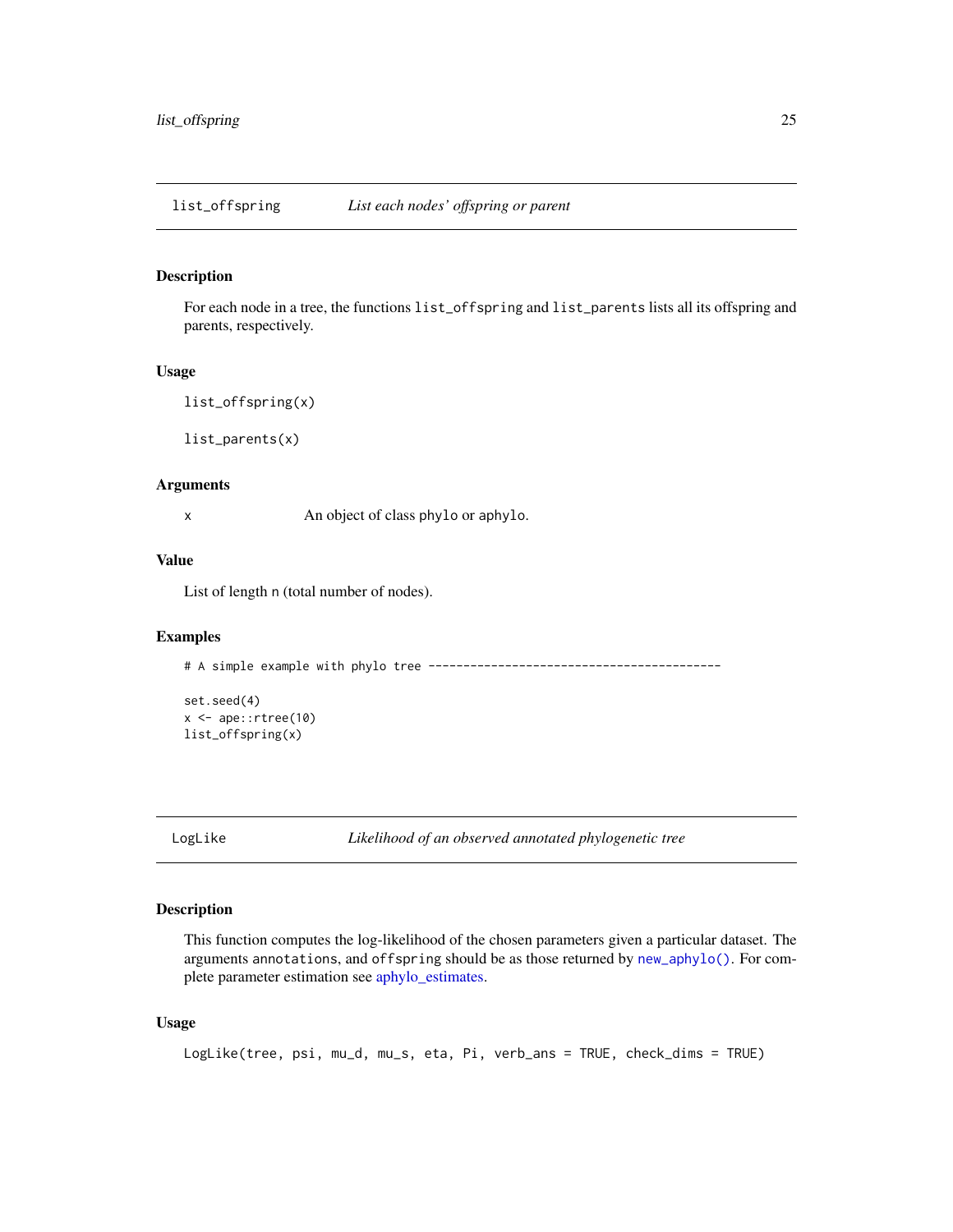#### <span id="page-25-0"></span>Arguments

| tree       | A phylogenetic tree of class aphylo.                                                                           |
|------------|----------------------------------------------------------------------------------------------------------------|
| psi        | Numeric vector of length 2. Misclasification probabilities. (see LogLike).                                     |
| mu_d, mu_s | Numeric vector of length 2. Gain/loss probabilities (see LogLike).                                             |
| eta        | Numeric vector of length 2. Annotation bias probabilities (see LogLike).                                       |
| Pi         | Numeric scalar. Root node probability of having the function (see LogLike).                                    |
| verb_ans   | Logical scalar. When FALSE (default) the function returns a list with a single<br>scalar (the log-likelihood). |
| check_dims | Logical scalar. When TRUE (default) the function checks the dimmension of the<br>passed parameters.            |

#### Details

The parameters to estimate are described as follows:

- 1. psi: A vector of length 2 with  $\psi_0$  and  $\psi_1$ , which are the misclassification probabilities fo  $s_p = 0$  and  $s_p = 1$  respectively.
- 2. mu\_d, mu\_s: A vector of length 2 with  $\mu_0$  and  $\mu_1$  which are the gain and loss probabilities respectively. The subscript d denotes duplication nodes and s speciation node.
- 3. eta: A vector of length 2 with  $\eta_0$  and  $\eta_1$  which are the annotation bias probabilities.
- 4. Pi: A numeric scalar which for which equals the probability of the root node having the function.

#### Value

A list of class phylo\_LogLik with the following elements:

|    | An integer matrix of size $2^p \times p$ as returned by states.             |
|----|-----------------------------------------------------------------------------|
| Pr | A numeric matrix of size $G \times 2^p$ with node/state probabilities.      |
| 11 | A numeric scalar with the log-likelihood value given the chosen parameters. |

| mislabel<br>Switch labels acoording to mislabeling probabilities |  |
|------------------------------------------------------------------|--|
|------------------------------------------------------------------|--|

# Description

Switch labels acoording to mislabeling probabilities

### Usage

mislabel(atree, psi)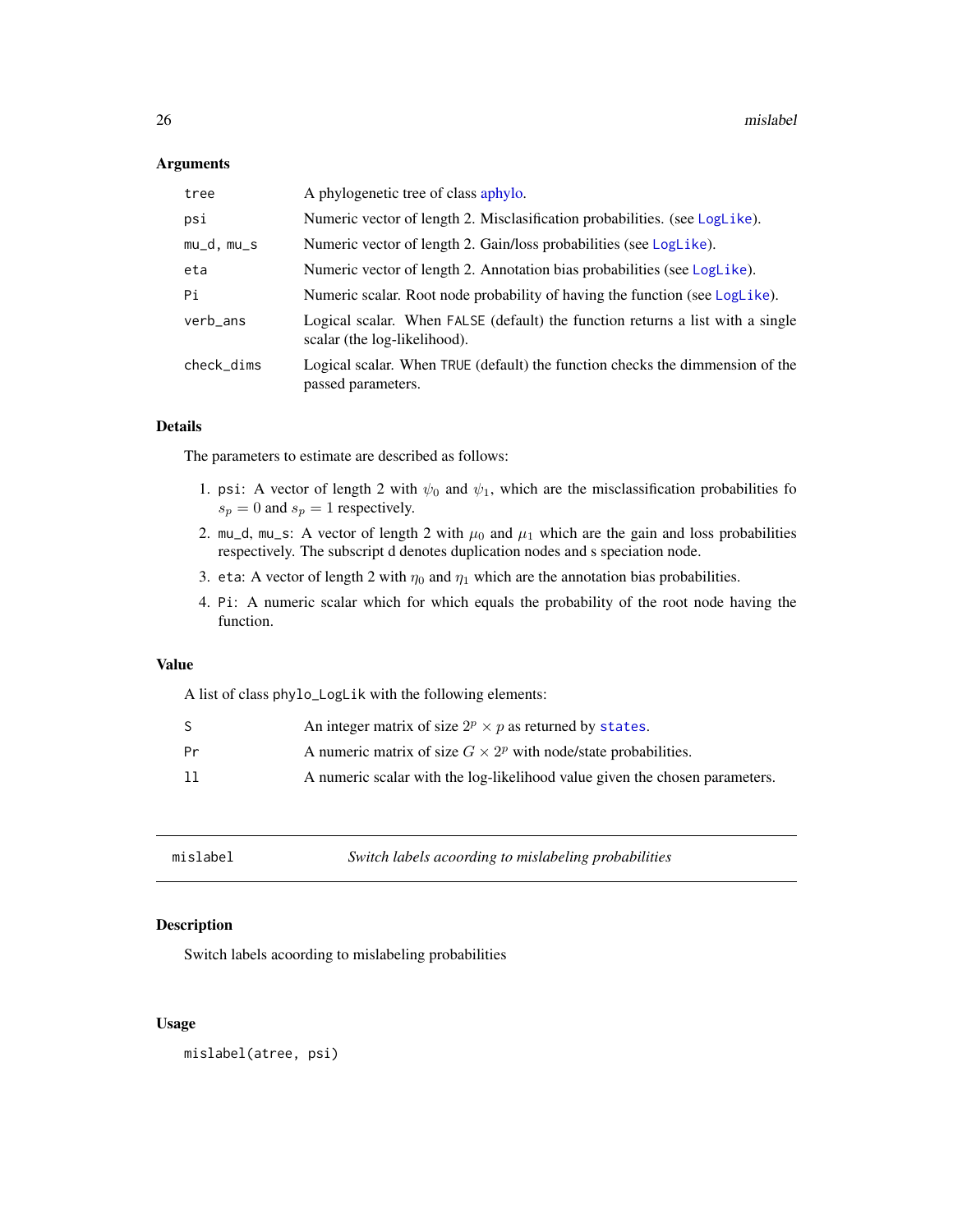# <span id="page-26-0"></span>multiAphylo 27

#### Arguments

| atree | An object of class aphylo.                                                 |
|-------|----------------------------------------------------------------------------|
| psi   | Numeric vector of length 2. Misclasification probabilities. (see LogLike). |

# Value

An object of class [aphylo](#page-4-1) with modified labels.

#### Examples

```
set.seed(131)
x \leftarrow \text{raphylo}(5, P=2, \text{psi}=(\emptyset, \emptyset))x$tip.annotation
# Flipping 0s to 1s and vice versa
mislabel(x, psi = c(1,1))$tip.annotation
```
# <span id="page-26-1"></span>multiAphylo *Building Lists of Annotated Trees*

# Description

This is equivalent to what [ape::c.phylo](#page-0-0) does.

# Usage

```
## S3 method for class 'aphylo'
c(\ldots)## S3 method for class 'multiAphylo'
print(x, \ldots)
```
# Arguments

| $\cdots$ | One or several object of class aphylo or multiAPhylo. Ignored in the case of<br>print.multiAphylo. |
|----------|----------------------------------------------------------------------------------------------------|
|          | An object of class multiAphylo                                                                     |

### Value

A list of class multiAphylo. Each element corresponds to a single aphylo object.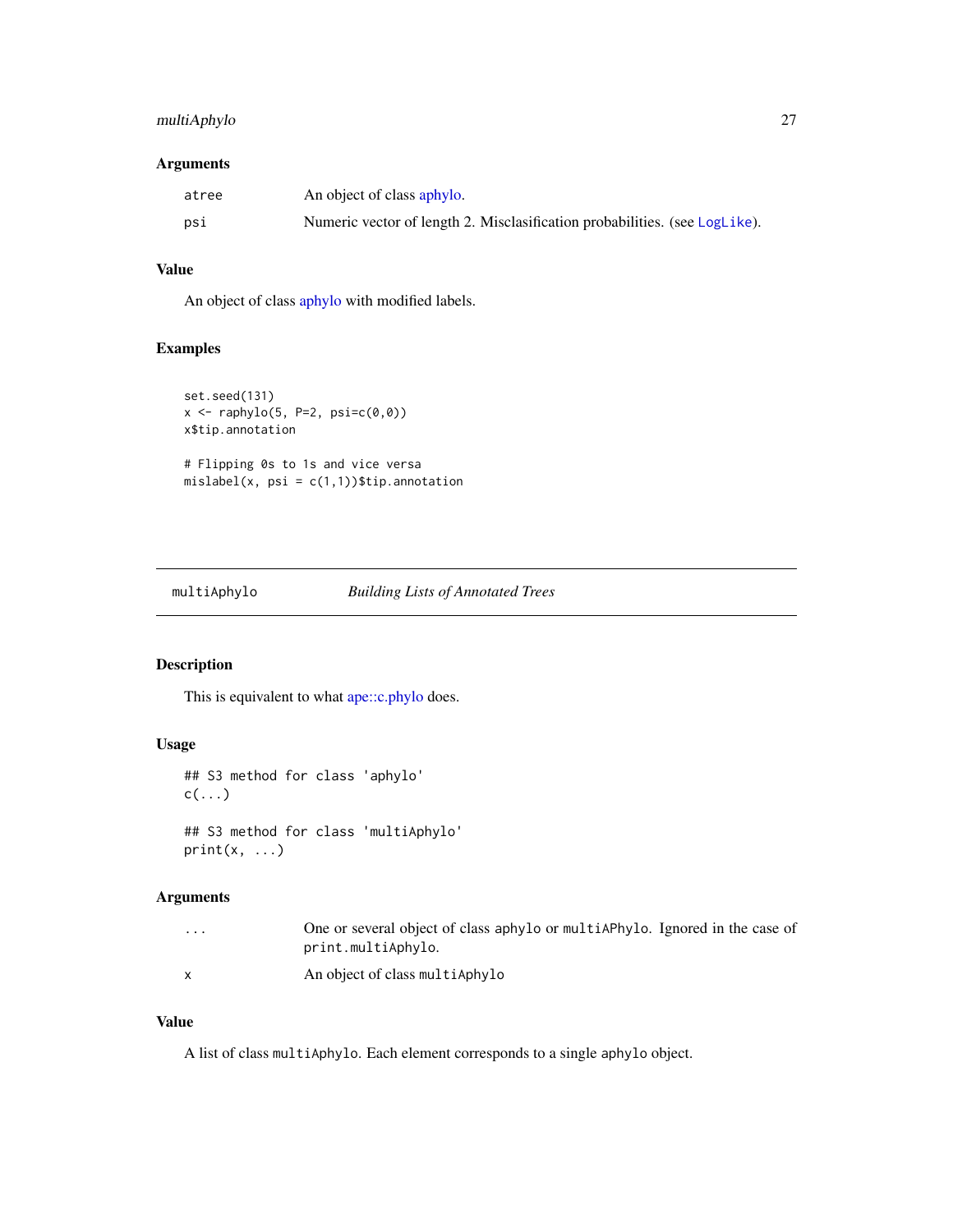# Examples

```
data(fakeexperiment)
data(faketree)
ans <- new_aphylo(fakeexperiment[,2:3], tree = as.phylo(faketree))
c(ans, ans)
```
<span id="page-27-1"></span>panther-tree *Reads PANTHER db trees*

#### Description

The PANTHER Project handles a modified version of newick tree files which, besides of the tree structure, includes the type of node and ancestor labels. This function is a wrapper of [ape::read.tree\(\)](#page-0-0).

#### Usage

 $read\_panther(x, tree.reader = ape::read-tree, ...)$ 

read.panther(x, tree.reader =  $ape::read-tree, ...$ )

#### Arguments

| X           | Character scalar. Full path to the panther file.                                                                    |
|-------------|---------------------------------------------------------------------------------------------------------------------|
| tree.reader | Function that will be used to read the tree file. It can be either ape: : read. tree<br>or rncl::read_newick_phylo. |
| $\cdots$    | Further arguments passed to ape:: read. tree().                                                                     |

#### Value

A list consisting of a data.frame and a phylo object. The data.frame has the following columns:

|          | branch_length Numeric vector. Length of the branch to its parent node.                                  |
|----------|---------------------------------------------------------------------------------------------------------|
| type     | Character vector. Can be either "S" (speciation), "D" (duplication), or "T" (hor-<br>izontal transfer). |
| ancestor | Character vector. Name of the ancestor.                                                                 |

The nodeids can be identified using the rownames.

# See Also

Other reading: [read\\_nhx\(](#page-38-1)), [read\\_pli\(](#page-39-1))

### Examples

```
path <- system.file("tree.tree", package="aphylo")
read_panther(path)
```
<span id="page-27-0"></span>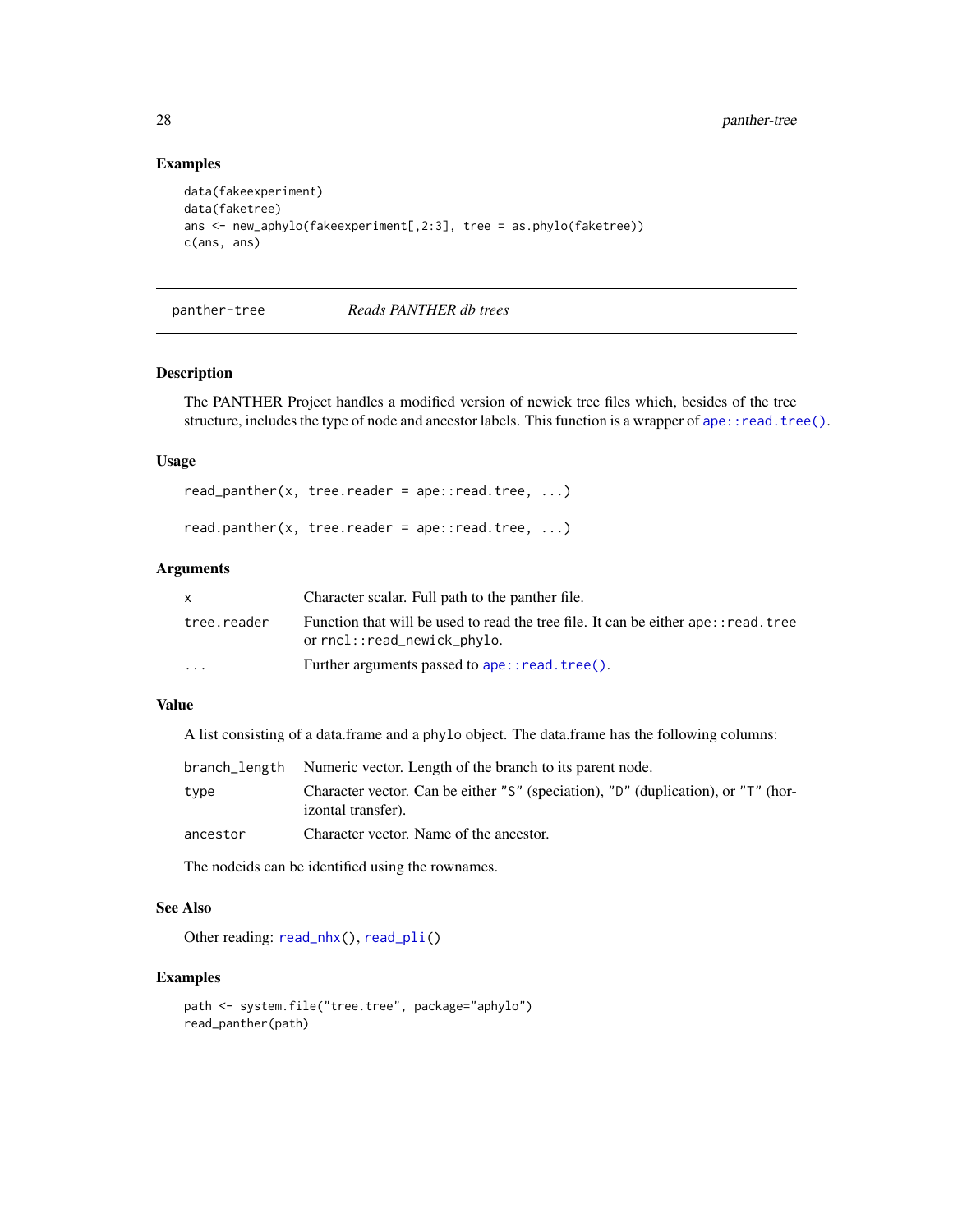<span id="page-28-0"></span>plot.aphylo\_prediction\_score

*Visualize predictions*

# Description

Visualize predictions

### Usage

```
## S3 method for class 'aphylo_prediction_score'
plot(
  x,
 y = NULL,
 main = "Prediction Accuracy: Observed versus predicted values",
 main.colorkey = "Probability of Functional Annotation",
 which.fun = seq_len(ncol(x$expected)),
  include.labels = NULL,
  labels.col = "black",
 leafs_only = TRUE,
  ...
\mathcal{L}
```
### Arguments

| $\mathsf{x}$  | An object of class aphylo_prediction_score.                                                                                                                                                                   |
|---------------|---------------------------------------------------------------------------------------------------------------------------------------------------------------------------------------------------------------|
| У             | Ignored.                                                                                                                                                                                                      |
| main          | Passed to title.                                                                                                                                                                                              |
| main.colorkey | Character scalar. Title of the colorkey (optional).                                                                                                                                                           |
| which.fun     | Integer vector. Which function to plot.                                                                                                                                                                       |
|               | include labels Logical scalar. When TRUE, draws nice labels at each slice which by default<br>are specified as the rownames of x\$expected. This is mostly useful when the<br>number of predictions is small. |
| labels.col    | Character scalar. Color of the labels.                                                                                                                                                                        |
| leafs_only    | Logical. When TRUE (default) only plots the leaf nodes.                                                                                                                                                       |
| $\ddotsc$     | Ignored                                                                                                                                                                                                       |
|               |                                                                                                                                                                                                               |

# Details

If include.labels = NULL and ncol(x\$expected) > 40, then include.labels=FALSE by default.

### Value

NULL (invisible) Generates a plot of the predictions.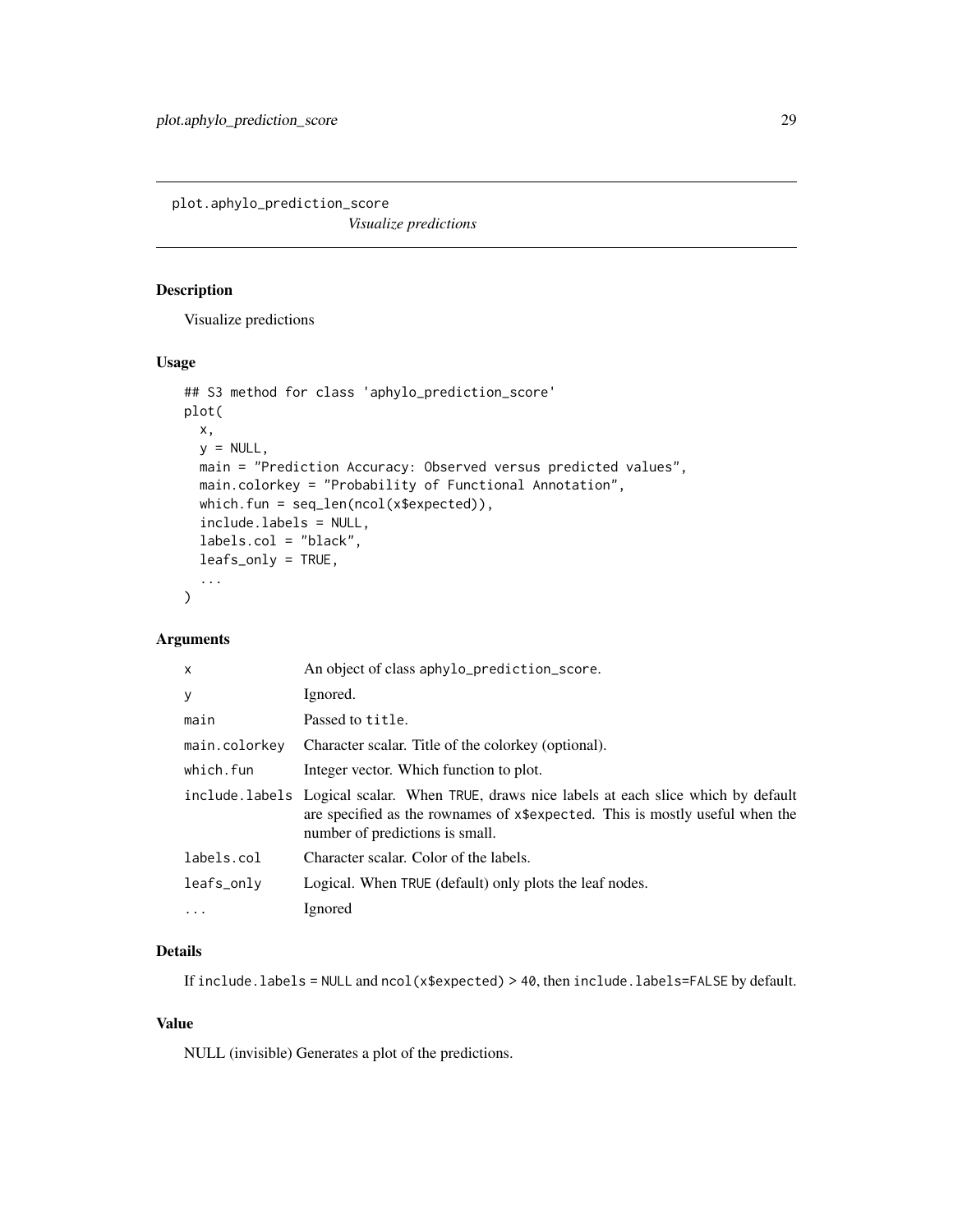# Examples

```
set.seed(8783)
atree <- raphylo(29)
ans <- aphylo_mle(atree ~ mu_d + mu_s + Pi)
pred_s <- prediction_score(ans)
pred_s
plot(pred_s)
```
plot\_logLik *Plot Log-Likelihood function of the model*

### Description

Plot Log-Likelihood function of the model

# Usage

```
plot_logLik(x, sets, ...)
## S3 method for class 'aphylo'
plot_logLik(x, sets, ...)
## S3 method for class 'formula'
plot_logLik(x, sets, ...)
## S3 method for class 'aphylo_estimates'
plot_logLik(x, sets, ...)
```
### Arguments

| X       | An object of class $\alpha$ <sub>l</sub> $\alpha$ <sup>()</sup>                                                                                                                                                         |
|---------|-------------------------------------------------------------------------------------------------------------------------------------------------------------------------------------------------------------------------|
| sets    | (optional) Character matrix of size $2 \times \#$ of combinations. contains the names<br>of the pairs to plot. If nothing passed, the function will generate all possible<br>combinations as combo (names (params), 2). |
| $\cdot$ | Aditional parameters to be passed to plot fun.                                                                                                                                                                          |

#### Value

NULL (invisible). Generates a plot of the loglikelihood of the model.

# Examples

```
# Loading data
data(fakeexperiment)
data(faketree)
O <- new_aphylo(fakeexperiment[,2:3], tree = as.phylo(faketree))
```
<span id="page-29-0"></span>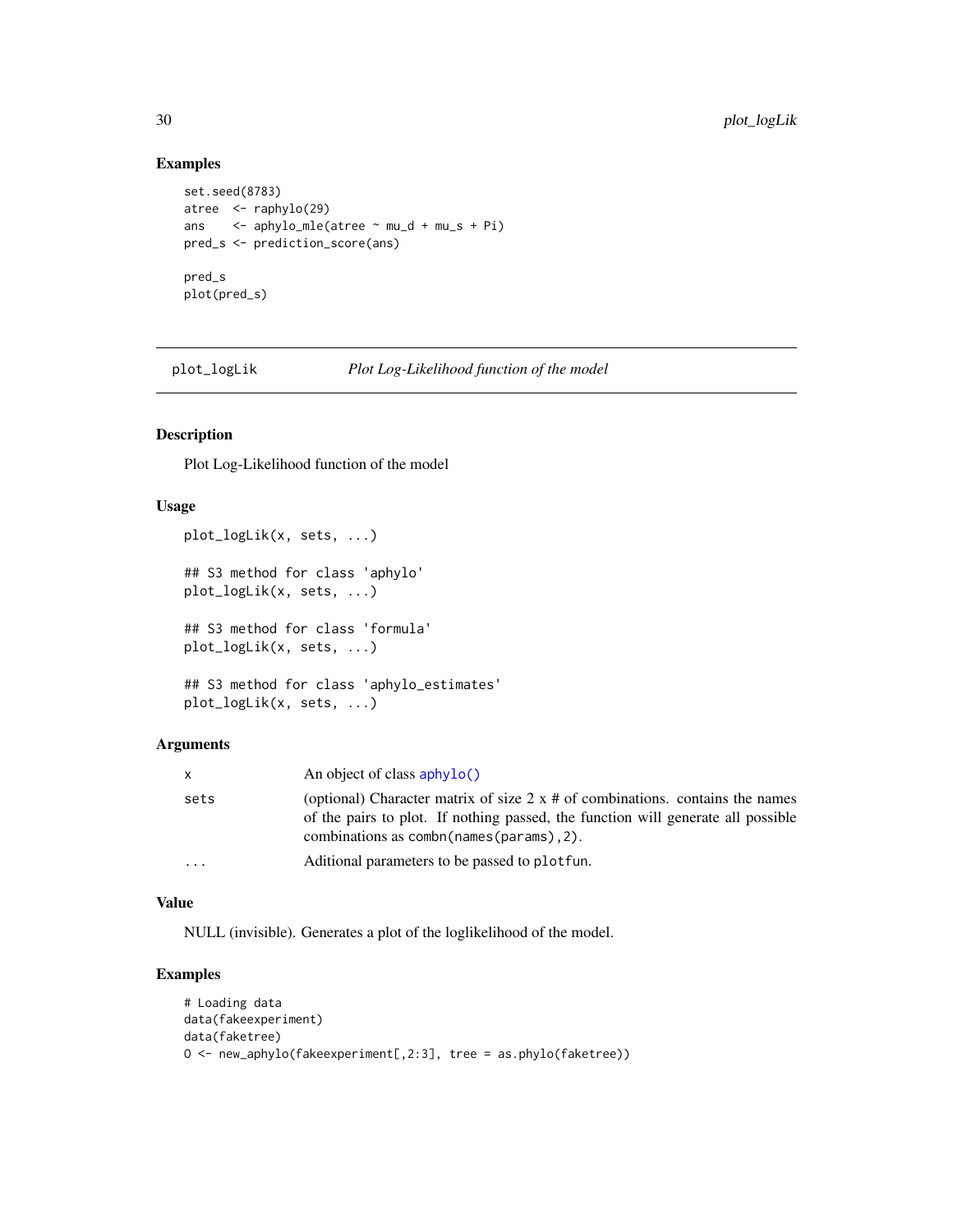# <span id="page-30-0"></span>plot\_multivariate 31

```
# Baseline plot (all parameters but Pi)
plot_logLik(O)
# No psi parameter
plot_logLik(O ~ mu_d + Pi + eta)
```
plot\_multivariate *Multiavariate plot (surface)*

# Description

Multiavariate plot (surface)

# Usage

```
plot_multivariate(
  fun,
 params,
 domain,
  sets,
 nlevels = 20,
 args = list(),plotfun = graphics::image,
 plot = TRUE,
 postplot = function(params, res) { points(params, cex = 2, pch = 3, col = "red")}},
 mfrow = NULL,
  ...
\mathcal{L}
```
# Arguments

| fun     | A function that receives 2 or more parameters and returns a single number.                                                                                                                                           |
|---------|----------------------------------------------------------------------------------------------------------------------------------------------------------------------------------------------------------------------|
| params  | Numeric vector with the default parameters.                                                                                                                                                                          |
| domain  | (optional) Named list with as many elements as parameters. Specifies the do-<br>main of the function.                                                                                                                |
| sets    | (optional) Character matrix of size $2 \times #$ of combinations. contains the names<br>of the pairs to plot. If nothing passed, the function will generate all possible<br>combinations as combn(names(params), 2). |
| nlevels | Integer. Number of levels.                                                                                                                                                                                           |
| args    | List of named arguments to be passed to fun.                                                                                                                                                                         |
| plotfun | Function that will be used to plot x,y,z.                                                                                                                                                                            |
| plot    | Logical. When FALSE skips plotting.                                                                                                                                                                                  |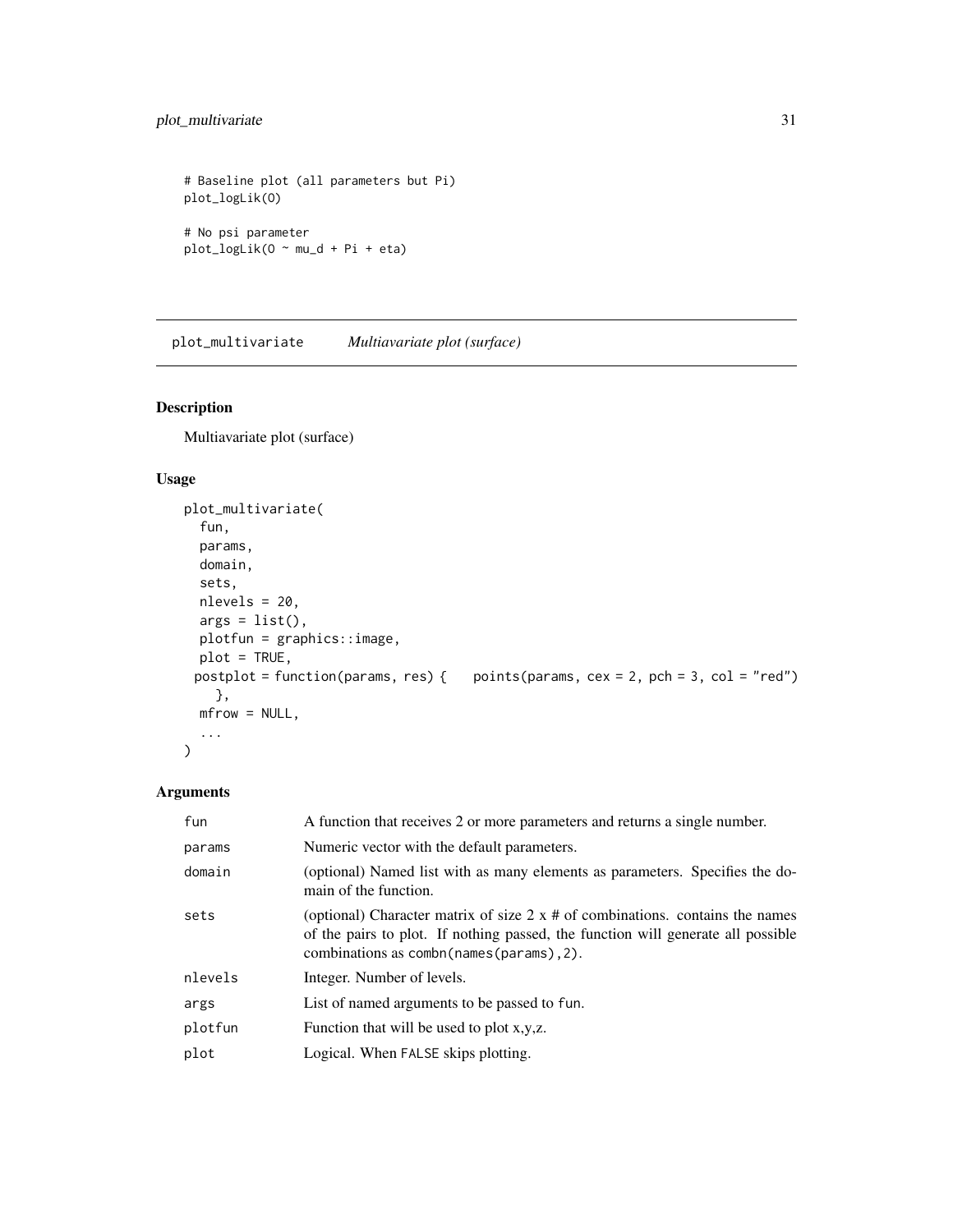<span id="page-31-0"></span>

| postplot | Function to be called after plotfun. Should recieve a vector with the current |
|----------|-------------------------------------------------------------------------------|
|          | parameters.                                                                   |
| mfrow    | Passed to graphics::par.                                                      |
| $\cdots$ | Further arguments passed to plot fun.                                         |

### Value

A list of length length(sets), each with the following:

- x,y,z vectors of coordinates.
- xlab,ylab vectors with the corresponding labels.

#### Examples

```
# Example: A model with less parameters
set.seed(1231)
x \leftarrow \text{raphylo}(20)ans <- aphylo_mcmc(
  x \sim \text{psi} + \text{mu}_d + \text{mu}_s,
  control = list(nsteps = 1e3, burnin = 0)\lambda# Creating the multivariate plot (using by default image)
plot_multivariate(
  function(...) {
    ans$fun(unlist(list(...)), priors = ans$priors, dat = ans$dat, verb_ans = FALSE)
  },
  sets = matrix(c("mu_d0", "mu_d1", "psi0", "psi1"), ncol=2),
  params = ans$par
\mathcal{L}
```
posterior-probabilities

*Posterior probabilities based on parameter estimates*

#### <span id="page-31-1"></span>Description

The function predict\_pre\_order uses a pre-order algorithm to compute the posterior probabilities, whereas the predict\_brute\_force computes posterior probabilities generating all possible cases.

### Usage

```
## S3 method for class 'aphylo_estimates'
predict(
 object,
 which.tree = NULL,
  ids = NULL,newdata = NULL,
```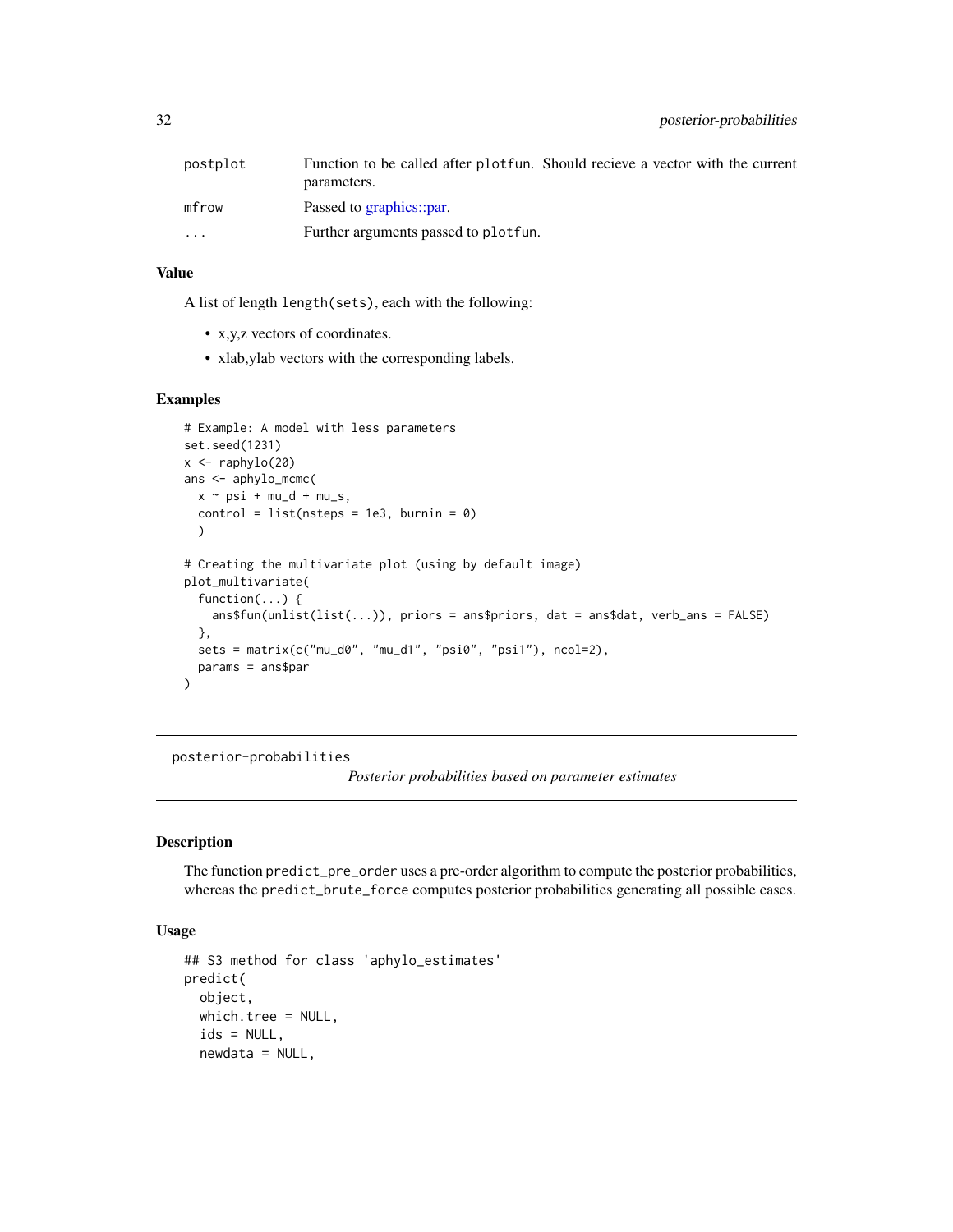```
params = stats::coef(object),
  loo = TRUE,nsamples = 1L,
 centiles = c(0.025, 0.5, 0.975),
 cl = NULL,...
\mathcal{L}predict_pre_order(x, ...)
## S3 method for class 'aphylo_estimates'
predict_pre_order(
 x,
 params = stats::coef(x),
 which.tree = 1:Ntrees(x),
 ids = lapply(Ntip(x)[which.tree], seq_len),
 loo = TRUE,nsamples = 1L,
 centiles = c(0.025, 0.5, 0.975),
 ncores = 1L,
 cl = NULL,...
\mathcal{L}## S3 method for class 'aphylo'
predict_pre_order(x, psi, mu_d, mu_s, eta, Pi, ...)
```

```
predict_brute_force(atree, psi, mu_d, mu_s, Pi, force = FALSE)
```
# Arguments

| which.tree   | Integer scalar. Which tree to include in the prediction.                                                                                                                      |
|--------------|-------------------------------------------------------------------------------------------------------------------------------------------------------------------------------|
| ids          | Integer vector. Ids (positions) of the nodes that need to be predicted (see details.)                                                                                         |
| newdata      | (optional) An aphylo object.                                                                                                                                                  |
| params       | A numeric vector with the corresponding parameters.                                                                                                                           |
| loo          | Logical scalar. When loo = TRUE, predictions are preformed similar to what a<br>leave-one-out cross-validation scheme would be done (see predict.aphylo_estimates).           |
| nsamples     | Integer scalar. When greater than one, the prediction is done using a random<br>sample from the MCMC chain. This only works if the model was fitted using<br>MCMC, of course. |
| centiles     | Used together with nsamples, this indicates the centiles to be computed from<br>the distribution of outcomes.                                                                 |
| $\cdots$     | Ignored.                                                                                                                                                                      |
| ncores, cl   | Passed to parallel::makeCluster().                                                                                                                                            |
| psi          | Numeric vector of length 2. Misclasification probabilities. (see LogLike).                                                                                                    |
| $mu_d, mu_s$ | Numeric vector of length 2. Gain/loss probabilities (see LogLike).                                                                                                            |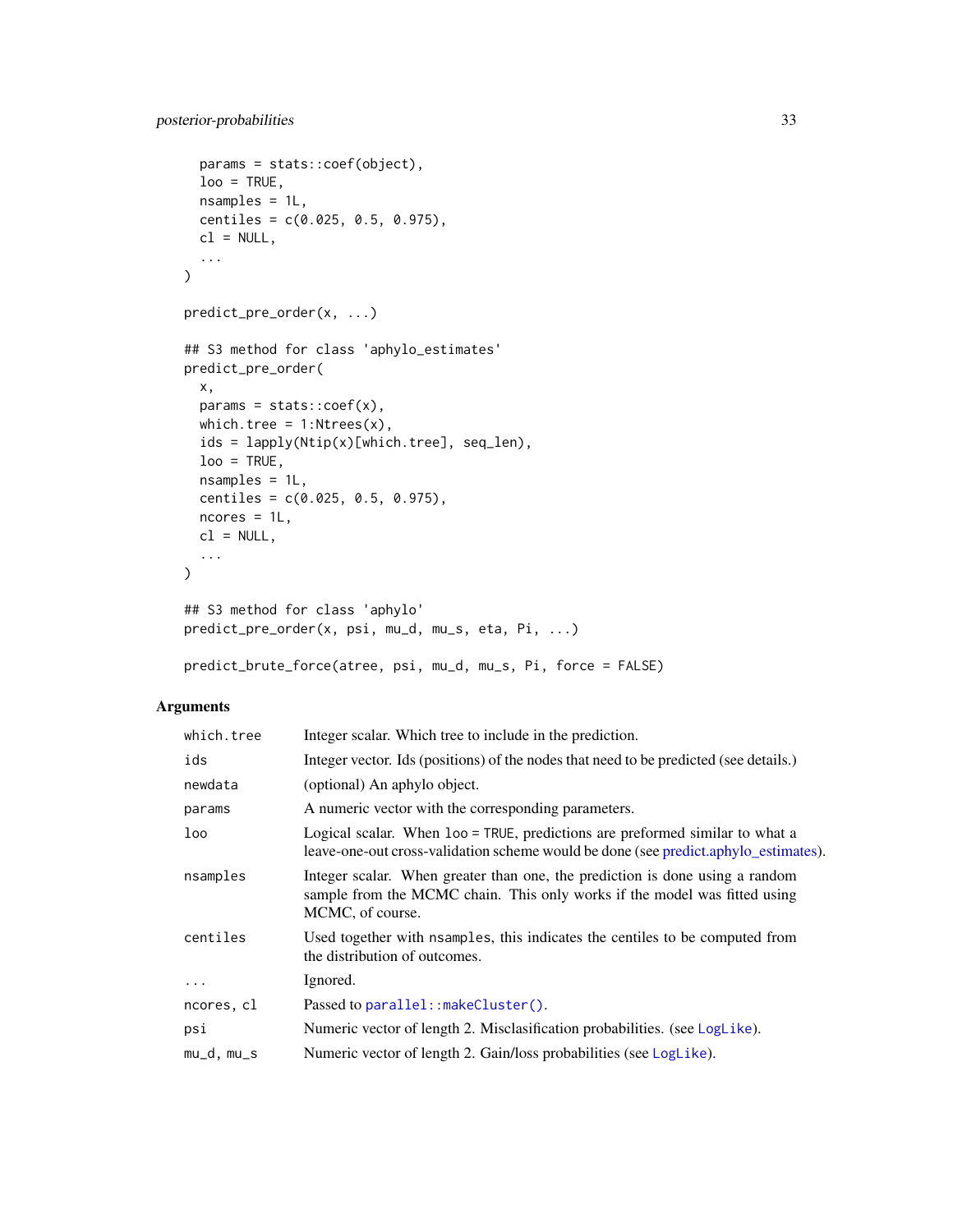<span id="page-33-0"></span>

| eta            | Numeric vector of length 2. Annotation bias probabilities (see LogLike).                                            |
|----------------|---------------------------------------------------------------------------------------------------------------------|
| Рi             | Numeric scalar. Root node probability of having the function (see LogLike).                                         |
| atree.x.object |                                                                                                                     |
|                | Either a tree of class aphylo or an object of class aphylo estimates                                                |
| force          | Logical scalar. When TRUE it will try to compute the brute-force probabilities<br>for trees with more than 7 nodes. |

#### Details

The function predict\_brute\_force is only intended for testing. For predictions after estimating the model, see [predict.aphylo\\_estimates.](#page-31-1)

In the case of the parameter loo (leave-one-out), while making tip-level predictions, at each leaf the algorithm will drop annotations regarding that leaf, making its prediction using all the available information except the one include in such leaf.

The predict\_brute\_force function makes the (obviously) brute force calculation of the probabilities. It will perform It returns a list with the following:

- Pr The conditional probabilities of observing a tree given a particular state of the leave nodes. The size is given by  $(2^{\wedge}n)$  nodes x  $2^{\wedge}n$  leaves), each entry is read as "The probability of observing scenario i (row) given that the leaves have state j (colum)." The scenarios are specified in the row matrix returned by the function.
- row Indicates the state of each node (columns) per scenario (row).
- col Indicates the state of each leaf node (columns) per potential leaf scenario.

#### Value

In the case of the predict method, a P column numeric matrix with values between  $[0, 1]$  (probabilities).

#### Prediction on specific nodes

The ids parameter indicates for which nodes, both internal and tips, the predictions should be made. By default, the function will only make predictions on the leaf nodes.

The ids follow ape's convention, this is,  $1:Ntips(x)$  are the leaf nodes,  $Ntips(x) + 1L$  is the root node, and everything else are the interior nodes.

Although the prediction algorithm is fast, indicating only a subset of the nodes could make a difference when loo = TRUE and/or nsamples > 1 (calculating a Credible/Confidence Interval.)

In the case of multiAphylo, ids should be passed as a list of length  $N$ trees $(x)$ , with each element indicating the nodes. Otherwise, ids are passed as an integer vector.

# Examples

```
# Single tree ---------------------------------------------------------------
set.seed(123)
atree <- raphylo(10)
```
# Fitting the model with MLE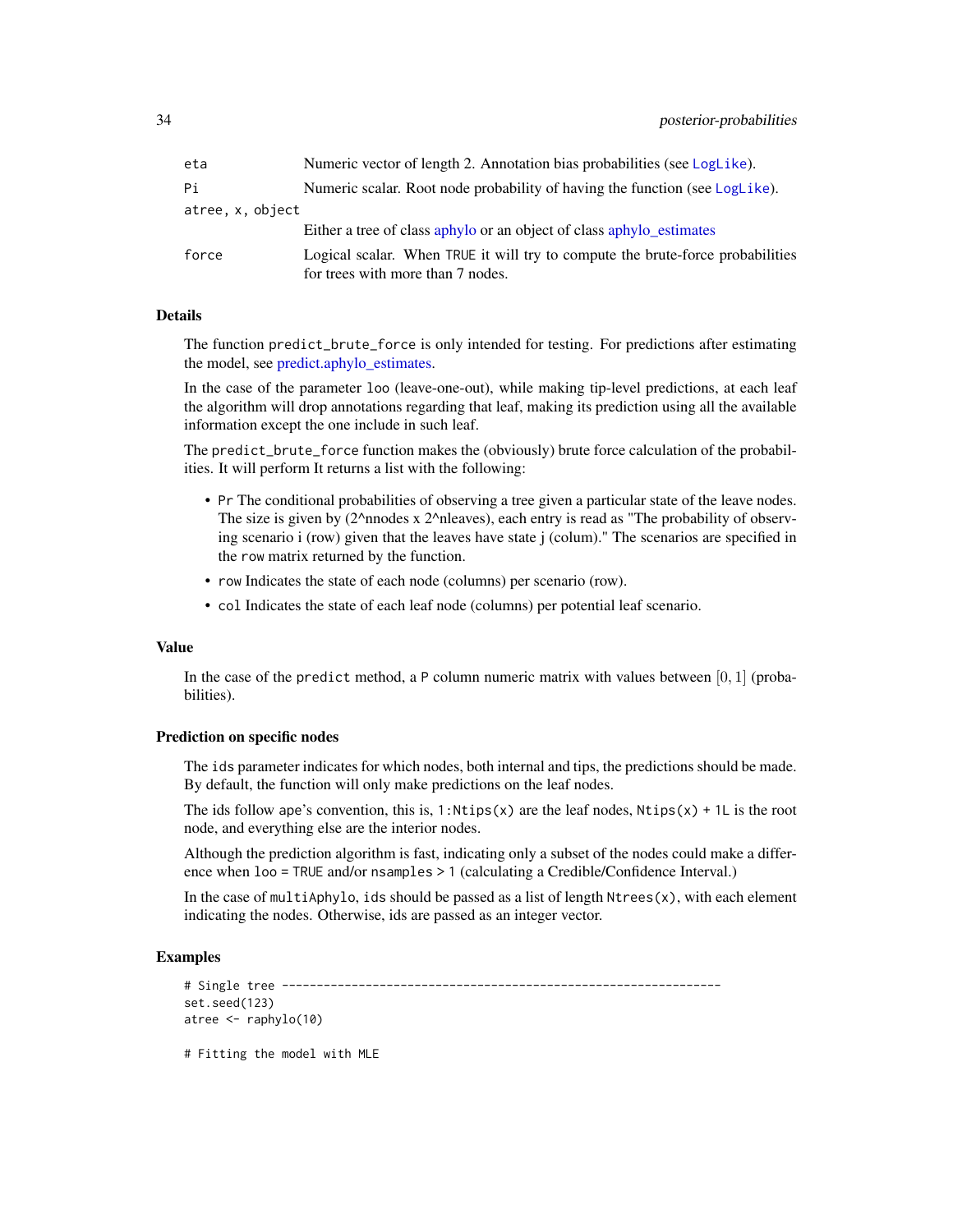# <span id="page-34-0"></span>prediction\_score 35

```
ans \leq aphylo_mle(atree \sim psi + mu_d + mu_s + Pi)
# Prediction on leaves
predict(ans)
# Prediction on all nodes (including root and interior)
predict(ans, ids = 1:Nnode(ans, internal.only = FALSE))
# Multiple trees (multiAphylo) ----------------------------------------------
atree <- c(raphylo(10), raphylo(5))
# Fitting the model with MLE
ans \le - aphylo_mle(atree \sim psi + mu_d + mu_s + Pi)
# Prediction on leaves
predict(ans)
# Predicting only interior nodes
predict(ans, ids = list(11:19, 6:9))
```
prediction\_score *Calculate prediction score (quality of prediction)*

# Description

Calculate prediction score (quality of prediction)

#### Usage

```
prediction_score(x, expected, alpha0 = NULL, alpha1 = NULL, W = NULL, ...)
## Default S3 method:
prediction\_score(x, expected, alpha0 = NULL, alpha1 = NULL, W = NULL, ...)## S3 method for class 'aphylo_estimates'
prediction_score(
  x,
  expected = NULL,
 alpha0 = NULL,alpha1 = NULL,W = NULL,loo = TRUE,...
)
## S3 method for class 'aphylo_prediction_score'
print(x, \ldots)
```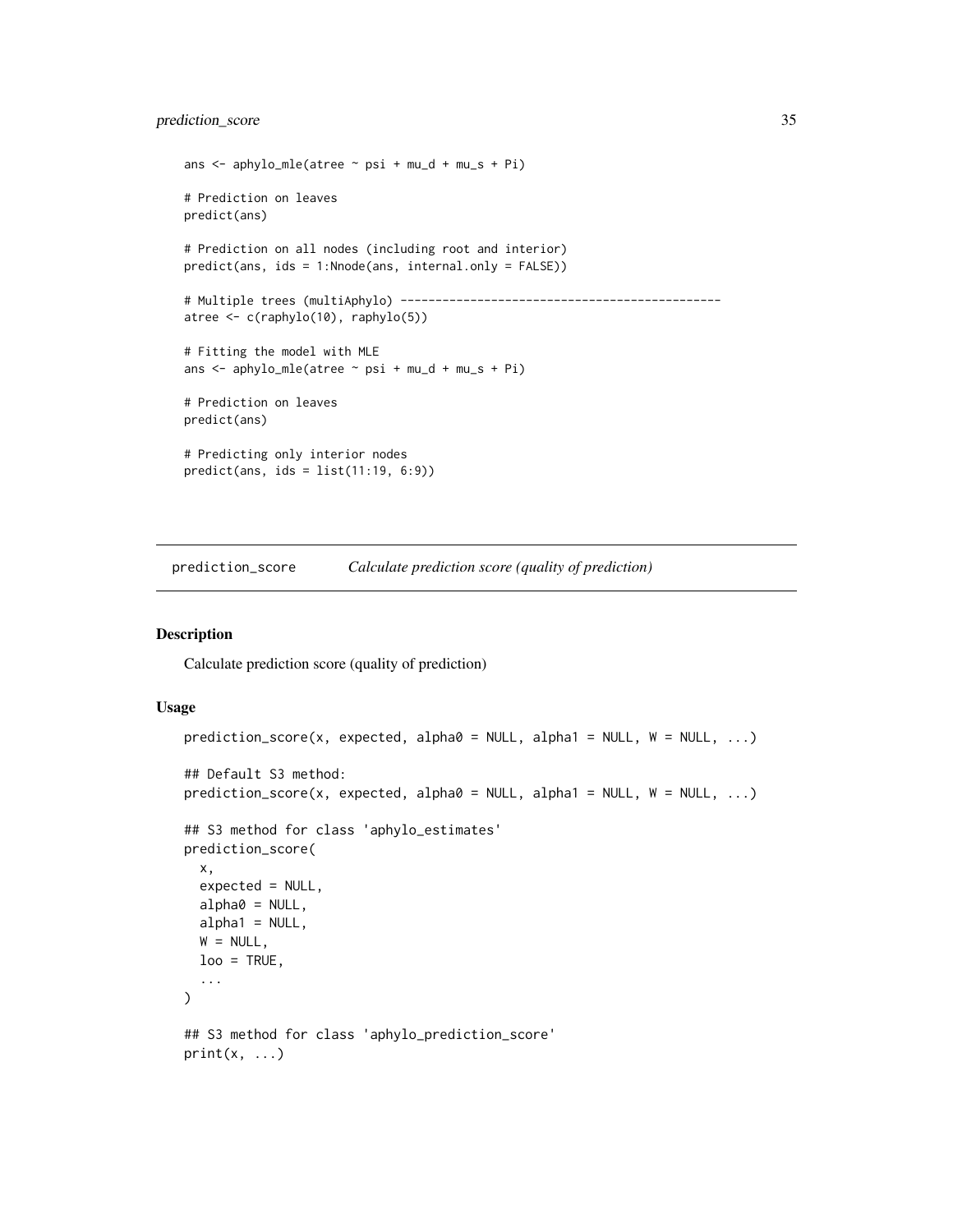#### <span id="page-35-0"></span>**Arguments**

| X              | An object of class aphylo_estimates or a numeric matrix.                                                                                                            |
|----------------|---------------------------------------------------------------------------------------------------------------------------------------------------------------------|
| expected       | Integer vector of length $n$ . Expected values (either 0 or 1).                                                                                                     |
| alpha0, alpha1 | Probability of observing a zero an a one, respectively.                                                                                                             |
| W              | A square matrix. Must have as many rows as genes in expected.                                                                                                       |
| $\ddots$ .     | Further arguments passed to predict.aphylo_estimates                                                                                                                |
| loo            | Logical scalar. When loo = TRUE, predictions are preformed similar to what a<br>leave-one-out cross-validation scheme would be done (see predict.aphylo_estimates). |

### Details

In the case of prediction\_score, ... are passed to predict.aphylo\_estimates.

In the case of the method for aphylo estimates, the function takes as a reference using alpha equal to the proportion of observed tip annotations that are equal to 1, this is:

```
mean(x$dat$tip.annotation[x$dat$tip.annotation != 9L], na.rm = TRUE)
```
#### Value

A list of class aphylo\_prediction\_score:

- obs : Observed 1 MAE.
- obs\_raw : Unnormalized (raw) scores.
- random\_raw: Unnormalized (raw) scores.
- worse\_raw : Unnormalized (raw) scores.
- pval : Computed p-value.
- worse : Reference of worse case.
- predicted : Numeric matrix with observed predictions.
- expected : Integer matrix with expected annotations.
- random : Random score (null).
- alpha0 : The passed alpha parameters.
- alpha1 : The passed alpha parameters.
- auc : An object of class aphylo\_auc.
- obs.ids : Indices of the ids.
- leaf.ids : IDs of the leafs (if present).
- tree : Of class phylo.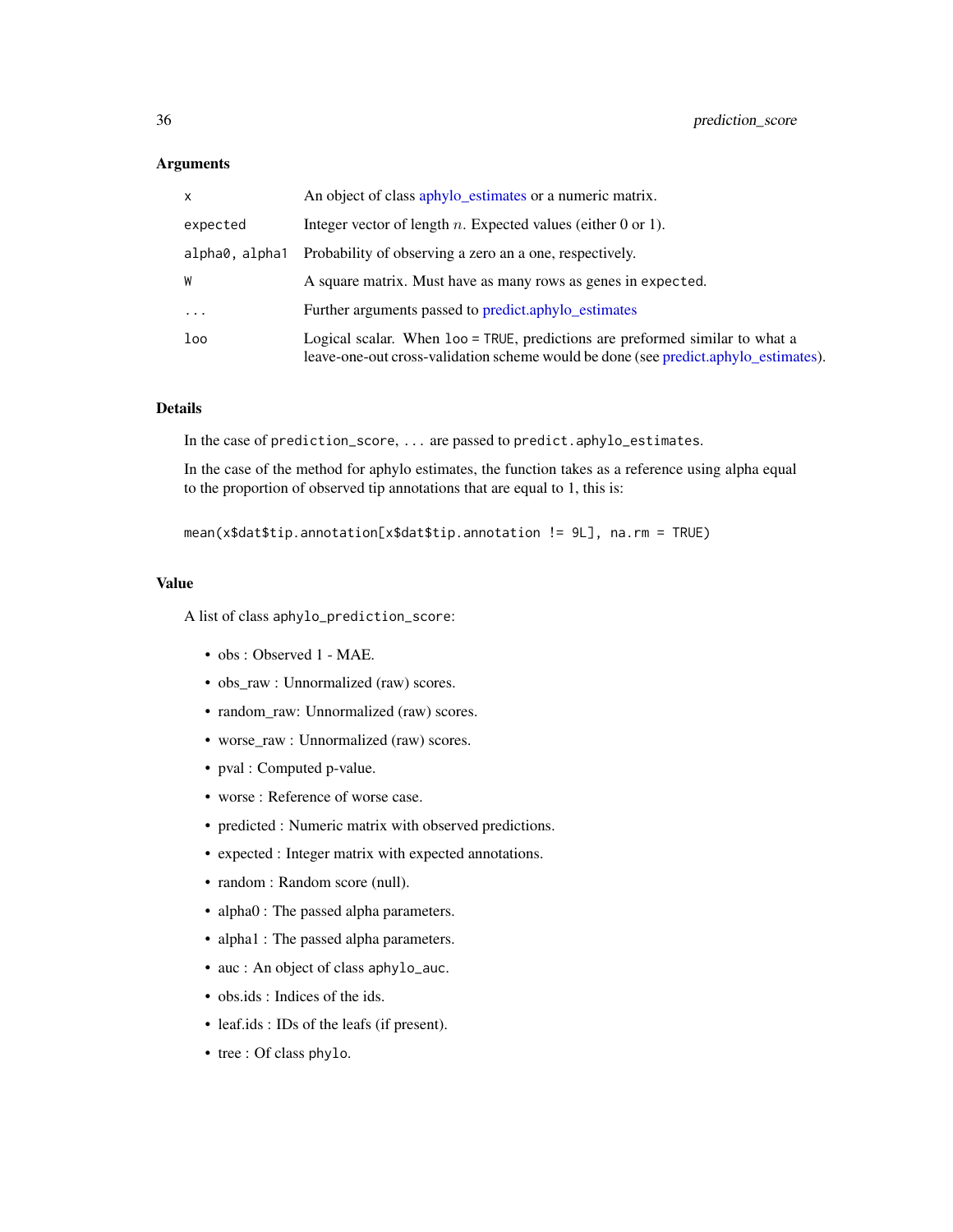#### <span id="page-36-0"></span>raphylo 37

### Examples

```
# Example with prediction_score ---------------------------------------------
set.seed(11552)
ap <- raphylo(
 50, P = 1,
 Pi = 0,mu_d = c(.8,.2),
  mu_s = c(0.1, 0.1),psi = c(\emptyset, \emptyset))
ans <- aphylo_mcmc(
  ap \sim mu_d + mu_s + Pi,
  control = list(nsteps=2e3, thin=20, burnin = 500),priors = bprior(c(9, 1, 1, 1, 5), c(1, 9, 9, 9, 5))
  \lambda(pr <- prediction_score(ans, loo = TRUE))
plot(pr)
```
raphylo *Simulation of Annotated Phylogenetic Trees*

#### Description

Simulation of Annotated Phylogenetic Trees

#### Usage

```
raphylo(
 n = NULL,tree = NULL,
 edge.length = NULL,
 tip.type = NULL,
 node.type = function(n) sample.int(2, size = n, replace = TRUE, prob = c(0.2, 0.8)) -
   1,
 P = 1L,
 psi = c(0.05, 0.05),
 mu_d = c(0.9, 0.5),
 mu_s = c(0.05, 0.02),
 eta = c(1, 1),Pi = 0.2,
 informative = getOption("aphylo_informative", FALSE),
 maxtries = 20L
)
rmultiAphylo(R, ...)
```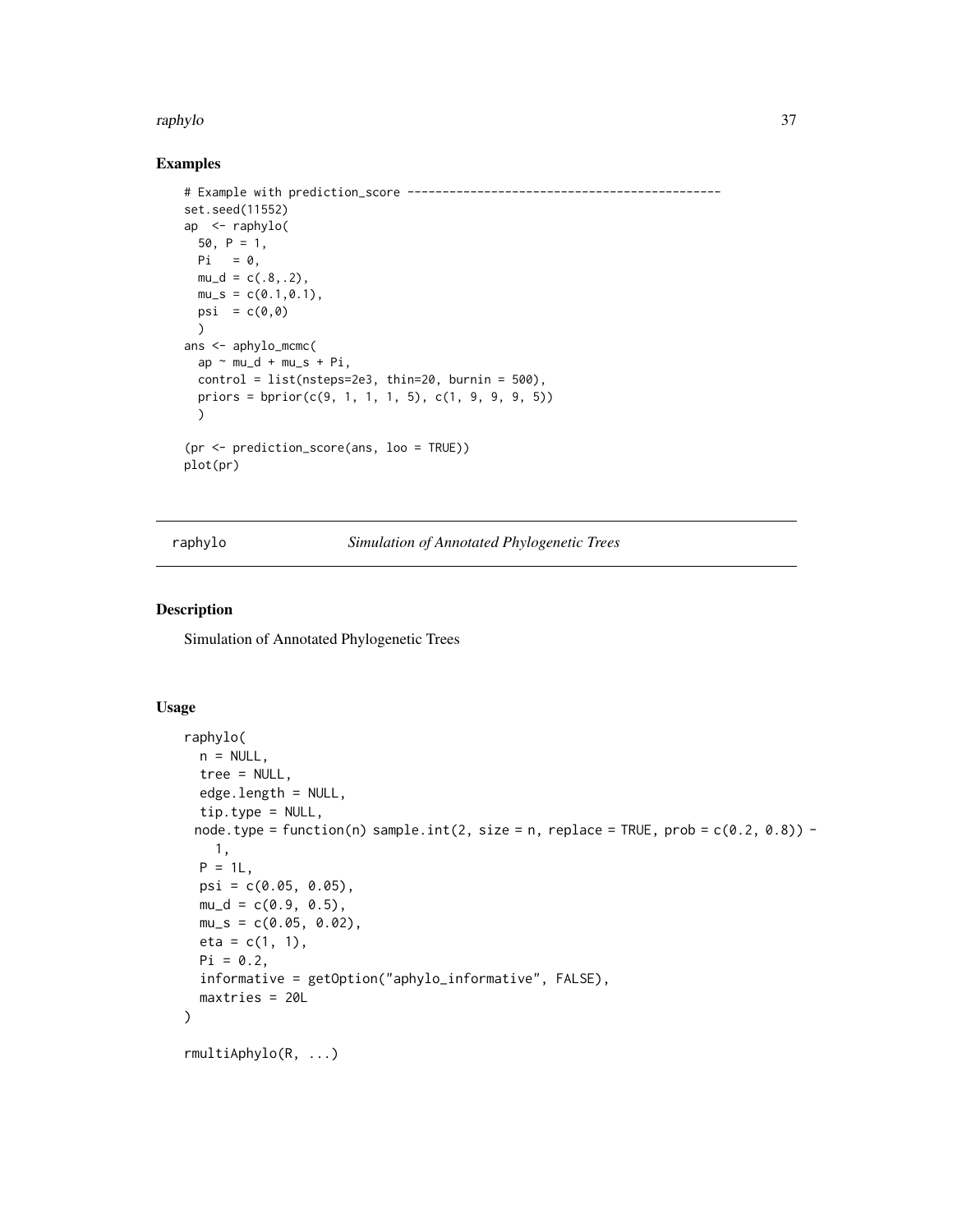### <span id="page-37-0"></span>Arguments

| n                     | Integer scalar. Number of leafs. If not specified, then                                                        |  |
|-----------------------|----------------------------------------------------------------------------------------------------------------|--|
| tree                  | An object of class phylo.                                                                                      |  |
| edge.length           | Passed to sim tree.                                                                                            |  |
| tip.type, node.type   |                                                                                                                |  |
|                       | Integer vectors with values 0,1. 0 denotes duplication node and 1 speciation<br>node. This is used in LogLike. |  |
| P                     | Integer scalar. Number of functions to generate.                                                               |  |
| psi                   | Numeric vector of length 2. Misclasification probabilities. (see LogLike).                                     |  |
| mu_d, mu_s            | Numeric vector of length 2. Gain/loss probabilities (see LogLike).                                             |  |
| eta                   | Numeric vector of length 2. Annotation bias probabilities (see LogLike).                                       |  |
| Рi                    | Numeric scalar. Root node probability of having the function (see LogLike).                                    |  |
| informative, maxtries |                                                                                                                |  |
|                       | Passed to sim_fun_on_tree.                                                                                     |  |
| R                     | Integer, number of replicates                                                                                  |  |
| .                     | Further arguments passed to raphylo                                                                            |  |
|                       |                                                                                                                |  |

### Details

The rmultiAphylo function is a wrapper around raphylo.

### Value

An object of class [aphylo](#page-4-1)

### Examples

```
# A simple example ----------------------------------------------------------
```
set.seed(1231) ans <- raphylo(n=500)

rdrop\_annotations *Randomly drop leaf annotations*

# Description

The function takes an annotated tree and randomly selects leaf nodes to set annotations as 9 (missing). The function allows specifying a proportion of annotations to drop, and also the relative probability that has dropping a 0 with respecto to a 1.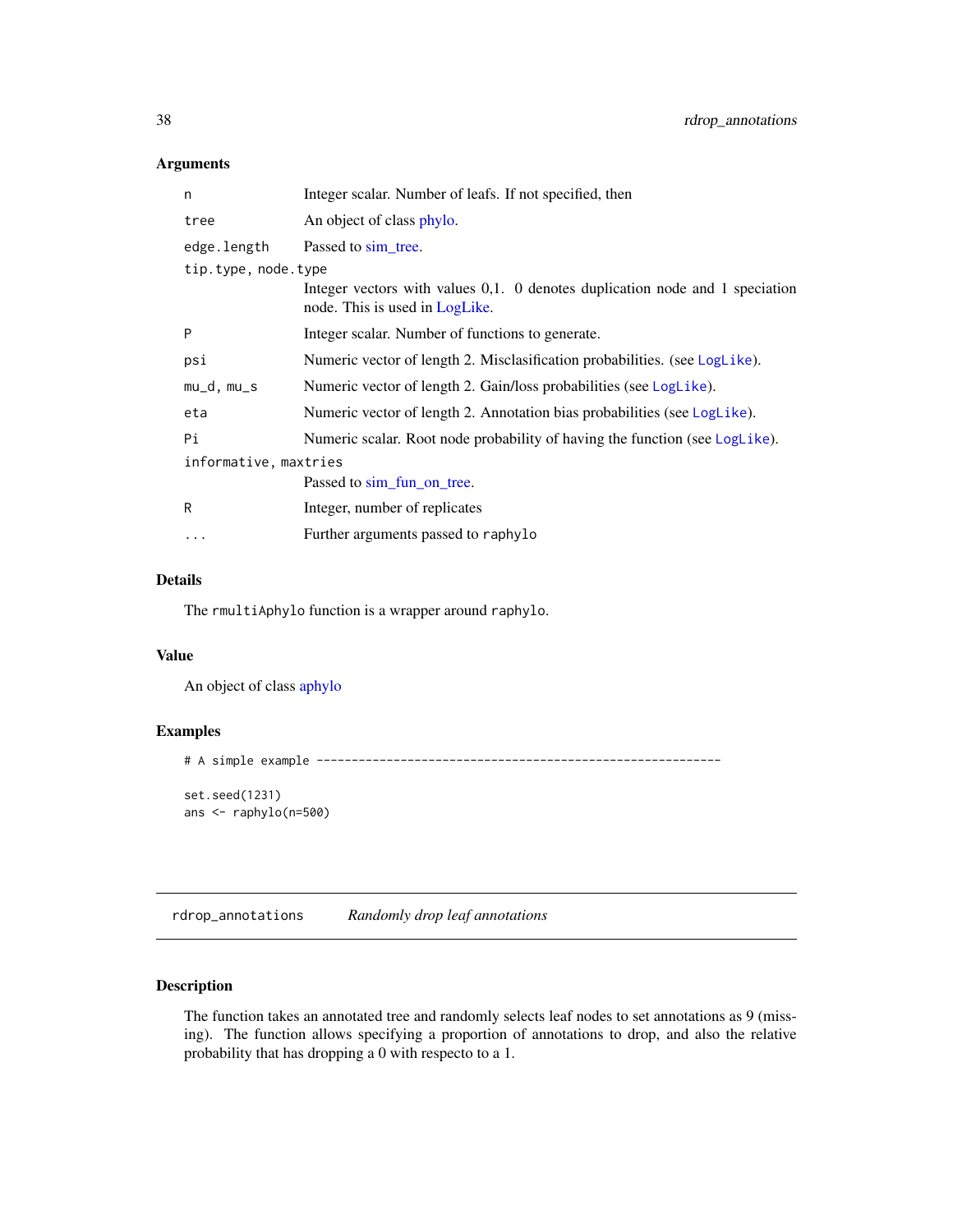#### <span id="page-38-0"></span>read\_nhx 39

# Usage

```
rdrop_annotations(
  x,
 pcent,
 prob.drop.0 = 0.5,
  informative = getOption("aphylo_informative", FALSE)
)
```
#### Arguments

| <b>X</b>    | An object of class aphylo.                                                                                                                                                                  |
|-------------|---------------------------------------------------------------------------------------------------------------------------------------------------------------------------------------------|
| pcent       | Numeric scalar. Proportion of the annotations to remove.                                                                                                                                    |
| prob.drop.0 | Numeric scalar. Probability of removing a 0, conversely, $1$ -prob. drop. 0 is the<br>probability of removing a 1.                                                                          |
| informative | Logical scalar. If TRUE (the default) the algorithm drops annotations only if<br>the number of annotations to drop of either 0s or 1s are less than the currently<br>available in the data. |

# Value

x with fewer annotations (more 9s).

# Examples

```
# The following tree has roughtly the same proportion of 0s and 1s
# and 0 mislabeling.
set.seed(1)
x \le raphylo(200, Pi=.5, mu_d=c(.5,.5), psi=c(0,0))
summary(x)
# Dropping half of the annotations
summary(rdrop_annotations(x, .5))
# Dropping half of the annotations, but 0 are more likely to drop
```
summary(rdrop\_annotations(x, .5, prob.drop. $0 = 2/3$ ))

#### <span id="page-38-1"></span>read\_nhx *Read New Hampshire eXtended format for trees*

# Description

Read New Hampshire eXtended format for trees

### Usage

read\_nhx(fn, txt)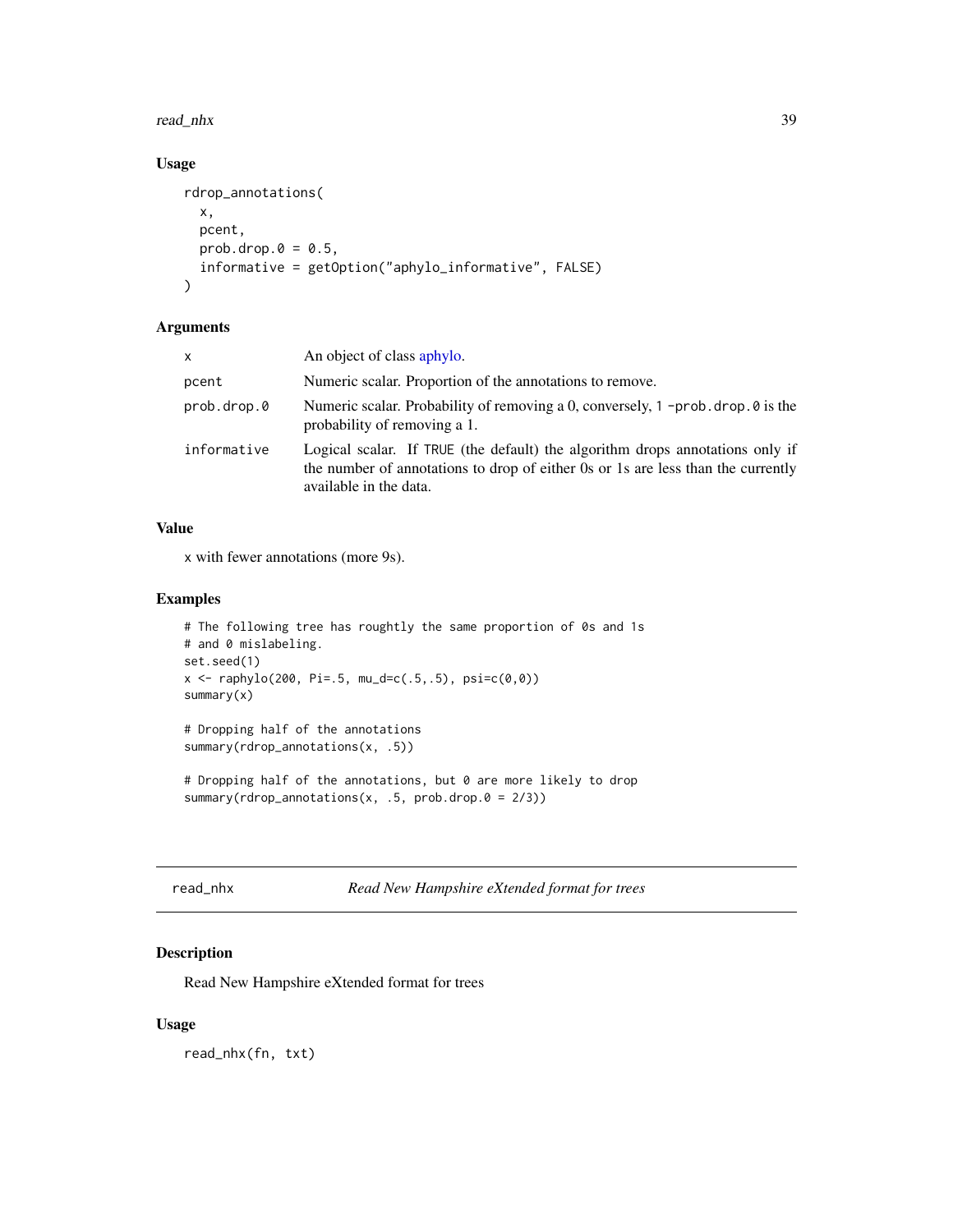#### <span id="page-39-0"></span>**Arguments**

| fn  | Full path to the tree file.                                                                  |
|-----|----------------------------------------------------------------------------------------------|
| txt | If no file is specified, trees can also be passed as a character scalar (see exam-<br>ples). |

# Value

A list with the following elements:

- tree An object of class ape
- edge Edge annotations (length and other annotations)
- nhx A list of annotations NHX

# References

"NHX - New Hampshire eXtended [version 2.0]", [https://en.wikipedia.org/wiki/Newick\\_](https://en.wikipedia.org/wiki/Newick_format#New_Hampshire_X_format) [format#New\\_Hampshire\\_X\\_format](https://en.wikipedia.org/wiki/Newick_format#New_Hampshire_X_format)

# See Also

Other reading: [panther-tree](#page-27-1), [read\\_pli\(](#page-39-1))

### Examples

```
# Example directly extracted from
# https://sites.google.com/site/cmzmasek/home/software/forester/nhx
read_nhx(
 txt = "(((ADH2:0.1[&&NHX:S=human], ADH1:0.11[&&NHX:S=human]):0.05[&&NHX:S=primates:D=Y:B=100],
   ADHY:0.1[&&NHX:S=nematode],ADHX:0.12[&&NHX:S=insect]):0.1[&&NHX:S=metazoa:D=N],
    (ADH4:0.09[&&NHX:S=yeast],ADH3:0.13[&&NHX:S=yeast], ADH2:0.12[&&NHX:S=yeast],
   ADH1:0.11[&&NHX:S=yeast]):0.1 [&&NHX:S=Fungi])[&&NHX:D=N];"
   )
```
<span id="page-39-1"></span>read\_pli *Read PLI files from SIFTER*

#### Description

Read PLI files from SIFTER

#### Usage

read\_pli(fn, dropNAs = TRUE)

# Arguments

| fn      | Full path to the file                                                                        |
|---------|----------------------------------------------------------------------------------------------|
| dropNAs | Logical scalar. When TRUE, the function will discard any protein that has no<br>annotations. |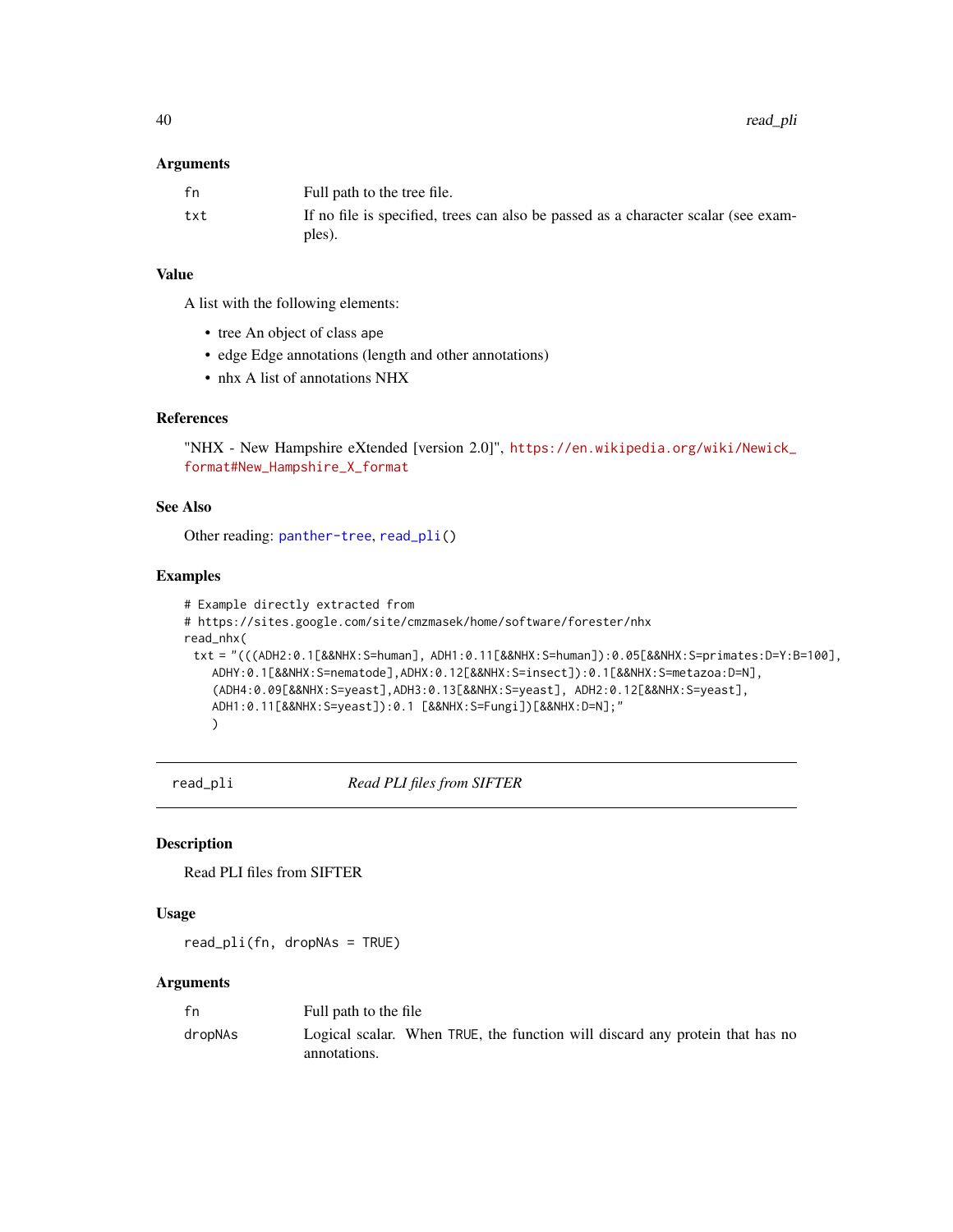# <span id="page-40-0"></span>Value

A data table object including the following columns:

- name: Used to match UniProtKB data and GOA,
- number,
- go: A list of the GO annotations
- moc: Evidence code
- fam: Name of the family

### See Also

Other reading: [panther-tree](#page-27-1), [read\\_nhx\(](#page-38-1))

<span id="page-40-1"></span>sim\_fun\_on\_tree *Simulate functions on a ginven tree*

# Description

Simulate functions on a ginven tree

### Usage

```
sim_fun_on_tree(
  tree,
  tip.type,
 node.type,
 psi,
 mu_d,
 mu_s,
 eta,
 Pi,
 P = 1L,
  informative = getOption("aphylo_informative", FALSE),
 maxtries = 20L
\mathcal{L}
```
# Arguments

| tree                | An object of class phylo                                                                                       |
|---------------------|----------------------------------------------------------------------------------------------------------------|
| tip.type, node.type |                                                                                                                |
|                     | Integer vectors with values 0,1. 0 denotes duplication node and 1 speciation<br>node. This is used in LogLike. |
| psi                 | Numeric vector of length 2. Misclasification probabilities. (see LogLike).                                     |
| mu_d, mu_s          | Numeric vector of length 2. Gain/loss probabilities (see LogLike).                                             |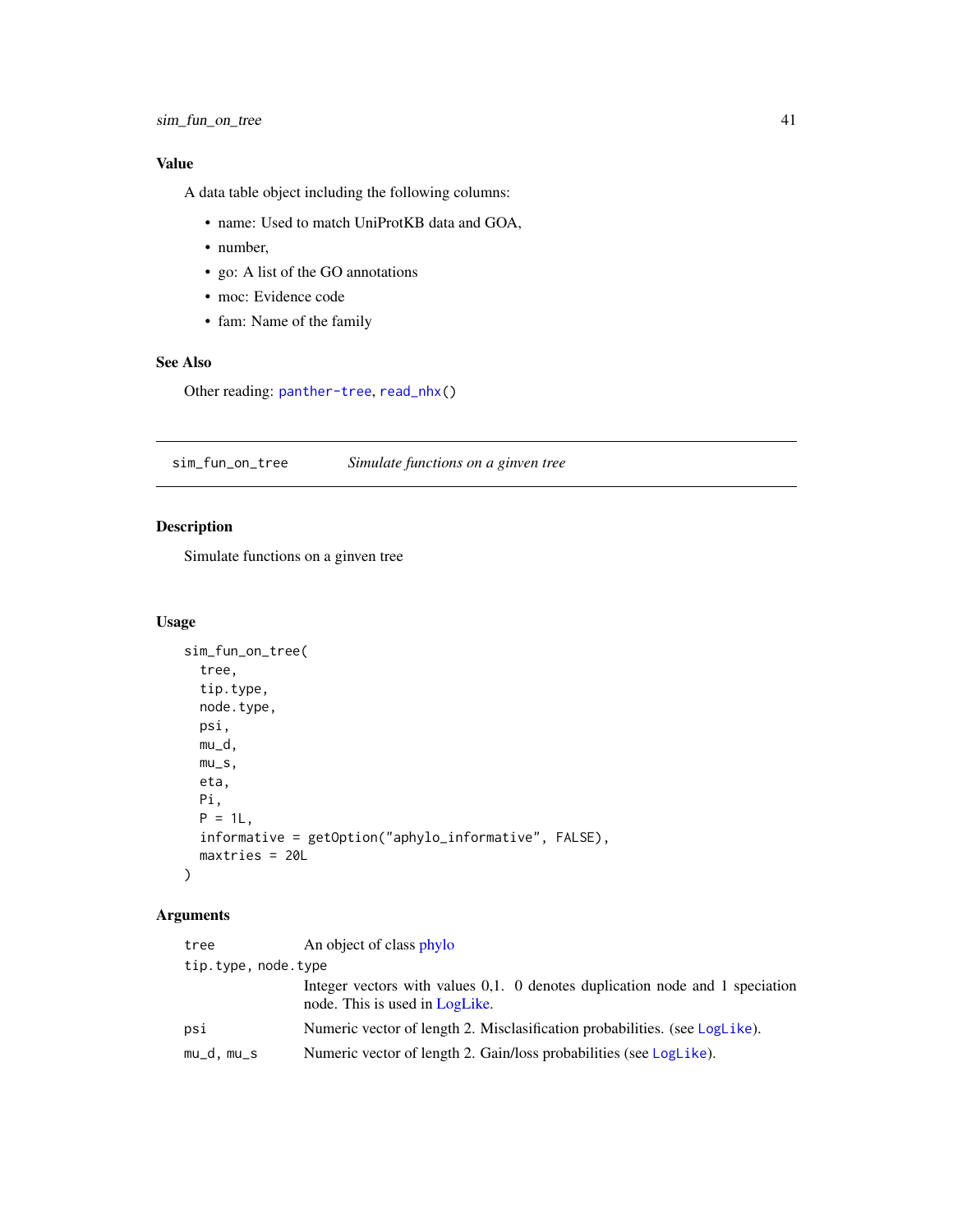<span id="page-41-0"></span>

| eta         | Numeric vector of length 2. Annotation bias probabilities (see LogLike).                                                                        |  |
|-------------|-------------------------------------------------------------------------------------------------------------------------------------------------|--|
| Pi          | Numeric scalar. Root node probability of having the function (see LogLike).                                                                     |  |
| P           | Integer scalar. Number of functions to simulate.                                                                                                |  |
| informative | Logical scalar. When TRUE (default) the function re-runs the simulation algo-<br>rithm until both 0s and 1s show in the leaf nodes of the tree. |  |
| maxtries    | Integer scalar. If informative = TRUE, then the function will try at most maxtries<br>times.                                                    |  |

### Details

Using the model described in the vignette [peeling\\_phylo.html](../doc/peeling_phylo.html)

The optiona informative was created such that when needed the function can be forced to simualte annotations while making sure (or at least trying maxtries times) that the leafs have both 0s and 9s. From what we've learned while conducting simulation studies, using this option may indirectly bias the data generating process.

### Value

An matrix of size length(offspring)\*P with values 9, 0 and 1 indicating "no information", "no function" and "function".

#### Examples

table(ans)

```
# Example 1 ----------------------------------------------------------------
# We need to simulate a tree
set.seed(1231)
newtree <- sim_tree(1e3)
# Preprocessing the data
# Simulating
ans <- sim_fun_on_tree(
 newtree,
 psi = c(.01, .05),
 mu_d = c(.90, .80),mu_s = c(.1, .05),
 Pi = .5,
  eta = c(1, 1))
# Tabulating results
```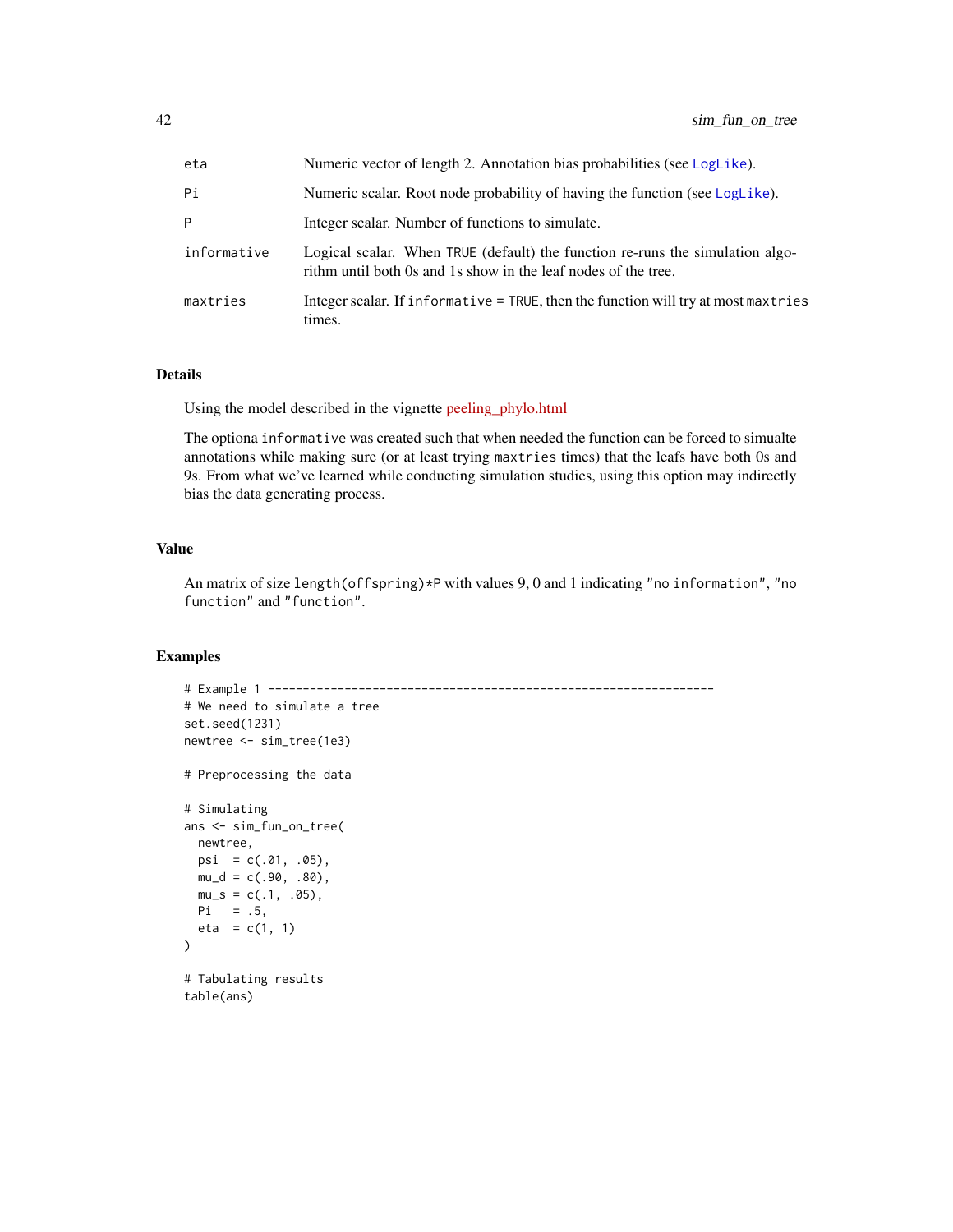<span id="page-42-1"></span><span id="page-42-0"></span>

#### Description

An alternative to [ape::rtree.](#page-0-0) This function was written in C++ and is significantly faster than rtree.

#### Usage

```
sim_tree(n, edge.length = stats::runif)
```
#### Arguments

|             | Integer scalar. Number of leaf nodes.            |
|-------------|--------------------------------------------------|
| edge.length | A Function. Used to set the length of the edges. |

### Details

The algorithm was implemented as follows

- 1. Initialize  $N = \{1, ..., n\}$ , E to be empty,  $k = 2*n -1$
- 2. While  $length(N)$  != 1 do:
	- (a) Randomly choose a pair (i, j) from N
	- (b) Add the edges  $E = E U \{(k, i), (k, j)\},\$
	- (c) Redefine  $N = (N \setminus \{i, j\})$  U  $\{k\}$
	- (d) Set  $k = k 1$
	- (e) next
- 3. Use edge.length(2\*n -1) (simulating branch lengths).

#### Value

An object of class [ape::phylo](#page-0-0) with the edgelist as a postorderd, node.label and edge.length.

# Examples

```
# A very simple example ----------------------------------------------------
set.seed(1223)
newtree <- sim_tree(50)
plot(newtree)
# A performance benchmark with ape::rtree ----------------------------------
## Not run:
library(ape)
microbenchmark::microbenchmark(
  ape = rtree(1e3),
```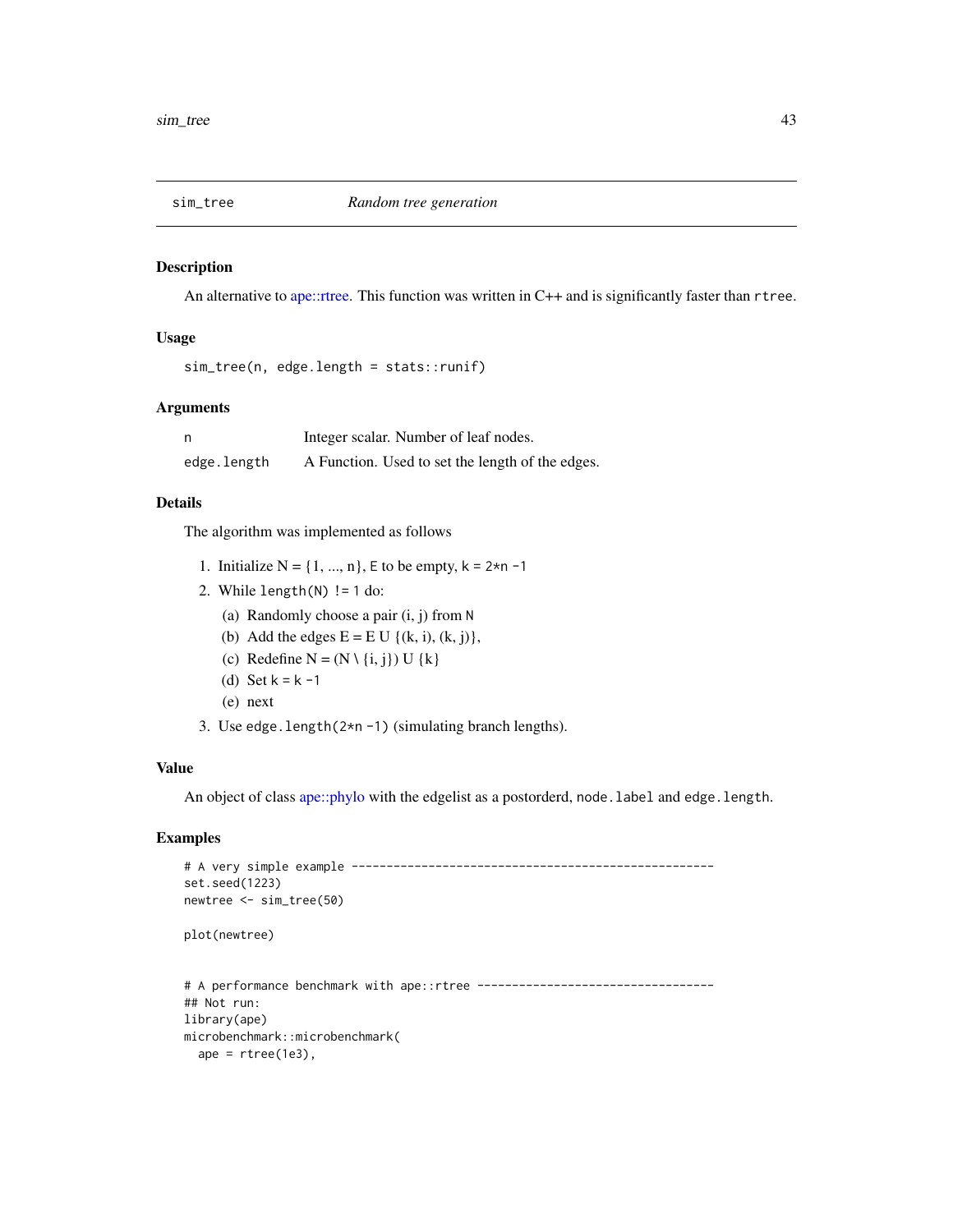```
phy = sim\_tree(1e3),
unit = "relative"
)
# This is what you would get.
# Unit: relative
# expr min lq mean median uq max neval
# ape 14.7598 14.30809 14.30013 16.7217 14.32843 4.754106 100
# phy 1.0000 1.00000 1.00000 1.0000 1.00000 1.000000 100
## End(Not run)
```
<span id="page-43-1"></span>

| states | Matrix of states |  |
|--------|------------------|--|
|--------|------------------|--|

# Description

Matrix of states

# Usage

states(P)

# Arguments

P Integer scalar. Number of functions.

# Value

A matrix of size 2^P by P with all the possible (0,1) combinations of functions.

# Examples

states(3)

write\_pli *Write pli files used by SIFTER*

# Description

Write pli files used by SIFTER

<span id="page-43-0"></span>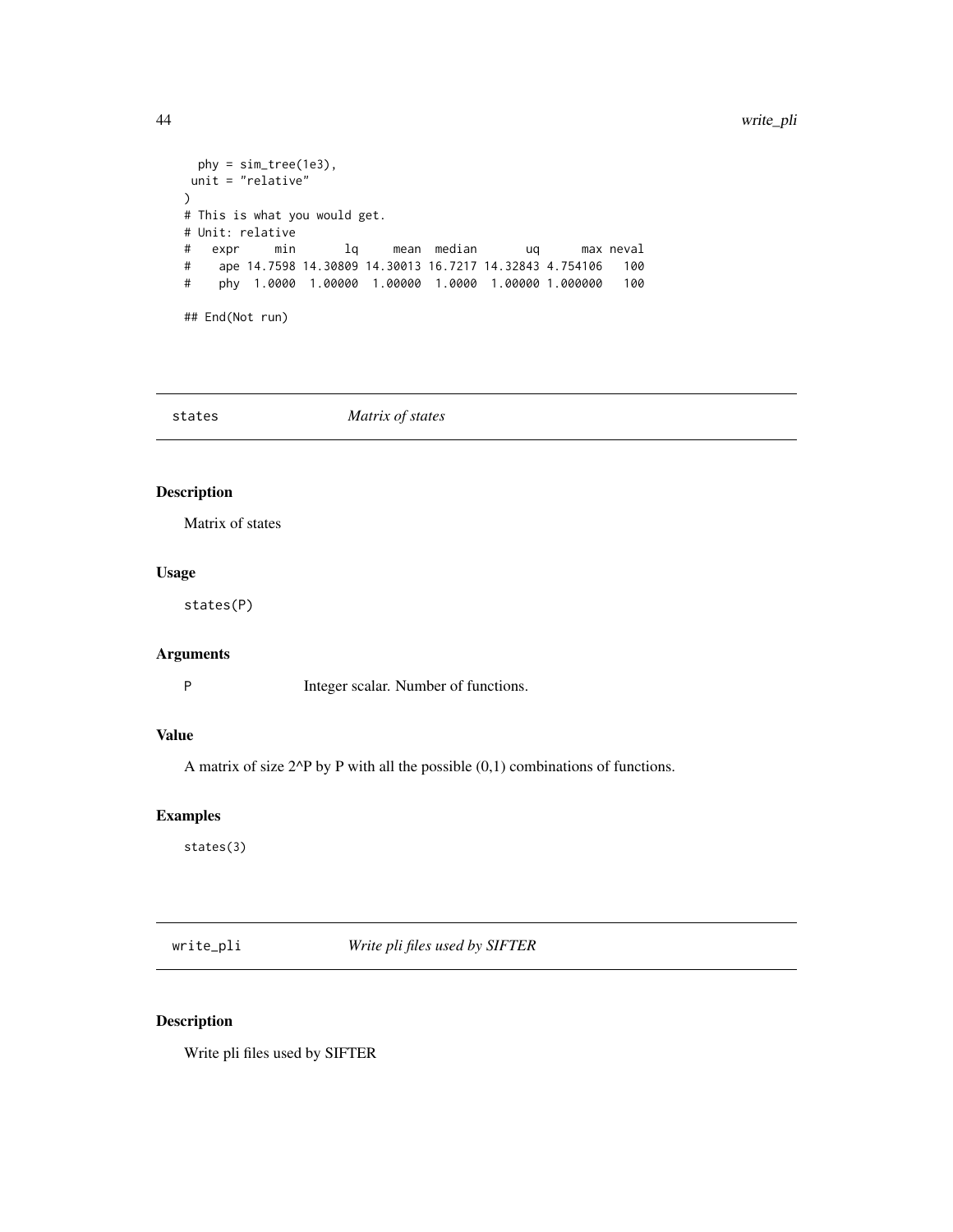<span id="page-44-0"></span>write\_pli 45

# Usage

```
write_pli(
  family_id,
 protein_name,
 protein_number,
 go_number,
 moc = "EXP",file = ")
```
# Arguments

| family_id                                    | Character scalar. Name of the family |
|----------------------------------------------|--------------------------------------|
| protein_name, protein_number, go_number, moc |                                      |
| Vectors of the same length                   |                                      |
| file                                         | Character scalar passed to cat.      |

# Value

A string with the XML file.

### Examples

```
set.seed(882)
atree <- raphylo(5)
write_pli(
 family\_id = "a family''.protein_name = atree$tree$tip.label,
 protein_number = 1:Ntip(atree),
 go_number = "GO:123123123123"
\lambda# Possible outcome:
#<?xml version="1.0"?>
#<Family>
# <FamilyID>a family</FamilyID>
# <Protein>
# <ProteinName>1</ProteinName>
# <ProteinNumber>1</ProteinNumber>
# <GONumber>[GO:123123123123]</GONumber>
# <MOC>[EXP]</MOC>
# </Protein>
# <Protein>
# <ProteinName>2</ProteinName>
# <ProteinNumber>2</ProteinNumber>
# <GONumber>[GO:123123123123]</GONumber>
# <MOC>[EXP]</MOC>
# </Protein>
# <Protein>
# <ProteinName>3</ProteinName>
# <ProteinNumber>3</ProteinNumber>
```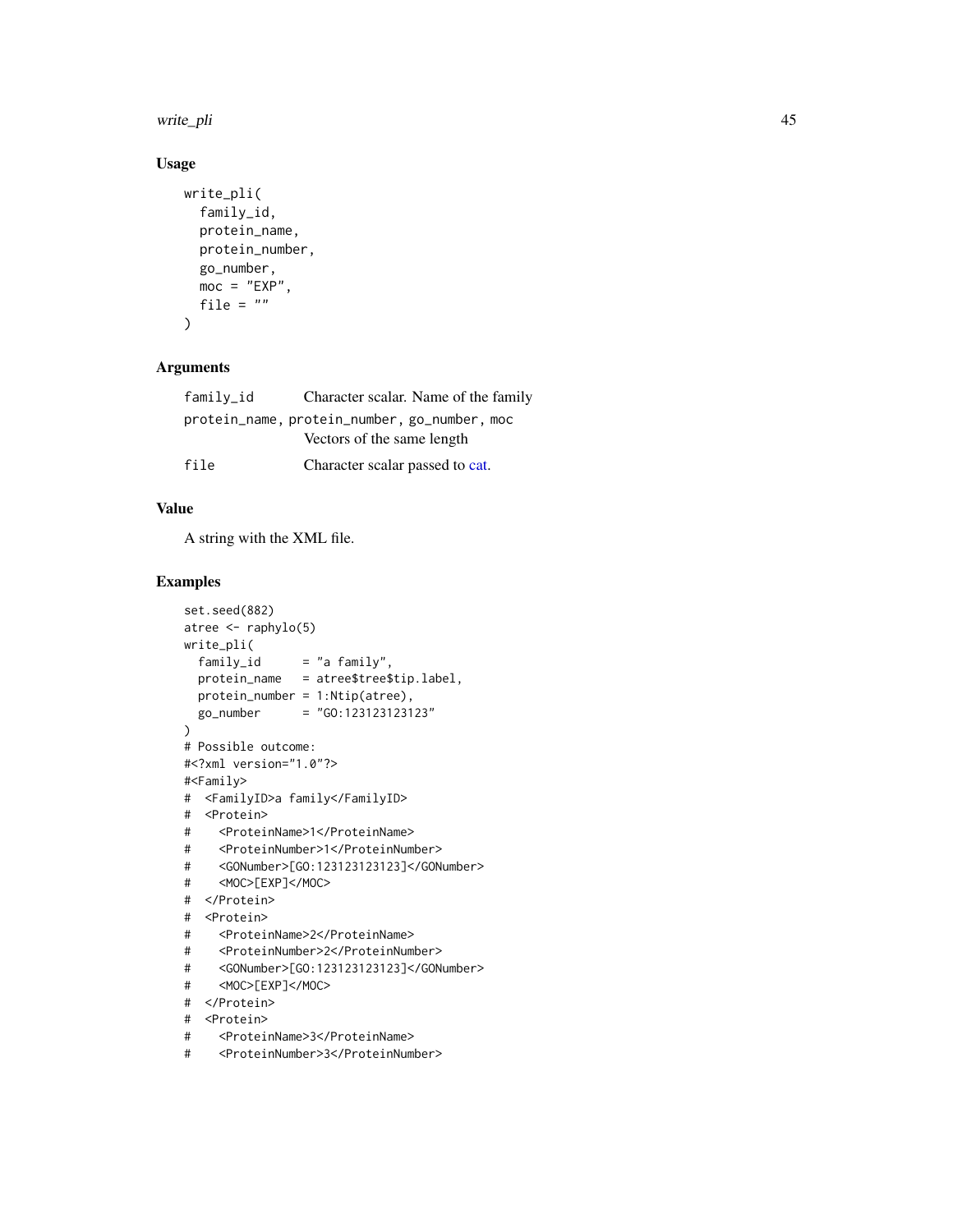46 write\_pli

- # <GONumber>[GO:123123123123]</GONumber>
- # <MOC>[EXP]</MOC>
- # </Protein>
- # <Protein>
- # <ProteinName>4</ProteinName>
- # <ProteinNumber>4</ProteinNumber>
- # <GONumber>[GO:123123123123]</GONumber>
- # <MOC>[EXP]</MOC>
- # </Protein>
- # <Protein>
- # <ProteinName>5</ProteinName>
- # <ProteinNumber>5</ProteinNumber>
- # <GONumber>[GO:123123123123]</GONumber>
- # <MOC>[EXP]</MOC>
- # </Protein>

#</Family>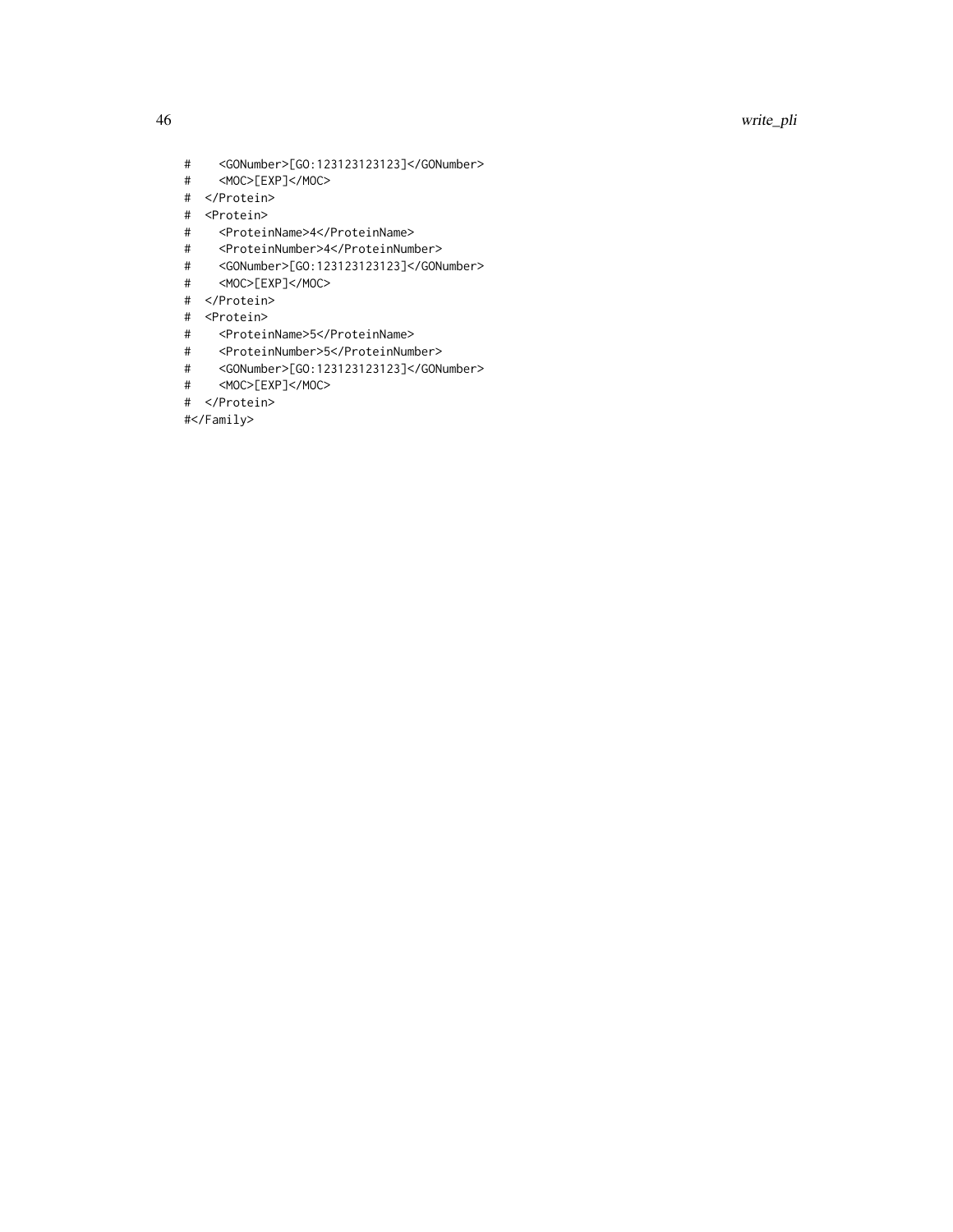# <span id="page-46-0"></span>**Index**

∗ Data management functions aphylo-class, [5](#page-4-0) aphylo\_from\_data\_frame, [15](#page-14-0) ∗ Simulation Functions raphylo, [37](#page-36-0) ∗ aphylo methods aphylo-class, [5](#page-4-0) aphylo-methods, [8](#page-7-0) ∗ datasets APHYLO\_DEFAULT\_MCMC\_CONTROL, [11](#page-10-0) ∗ information ape-methods, [4](#page-3-0) aphylo-info, [7](#page-6-0) ∗ parameter estimation APHYLO\_DEFAULT\_MCMC\_CONTROL, [11](#page-10-0) aphylo\_mle, [16](#page-15-0) ∗ reading panther-tree, [28](#page-27-0) read\_nhx, [39](#page-38-0) read\_pli, [40](#page-39-0) [.aphylo *(*aphylo-index*)*, [6](#page-5-0) [<-.aphylo *(*aphylo-index*)*, [6](#page-5-0) accuracy\_sifter, [3](#page-2-0) ape-methods, [4](#page-3-0) ape::c.phylo, *[27](#page-26-0)* ape::Nedge(), *[4](#page-3-0)* ape::Nnode(), *[4](#page-3-0)* ape::Ntip(), *[4](#page-3-0)* ape::phylo, *[24](#page-23-0)*, *[43](#page-42-0)* ape::plot.phylo, *[8](#page-7-0)* ape::read.tree(), *[28](#page-27-0)* ape::rtree, *[43](#page-42-0)* aphylo, *[4](#page-3-0)[–7](#page-6-0)*, *[10,](#page-9-0) [11](#page-10-0)*, *[15,](#page-14-0) [16](#page-15-0)*, *[18](#page-17-0)*, *[20](#page-19-0)*, *[22](#page-21-0)*, *[26,](#page-25-0) [27](#page-26-0)*, *[34](#page-33-0)*, *[38,](#page-37-0) [39](#page-38-0)* aphylo *(*aphylo-class*)*, [5](#page-4-0) aphylo(), *[30](#page-29-0)* aphylo-class, [5](#page-4-0) aphylo-formula *(*aphylo-model*)*, [9](#page-8-0) aphylo-index, [6](#page-5-0)

aphylo-info, [7](#page-6-0) aphylo-methods, [8](#page-7-0) aphylo-model, [9,](#page-8-0) *[12](#page-11-0)*, *[17](#page-16-0)* aphylo-package, [3](#page-2-0) aphylo\_cv, [10](#page-9-0) APHYLO\_DEFAULT\_MCMC\_CONTROL, [11,](#page-10-0) *[17](#page-16-0)* aphylo\_estimates, *[3,](#page-2-0) [4](#page-3-0)*, *[7](#page-6-0)*, *[13](#page-12-0)*, [13,](#page-12-0) *[17](#page-16-0)*, *[25](#page-24-0)*, *[34](#page-33-0)*, *[36](#page-35-0)* aphylo\_formula *(*aphylo-model*)*, [9](#page-8-0) aphylo\_from\_data\_frame, *[6](#page-5-0)*, [15](#page-14-0) aphylo\_mcmc, *[10](#page-9-0)*, *[21](#page-20-0)* aphylo\_mcmc *(*APHYLO\_DEFAULT\_MCMC\_CONTROL*)*, [11](#page-10-0) aphylo\_mcmc(), *[13](#page-12-0)* aphylo\_mle, *[13](#page-12-0)*, [16](#page-15-0) aphylo\_mle(), *[13](#page-12-0)* APHYLO\_PARAM\_DEFAULT, *[17](#page-16-0)* APHYLO\_PARAM\_DEFAULT *(*APHYLO\_DEFAULT\_MCMC\_CONTROL*)*, [11](#page-10-0) aphylo\_pruner *(*dist2root*)*, [22](#page-21-0) as.phylo, [18](#page-17-0) auc, [19](#page-18-0) balance\_ann, [20](#page-19-0) base::print(), *[12](#page-11-0)* base::summary(), *[12](#page-11-0)* bprior, *[12](#page-11-0)*, *[17](#page-16-0)*, [21](#page-20-0) c.aphylo *(*multiAphylo*)*, [27](#page-26-0) cat, *[45](#page-44-0)* coda::mcmc.list(), *[14](#page-13-0)* coef.aphylo\_estimates *(*aphylo\_estimates*)*, [13](#page-12-0) data.frame, *[15](#page-14-0)* dist2root, [22](#page-21-0) eta *(*aphylo-model*)*, [9](#page-8-0)